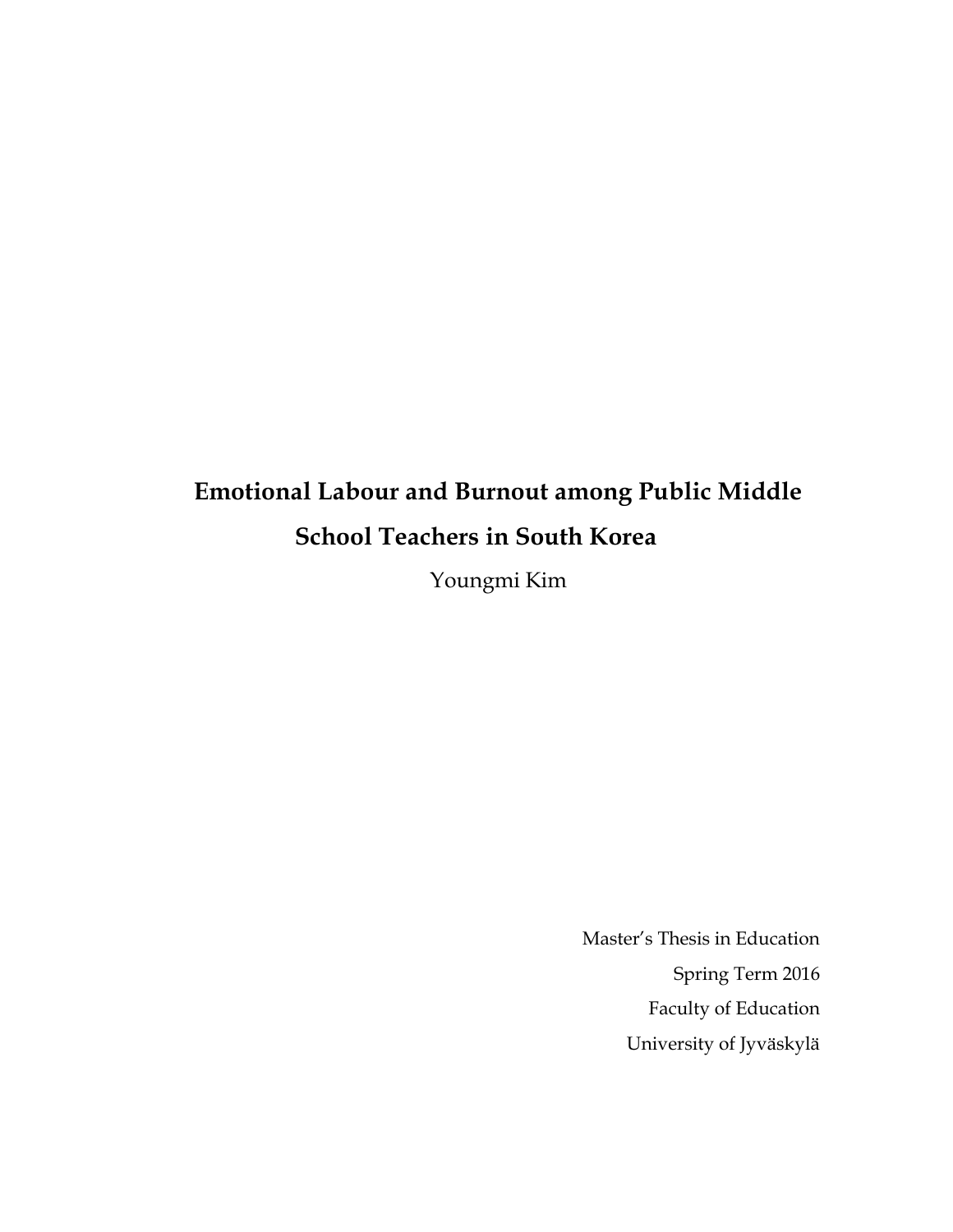#### **ABSTRACT**

### **Kim, Youngmi. 2016. Emotional Labour and Burnout among Public Middle School Teachers in South Korea. Master's Thesis in Education. University of Jyväskylä. Department of Education. 62 pages.**

The severity of teachers' emotional labour and burnout has become more significant recently; however, only a limited number of researches have examined the relationship between emotional requirements and burnout of teachers. This study aims (1) to investigate the level of emotional labour, emotional consonance, and burnout among South Korean middle school teachers, and (2) to explore the relationship of burnout with emotional labour and emotional consonance. This study was conducted in a sample of 152 teachers, with two scales measuring emotional labour and burnout respectively: Dutch Questionnaire on Emotional Labour (D-QEL) and The Dutch Educators Survey (mbi-nl-es). The results indicate that South Korean teachers perform a high level of emotional labour; while they show low emotional consonance. They are also found to be highly burnt-out, particularly in emotional exhaustion and depersonalization. Correlational analyses reveal that emotional exhaustion is significantly correlated with every dimension of emotional labour. Depersonalization has a positive, statistically significant correlation with surface acting and suppression. Multiple linear regression analyses suggest that among the dimensions of emotional labour, surface acting is the strongest predictor of emotional exhaustion and depersonalization. However, no relationship is found between emotional labour and reduced personal accomplishment. In contrast, the key finding is that emotional consonance, the absence of emotional labour, is negatively correlated to every dimension of burnout. Moreover, emotional consonance contributes to the increase in personal accomplishment. This result suggests an approach from a different direction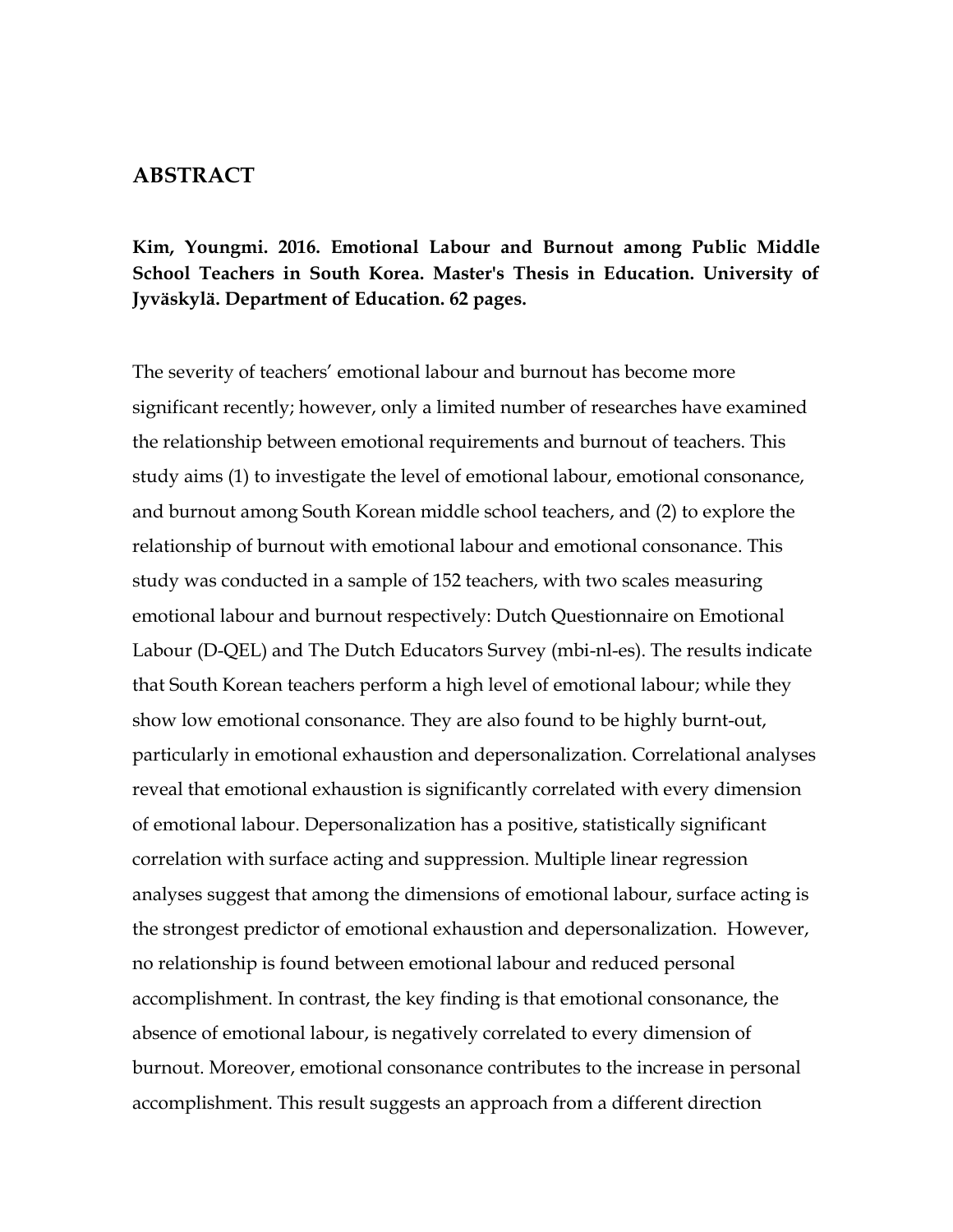towards understanding emotional requirements for future research: the positive influences of emotional consonance.

*Keywords*: emotional labour, burnout, emotional consonance, South Korea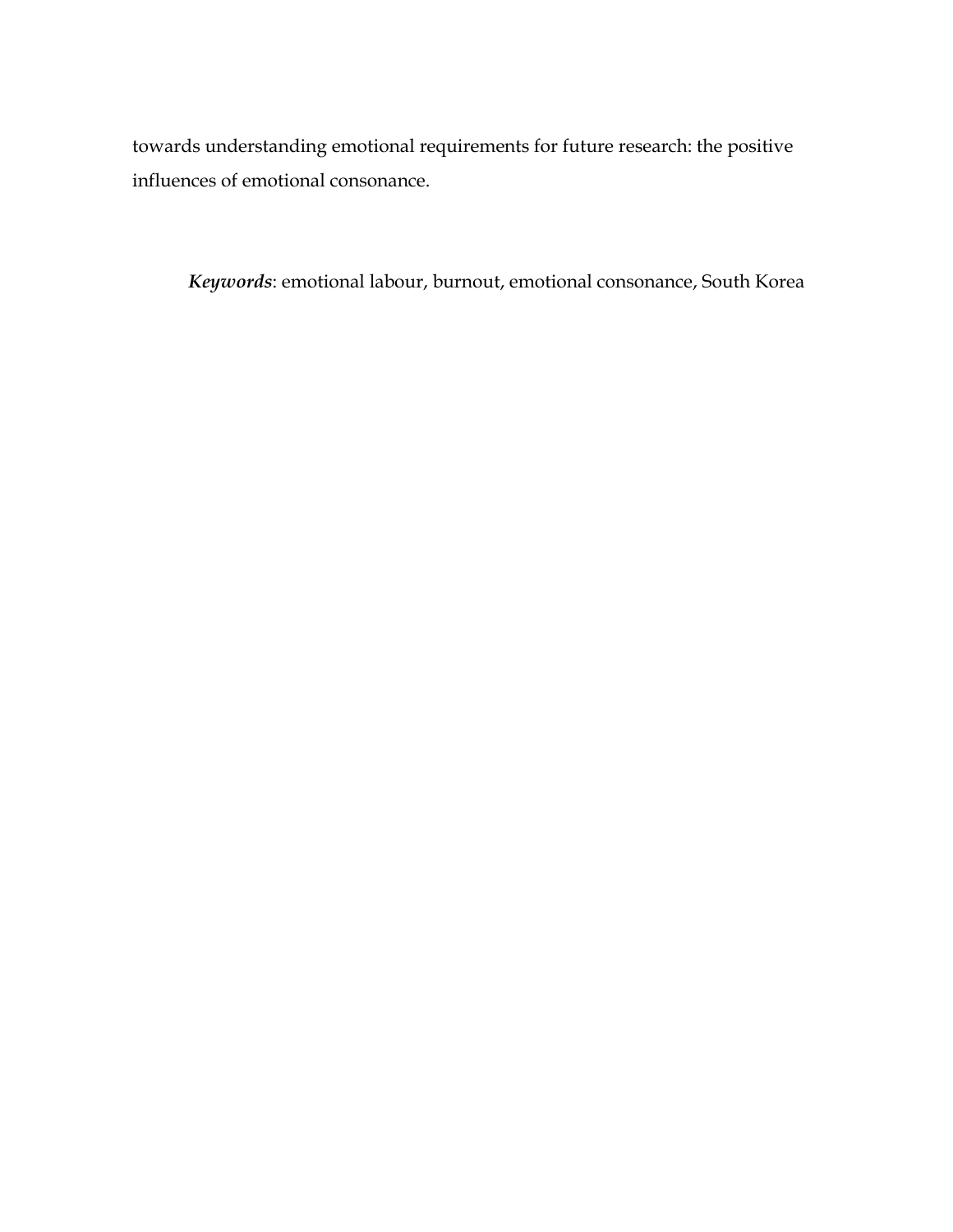# **CONTENTS**

| 1              |     |                                                                 |
|----------------|-----|-----------------------------------------------------------------|
|                | 1.1 |                                                                 |
|                | 1.2 |                                                                 |
| $\overline{2}$ |     |                                                                 |
|                | 2.1 |                                                                 |
|                | 2.2 |                                                                 |
|                | 2.3 |                                                                 |
|                | 2.4 |                                                                 |
| 3              |     |                                                                 |
|                | 3.1 |                                                                 |
|                | 3.2 |                                                                 |
|                | 3.3 |                                                                 |
|                | 3.4 |                                                                 |
|                | 3.5 |                                                                 |
|                | 3.6 |                                                                 |
| 4              |     |                                                                 |
|                | 4.1 | The Level of Emotional Labour and Emotional Consonance30        |
|                | 4.2 |                                                                 |
|                | 4.3 | The Relationship of Burnout with Emotional Labour and Emotional |
|                | 4.4 |                                                                 |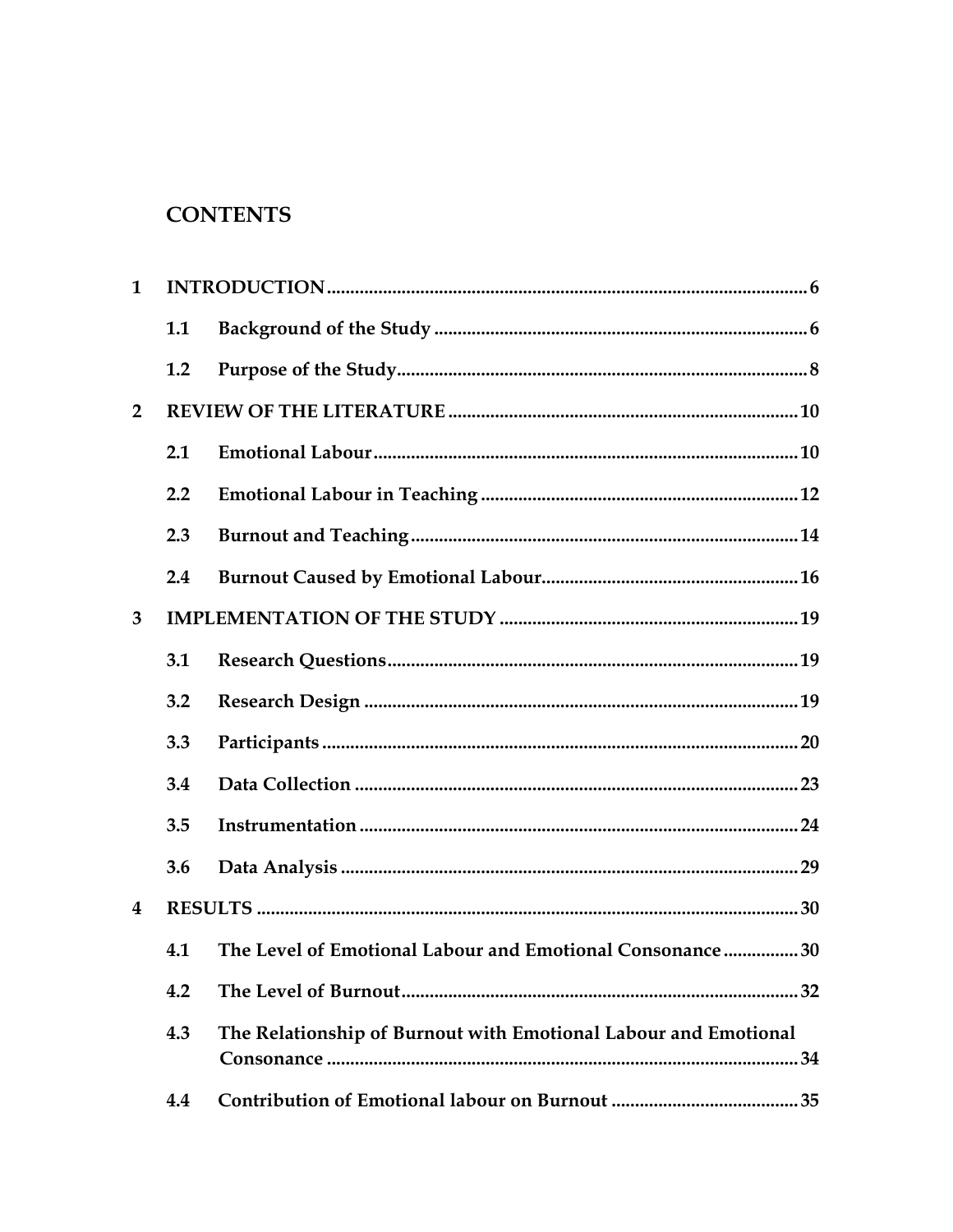| 4.5 | <b>Emotional Consonance and Personal Accomplishment36</b>                |  |
|-----|--------------------------------------------------------------------------|--|
|     |                                                                          |  |
|     |                                                                          |  |
|     |                                                                          |  |
|     | Appendix A: Script for the Introduction of the Study to Participants and |  |
|     | Appendix B: Dutch Questionnaire on Emotional labour (D-QEL)(English). 56 |  |
|     | Appendix C: The Dutch Edutators Survey (mbi-nl-es) (English) 57          |  |
|     | Appendix D: Script for the Introduction of the Study to Participants and |  |
|     | Appendix E: Dutch Questionnaire on Emotional labour (D-QEL) (Korean). 60 |  |
|     | Appendix F: The Dutch Edutators Survey (mbi-nl-es) (Korean)  61          |  |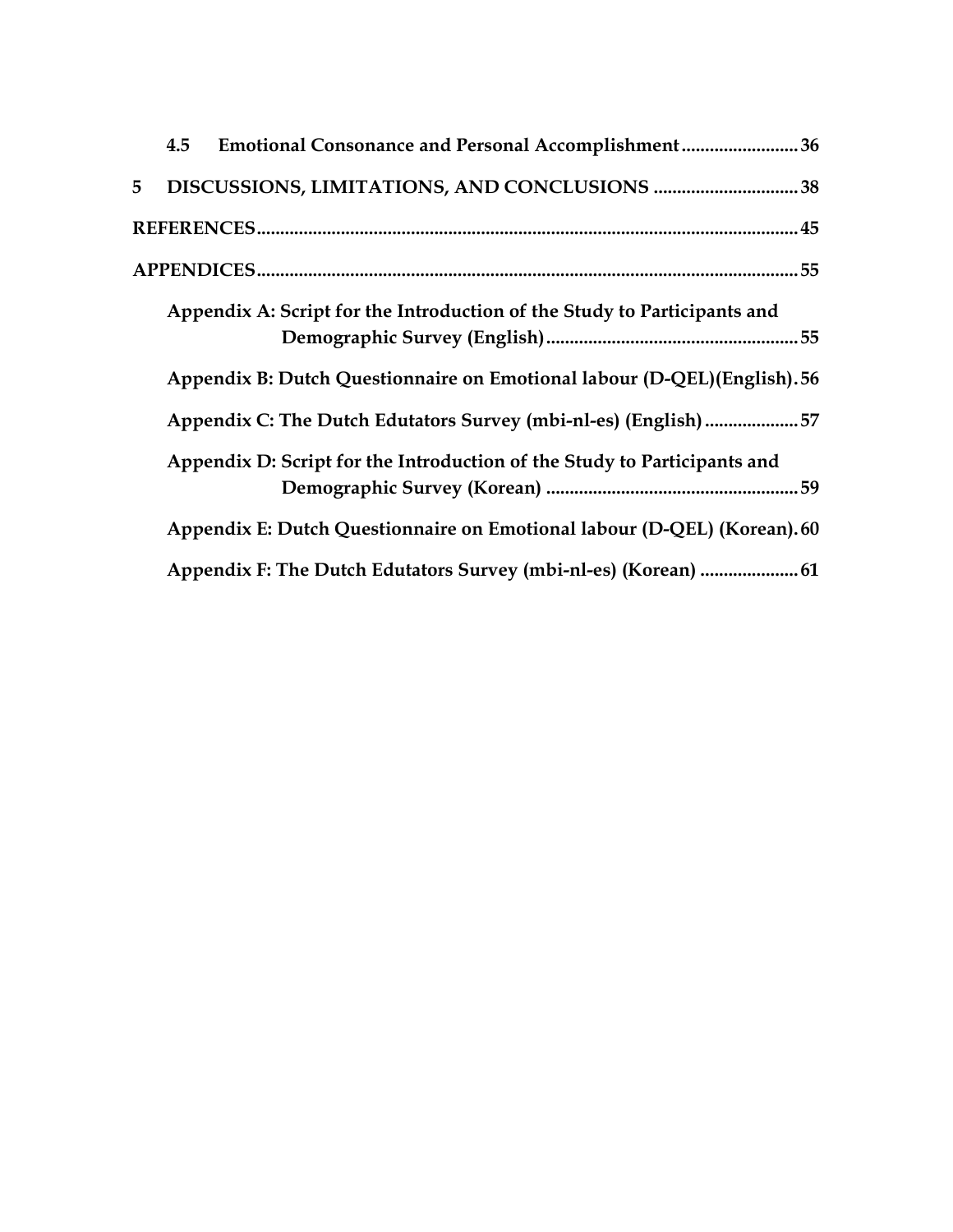# <span id="page-5-0"></span>**1 INTRODUCTION**

#### **1.1 Background of the Study**

Teaching is a profession which entails a high level of work-related stress (Hakanen, Bakker, & Schaufeli, 2006; Johnson et al., 2005). A variety of challenging working conditions at school are intertwined to cause job dissatisfaction, stress, and burnout among teachers. On the grounds that teaching is one of the human-service occupations which require constant, dynamic interactions with the recipients– students, this study focuses on the aspect of teachers' emotion, in particular, emotional labour (Hochschild, 1979) in order to understand their stress and burnout (Maslach, 1982). Many researchers acknowledged that teaching as a profession requires substantial emotional labour (Day, 1999; Isenbarger & Zembylas, 2006; Ogbonna & Harris, 2004; Zembylas, 2004). A great deal of literature has recognised that emotional labour is associated with negative psychological consequences such as stress and burnout. Teacher burnout has been consistently related with undesirable outcomes such as greater job dissatisfaction, increased turnover rate and intention to quit, negative work attitudes, and degraded work performance (Lee & Ashforth, 1996; Wolpin, Burke, & Greenglass, 1991; Wright & Bonett, 1997; Wright & Cropanzano, 1998).

Western countries have witnessed a significant drop-out rate of teachers in the past decades. In the U.S., one fourth of novice teachers leave their occupation before their third year, and nearly 40% quit teaching within the first 5 years after being qualified (Milner & Hoy, 2003; National Center for Education Statistics, 2004; National Commission on Teaching and America's future, 2003; Smith & Ingersoll, 2004). In Germany, less than one out of ten teachers remains until retirement (Macdonald, 1999). Exhaustion among some teachers who remain in the teaching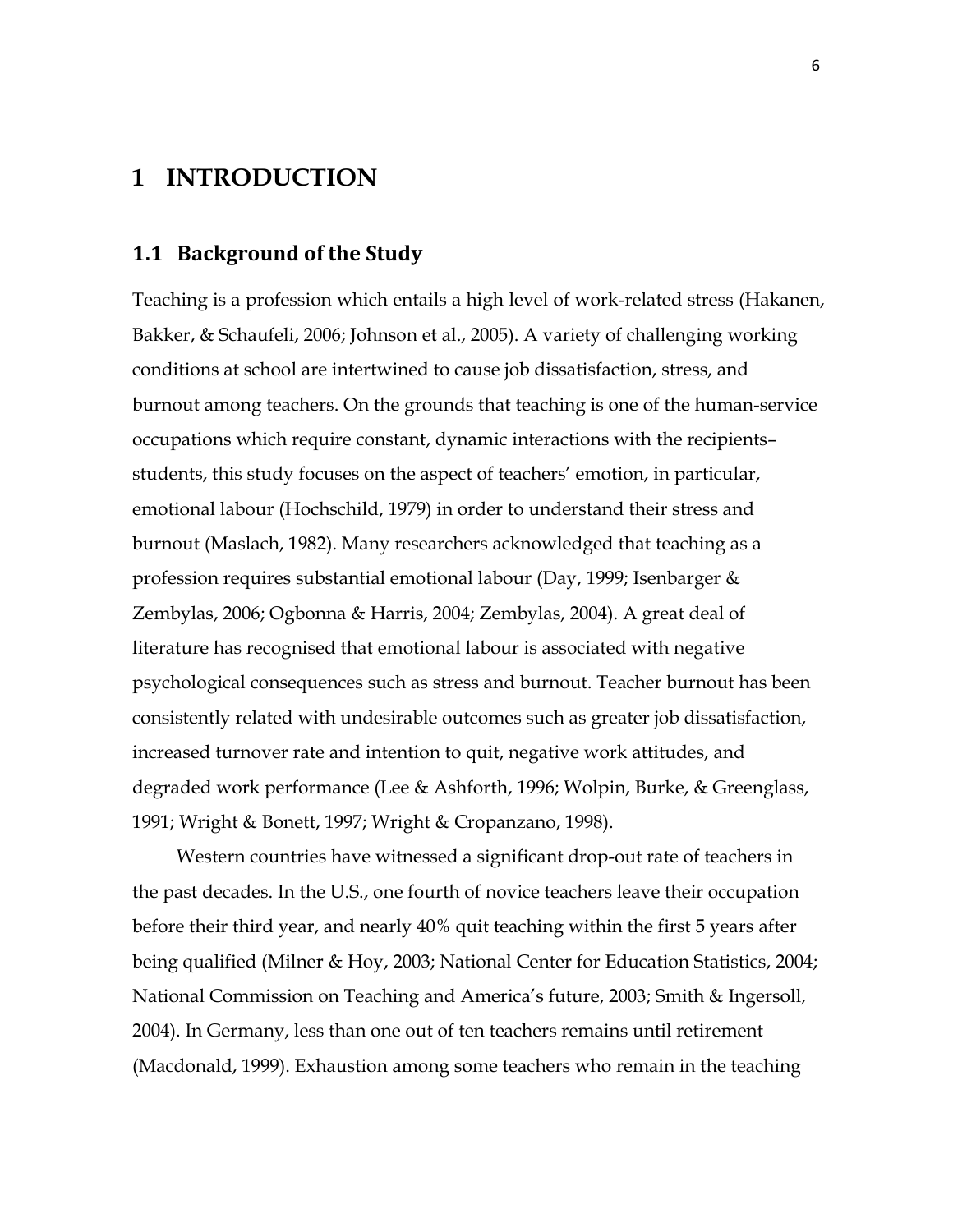field may lead to degradation of the quality of instruction in the classroom and harm students' learning experiences in school (Olivier & Venter, 2003).

South Korea has succeeded in producing a notable academic achievement among students in international academic performance tests such as PISA (Programme for International Student Assessment) and TIMSS (The Trends in International Mathematics and Science Study) in the recent years as a result of the steady effort to improve the quality of education. While concerns for students' academic success and well-being have been increased, less attention has been paid to the educators, whose performances are critical to attaining such desired educational goals. The recent report from the OECD Teaching and Learning International Survey (TALIS) (OECD, 2014) reveals that South Korean teachers have the lowest job satisfaction at work. Despite the prominent benefits of being a teacher such as job security once tenured, moderate annual salaries, a national pension system, and longer holidays than those company workers have, South Korean lower secondary teachers ranked the top when giving positive responses to the statement, "I regret that I decided to become a teacher (20.1%)." In addition, studies of occupational stress and burnout demonstrate that a large number of South Korean teachers are burnt-out, especially in the aspect of emotional exhaustion (Ryu, 2002; Shim, 1999). Another survey from Korean Federation of Teachers' Association (KFTA, 2014) consistently manifests the severity of South Korean teachers' stress. 78.1% of respondent teachers showed a high level of stress of which the symptoms are anger, depression, and loss of self-esteem.

It is highly plausible that South Korean teachers may perform a higher level of emotional labour as they spend the longest hours for student counselling and communication with parents. On average they devote almost twice the number of hours that teachers in other countries do. In particular, South Korean middle school teachers admit that they increasingly feel difficulty in student discipline and classroom management due to students' misbehaviour (OECD, 2014). There arose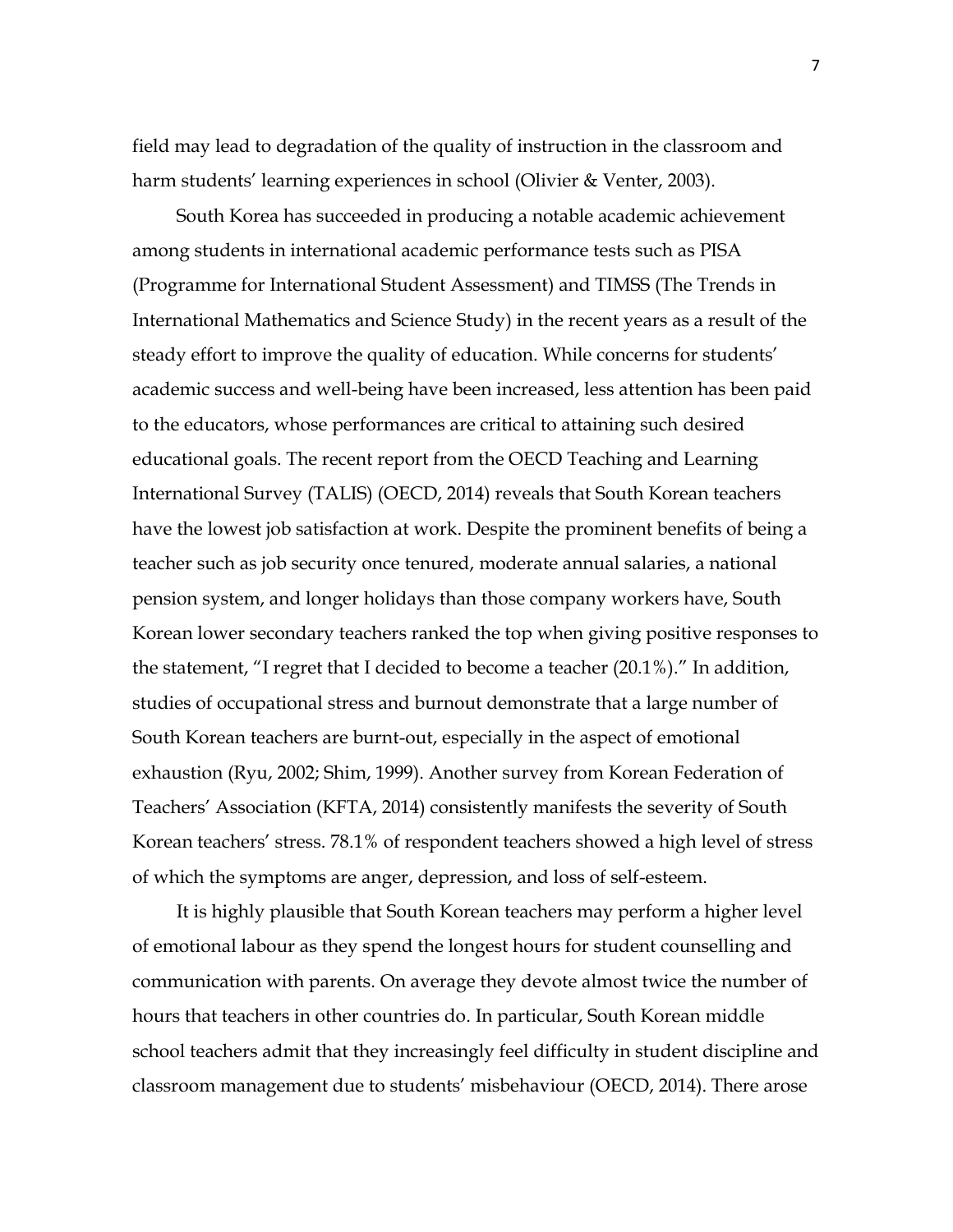a new phenomenon that South Korean teachers avoid being in charge of homeroom (Bae, 2012). Teachers are reluctant to become homeroom teachers because being in charge of homeroom in South Korea places huge responsibilities on teachers in all aspects of students' daily life including moral and ethical issues and character education. Taking care of all issues from trivial events to more serious matters that frequently and abruptly happen in and even out of school can be emotionally and physically burdensome. It becomes more demanding when the number of students in the class exceeds over 30 and students are uncooperative and disruptive. Owing to the increased burden of students' discipline issues and school violence, middle schools especially have more difficulty designating homeroom teachers. Han (2014) reported that the rate of the infringement of teacher rights caused by violence and threat against teachers was at its highest in middle school. Oh (2012) also reported that South Korea reached its peak in the application rate for "honourable retirement–earlier retirement than the regular retirement age" in 2012. Among them, seven out of ten people answered that they wished to retire earlier because of emotional labour and stress resulting from student misbehaviour and discipline matters. Due to the effect of socio-cultural and historical changes in the process of modernisation, reduced respect and lack of gratitude towards teachers and their discipline actions have aggravated their stress and left them vulnerable to burnout (Kim & Park, 2006; Park & Lee, 2012).

#### **1.2 Purpose of the Study**

Even though the severity of emotional labour and burnout among teachers has become more significant and the consequences from such phenomena are detrimental, there is relatively less research related to emotional components and burnout of teachers at the present. Particularly, seldom are teachers' emotional requirements and burnout explicitly studied in South Korean context. As teaching is a profession with a high involvement of various interactions with students on a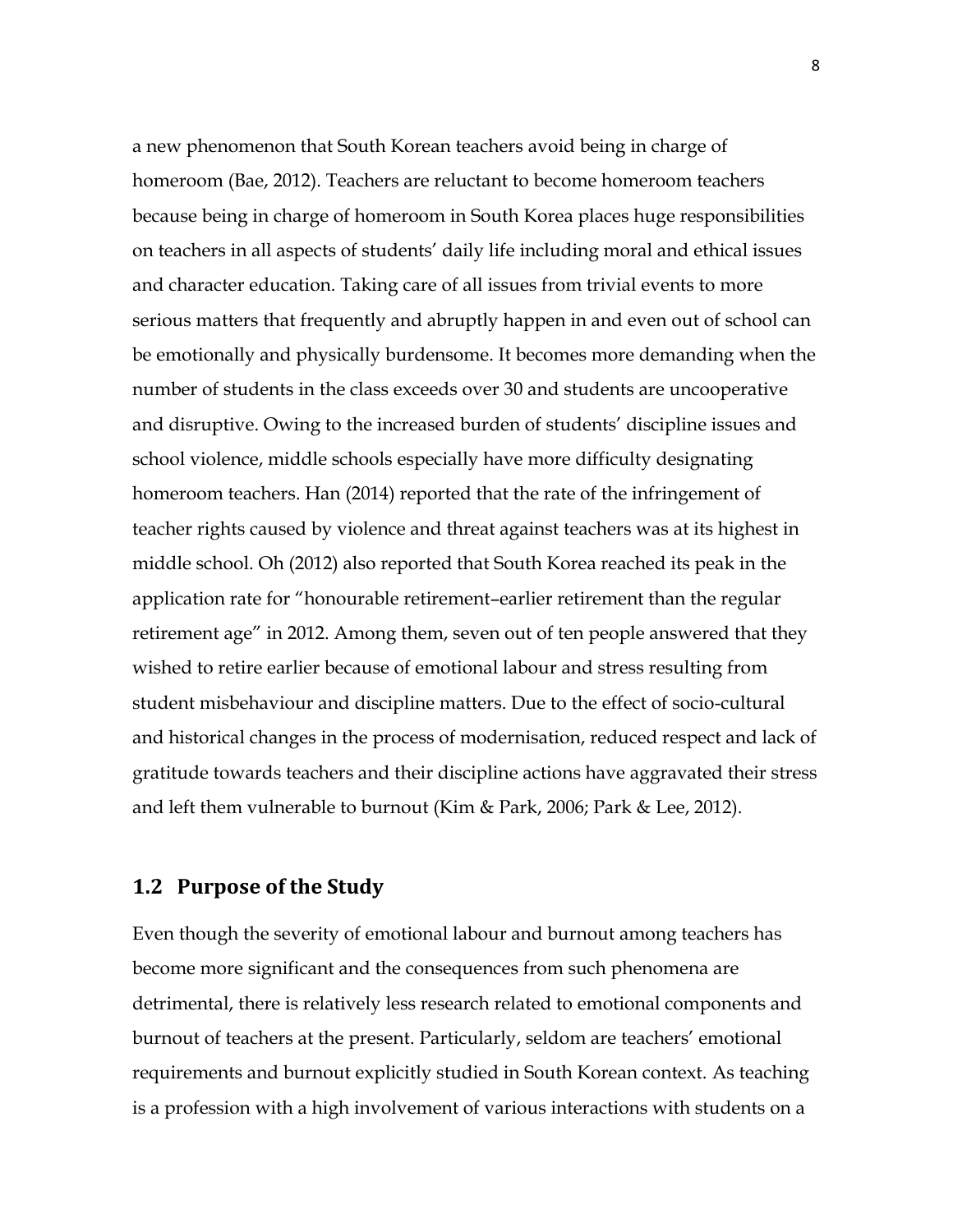daily basis, the emotional and physical state of teachers have a huge impact on students and their learning. Burnt-out teachers have a negative influence not only on a school system but also students' academic studies and well-being. Thus, it is critical to acknowledge emotional labour and burnout among South Korean teachers and spark the necessity to help teachers to prevent or cope with burnout before it becomes chronic. Therefore, this current study firstly aims to measure the level of emotional labour, emotional consonance, and burnout among South Korean middle school teachers respectively. Secondly, it investigates how teachers' emotional labour is correlated with their burnout. Thirdly, it seeks to determine whether emotional labour is a predictor of burnout for South Korean middle school teachers. Lastly, it investigates how teachers' emotional consonance correlates burnout with emphasis on the dimension of personal accomplishment.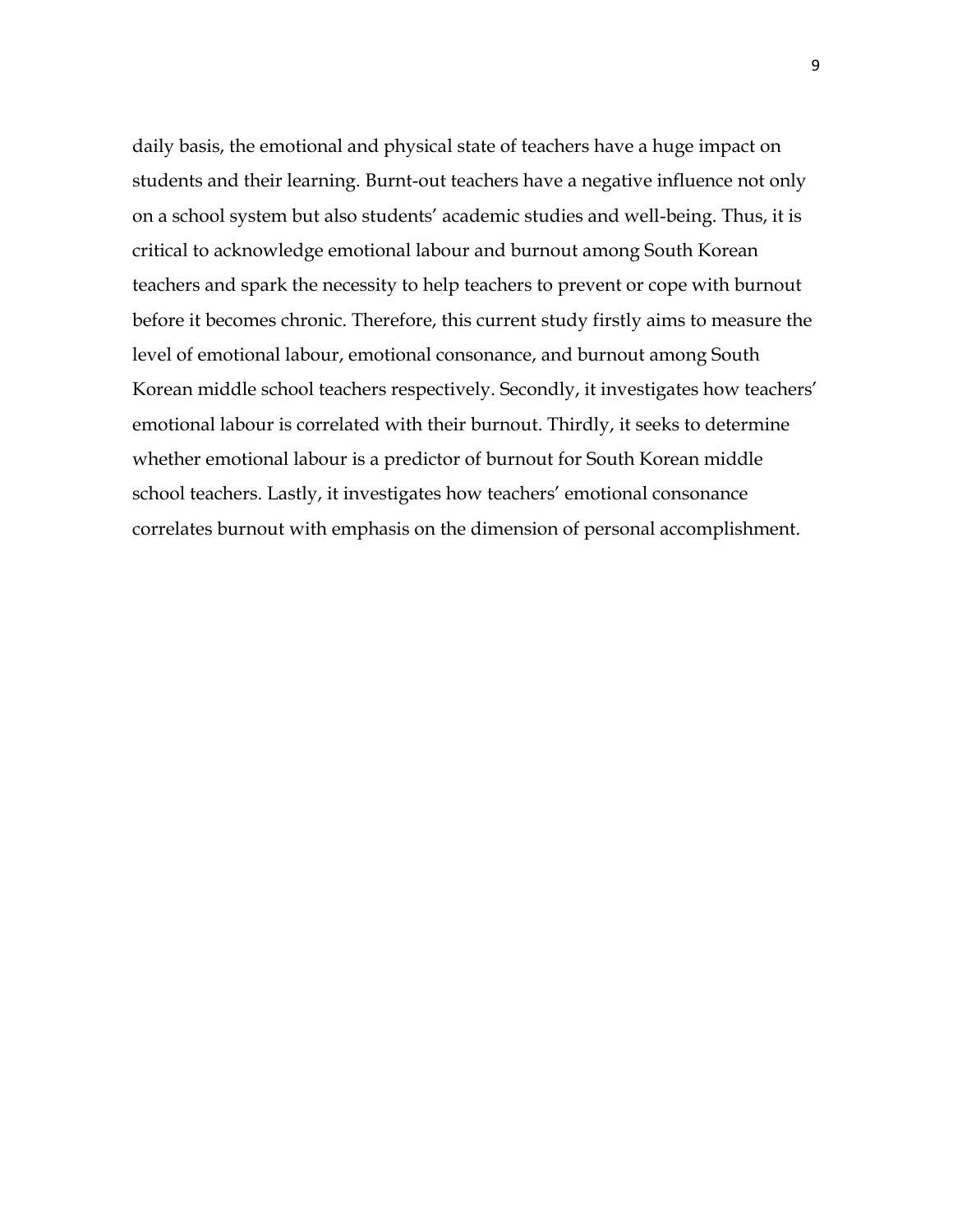### **2 REVIEW OF THE LITERATURE**

#### **2.1 Emotional Labour**

Emotional labour, "the deliberate suppression or expression of emotion to meet the goals of an organization" (Brown, 2011), was first introduced by Hochschild (1979) in relation to service-oriented jobs. Occupations in which human interactions play an important role employ emotion display rules or feeling rules (Ashforth & Humphrey, 1993; Diefendorff, Croyle, & Gosserand, 2005; Grandey, 2000) implicitly or explicitly by organizational demands. Display rules set the standards that specify which emotion displays are appropriate along with certain situations and how such emotional expressions should be displayed (Diefendorff, Richard, & Croyle, 2006). Employees are required to comply with the rules by regulating their emotions appropriately. Hochschild (1979) in seminal work identified two main ways of managing and controlling emotions: surface acting and deep acting. As one of the forms of emotional labour, 'surface acting' refers to the effort of exhibiting desired emotions that are not actually felt in order to achieve organizational goals. For instance, a worker in a shop is generally expected to smile and talk kindly and cheerfully to customers to boost the sales of the products, even if the worker is tired or in a bad mood. Such emotion display rules apply in the assumption that customers who are satisfied with the welcoming service atmosphere are more likely to purchase the goods. 'Deep acting' denotes making endeavour in modifying one's emotions aligned with the emotional expressions of the needs of the organizations (Grandey, 2003). Zapf (2002) illustrated this process as "trying to influence what they feel in order to 'become' the role they are asked to display." Surface acting solely involves changing the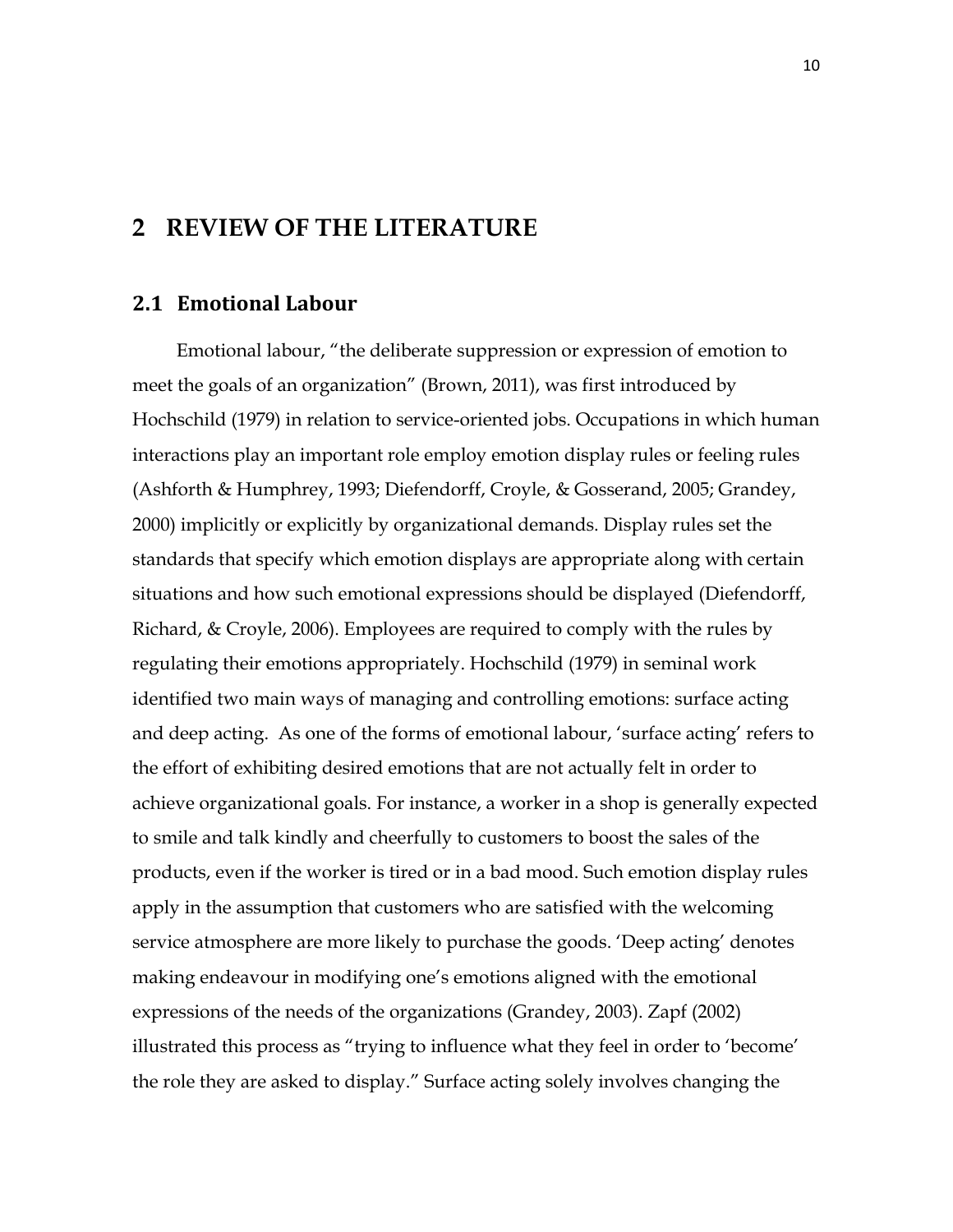observable expressions while inner feelings remain unchanged. On the contrary, deep acting refers to the actual effort to change one's inner feelings. For example, nurses can be frustrated with patients' repeated complaints and requirements. However, they try to understand and empathise with their patients' pains and difficult situations and change their frustrated emotions to positive ones so that they can be helpful to the patients in the end.

Building Hochschild's work (1979) as a starting point, various researchers contributed to establishing a concept of emotional labour from different point of views. Ashforth and Humphrey (1993) approached emotional labour with a focus on observable behaviours and noted that emotional labour occurs when "the laborer deliberately attempts to direct his or her behaviour toward others in order to foster both certain social perceptions of himself or herself and a certain interpersonal climate." Morris and Feldman (1996) illustrated emotional labour in relation to its need to be understood contextually in societal norms and environment. They acknowledged that the main forms of emotional labour are surface acting and deep acting. Others added 'suppression' (Briët, Näring, Brouwers, & van Droffelaar, 2005; Ybema & Smulders, 2002). While surface acting and deep acting entail expressing emotions actively, 'suppression' refers to hiding emotions in order to be effective for the job. For instance, a doctor who can be horrified by the scene of a badly-injured patient hides their fear in order to treat the patient effectively as a professional. As there has not been a clear consensus over the concept of emotional labour and its measurement yet (Glomb & Tews, 2004), Näring et al. (2007) created a new emotional scale (Dutch Questionnaire on Emotional Labour (D-QEL)) by adding suppression as a separate sub-dimension of emotional labour to the existing scales.

'Emotional consonance' represents the naturally felt emotions or genuine emotions (Ashforth & Humphrey, 1993; Diefendorff et al., 2005). One can feel required emotions naturally, spontaneously, and effortlessly. Thus, emotional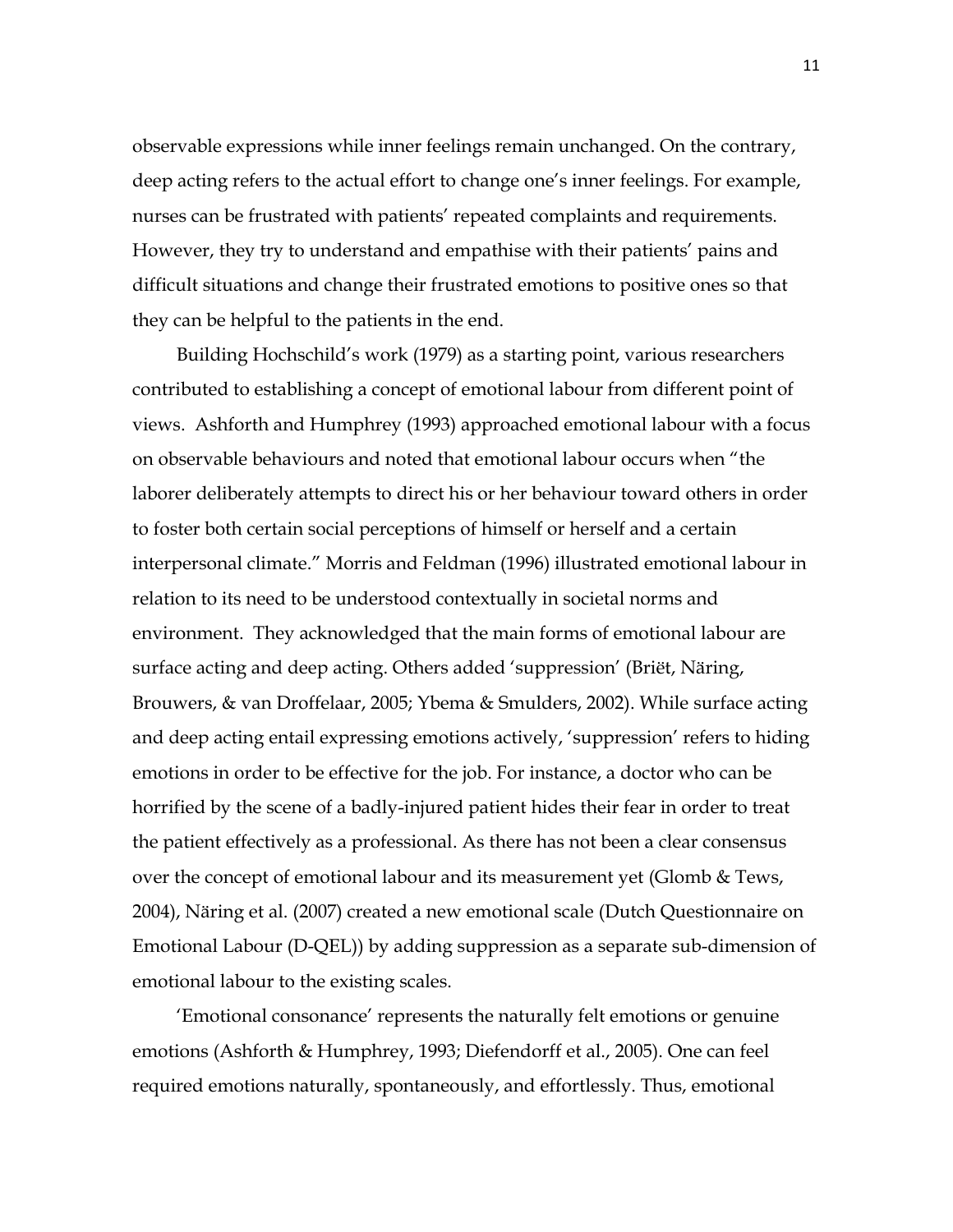consonance is the absence of emotional control. For instance, a nurse can truly feel sadness over a patient's acute illness. Zapf (2002) addressed this as "automatic emotion regulation," while Hochschild (1979) called it "passive deep acting." Ashforth and Humphrey (1993) determined that emotional consonance belongs to emotional labour since one still may have to put conscious effort to make sure their displayed emotions are congruent with organizational demands. However, Diefendorff et al. (2005) distinguished it as a separate factor, and based on his work, Näring et al. (2007) built it as a distinct dimension in Dutch Questionnaire on Emotional Labour (D-QEL) and measured emotional consonance separately from the other dimensions.

#### **2.2 Emotional Labour in Teaching**

Research related to emotional labour is extended to various people-work professions (Brotheridge & Grandey, 2002) including teaching. Teaching requires performing emotional labour to a great extent as teaching is an emotional practice by nature (Hargreaves, 1998). Teaching is not simply a matter of transferring expertise in subject and pedagogical knowledge with teaching techniques. Good teaching involves forming positive teacher-student relationships and offers students opportunities for experiences of feeling closeness and connectedness with the teacher. Building rapport between teachers and students will in turn facilitate students' learning and internal growth. As teachers engage in diverse, complex interactions with a number of students on a daily basis, they are prone to perform an immense amount of emotional labour.

Like other organizations, schools also employ feeling rules to regulate teachers' emotions in a relationship with students, parents, and colleagues, though they are not explicitly taught (Bellas, 1999; Näring, Briët, & Brouwers, 2006). Expectations of the virtues of a good teacher reinforce emotion display rules. In Wragg's study (1994), students described a good teacher as "polite," "kind,"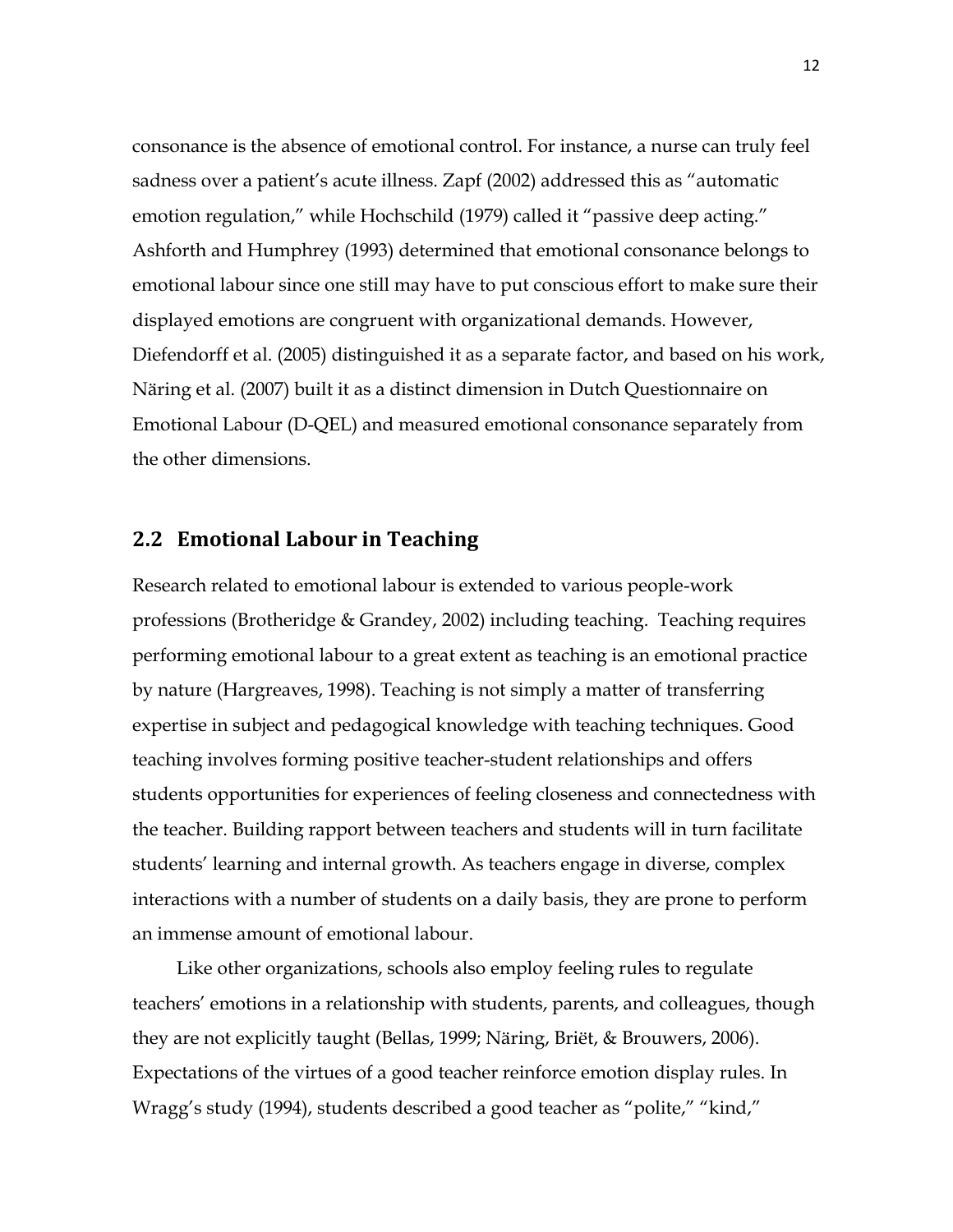"loving," and "friendly." Students would like teachers to be stern and fair, but not authoritative (Wragg & Wragg, 1998). Teachers are required a wide range of emotional displays from a gentle smile to a stern face to exhibit the ideal teacher quality that meets the social expectations. Also, in order to perform their tasks adequately and effectively at school, during the interaction with students, teachers need to express and exaggerate some emotions (Ogbonna & Harris, 2004) and suppress other emotions (Ybema & Smulders, 2002) according to the situations. Zembylas (2004) illustrated that teachers are expected to show enthusiasm and cheerfulness as a way of maintaining students' attention. Teachers sometimes have to modify their disappointment into encouragement over students who do not show improvements even after being taught the same lesson many times. They also should hide their anxiety or fear and give a calm and strict impression, when confronted with students who appear to be disruptive and even threatening.

Emotion work is associated with a form of impression management because employees intend to establish certain social images of themselves by expressing appropriate emotions in situation (Ashforth & Humphery, 1993). Teachers wish to develop and sustain a professional image under the control of societal norms, values, and expectations about teachers as a professional. Teachers regard controlling and managing emotions adequately and effectively as one of the components of being a professional teacher. Thus, once they think they fail to meet the standards of regulating emotions, they are more likely to lose confidence and feel frustrated.

Hochschild (1979) argued that the worker can be "estranged or alienated from an aspect of self" while performing emotional labour, which thereby causes psychologically-detrimental consequences. When experiencing incongruity between their genuine feelings and their outer expressions, 'emotional dissonance' (Abraham, 1998; Mann, 1999) repeatedly over a long period of time, workers are likely to suffer from stress and psychological strain (Brotheridge & Lee, 1998).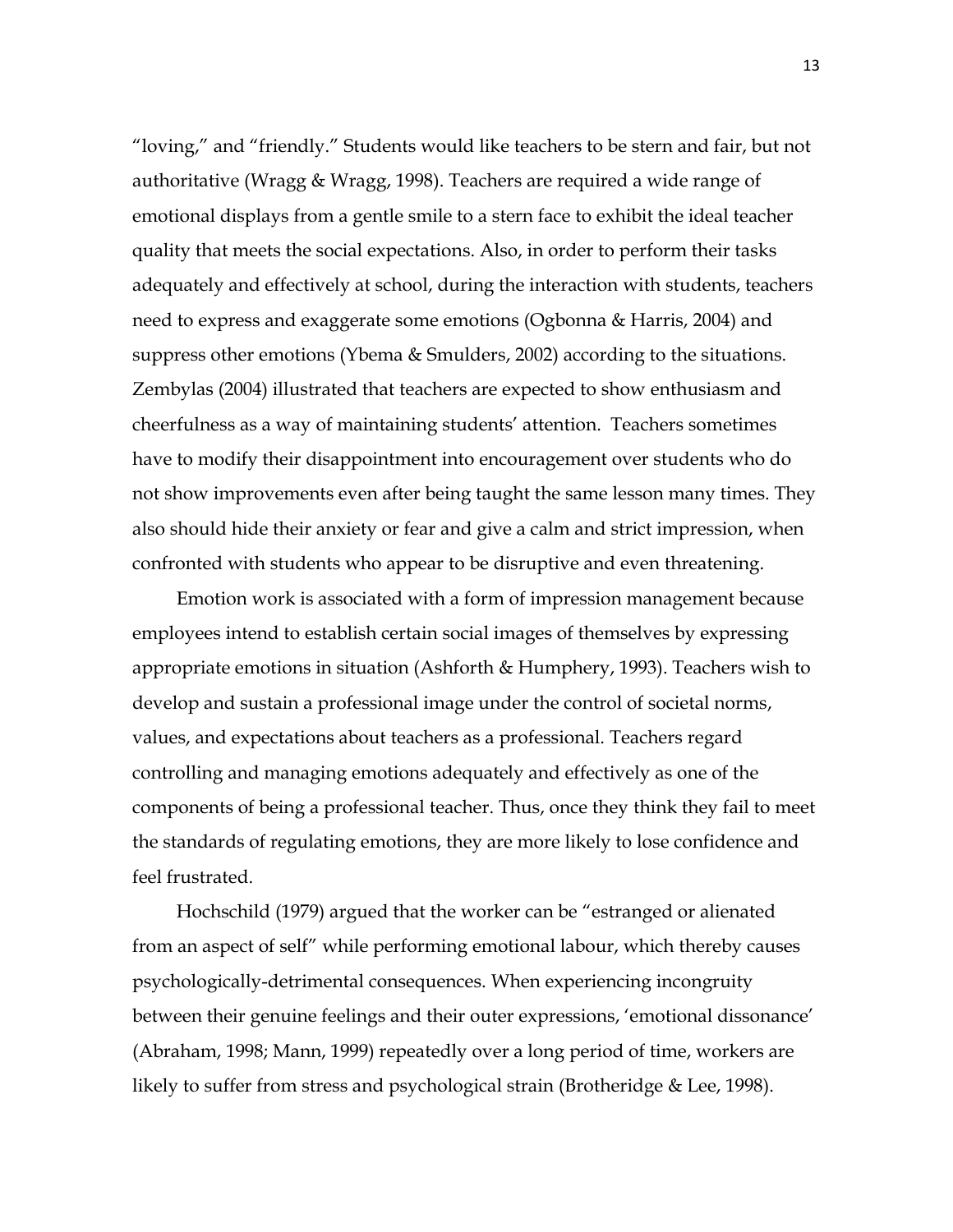Ogbonna and Harris (2004) revealed that teachers find it stressful to fake their emotions when they actually do not feel the feelings. In addition, teachers often feel exhausted intellectually and emotionally when dealing with student misbehaviours (Chang & Davis, 2009). Emotional labour–the crucial component of interactive service work involves various kinds of emotional displays of workers and cannot be achieved without cost. Its impact will be discussed in the next section.

#### **2.3 Burnout and Teaching**

'Burnout' has been considered to be a reaction to chronic occupational stress within occupations which involve service and human interactions (Maslach, Jackson, & Leiter, 1996). The syndrome has been consistently found among professionals who do people-work such as nurses (Pick & Leiter, 1991), teachers (Farber, 1991), trainers (Waugh & Judd, 2003), social workers (Pines & Kafry, 1978), and mental health workers (Pines & Maslach, 1982). Freudenberger and Maslach (1974, 1982) coined and defined the term 'burnout'. Freudenberger (1974) introduced the syndrome as the condition of continuous fatigue and exhaustion with a loss of commitment which has been accumulated over a long period of time, after observing the wear-out symptoms among free-clinic workers. Based on his seminal work, Maslach (1982) extended the definition of burnout to include three distinct states such as (1) emotional exhaustion, (2) depersonalization, and (3) reduced personal accomplishment (Maslach, 1982).

The first component of burnout, 'emotional exhaustion' refers to the feelings of being emotionally spent and depleted (basic stress dimension of burnout). Schwarzer, Schmitz, and Tang (2000) enumerated the symptoms of emotional exhaustion as "fatigue, debilitation, loss of energy, and wearing out." Burnt-out workers feel afraid to face another day or work because they lack energy and find it hard to replenish it.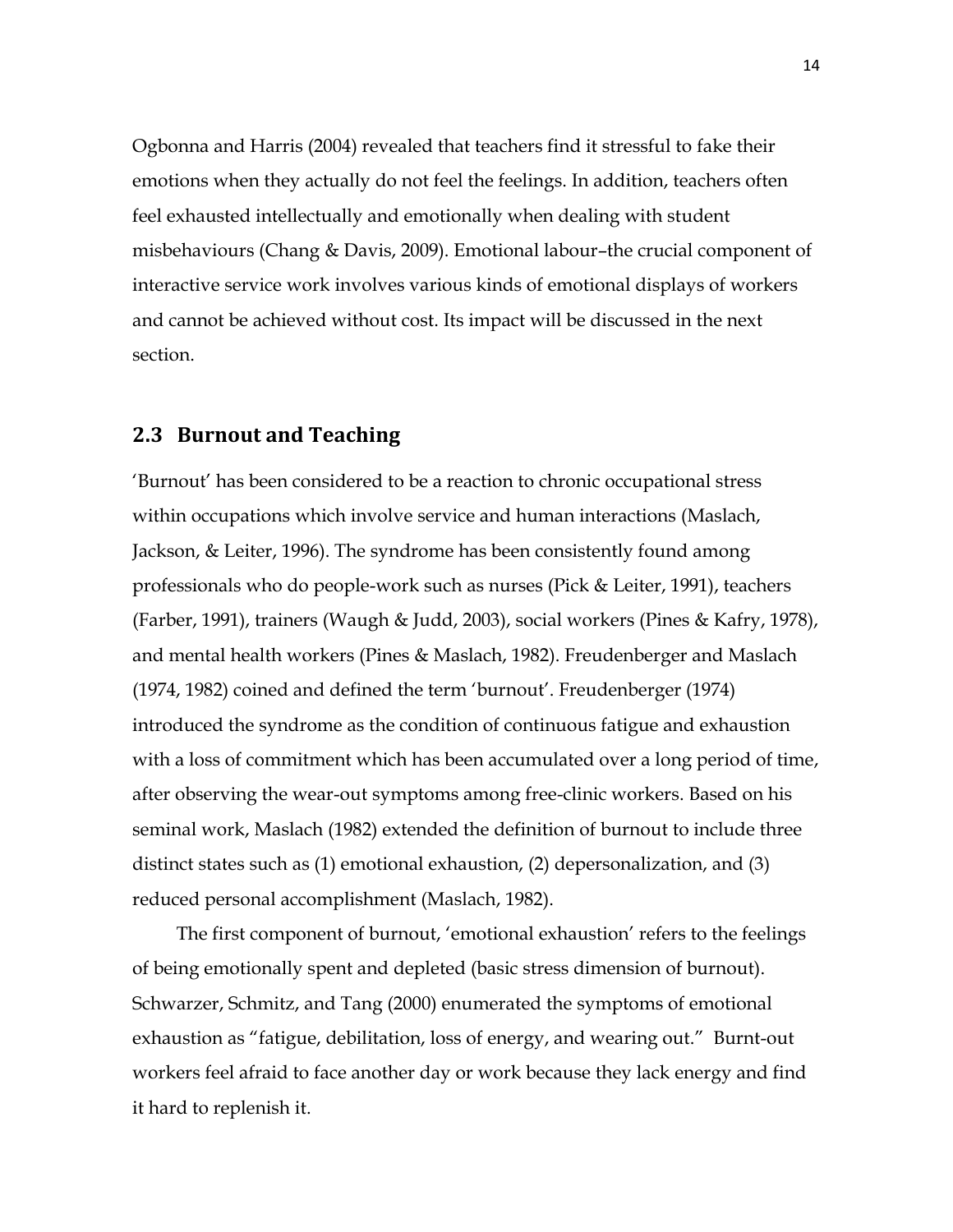The second component, 'depersonalization' denotes "having a negative, callous, or excessively detached attitude towards other people" (interpersonal dimension of burnout) (Maslach, Schaufeli, & Leiter, 2001). They no longer desire sustaining emotional involvement with others because they learn through repeated experiences that the more they care, the more they get emotionally hurt. They employ this emotion-distancing strategy to protect themselves. While they practice this, they become indifferent to the people they serve and their personal matters. Later, they realise that they have changed over time in attitudes in their job from being joyful and willing to help others to avoiding intense interactions with clients unless necessary. They reflect and evaluate what they have done and gradually feel a sense of guilt and frustration.

The last component, 'reduced personal accomplishment' represents a decline in feelings of competence and productivity at work (self-efficacy dimension of burnout). They feel that they are unable to deal with work demands and develop a sense of inadequacy for the helping professions. What makes the matters worse is that they believe their work is not appreciated and noticed by work-related people.

Persons who enter helping professions are more vulnerable to burnout by the nature of their personality and characteristics (Maslach, 1982). Most of the human service professionals choose their work in the belief and expectation that they will make contributions to the lives of people that they serve by helping people in need. They receive great satisfaction from being of a help to someone, and it gives them meaning and purpose to their work and lives. As Pines, Aronson, and Kafry (1981) depicted that they are "essentially humanitarian" and they tend to be "more oriented more towards people," they have high needs for social approval for their work and ability to help others. If their expectations of succeeding in helping others are not fulfilled, their self-esteem and confidence would decrease and they have higher chance to go burnout (Burke & Richardsen, 1996; Maslach, 1982).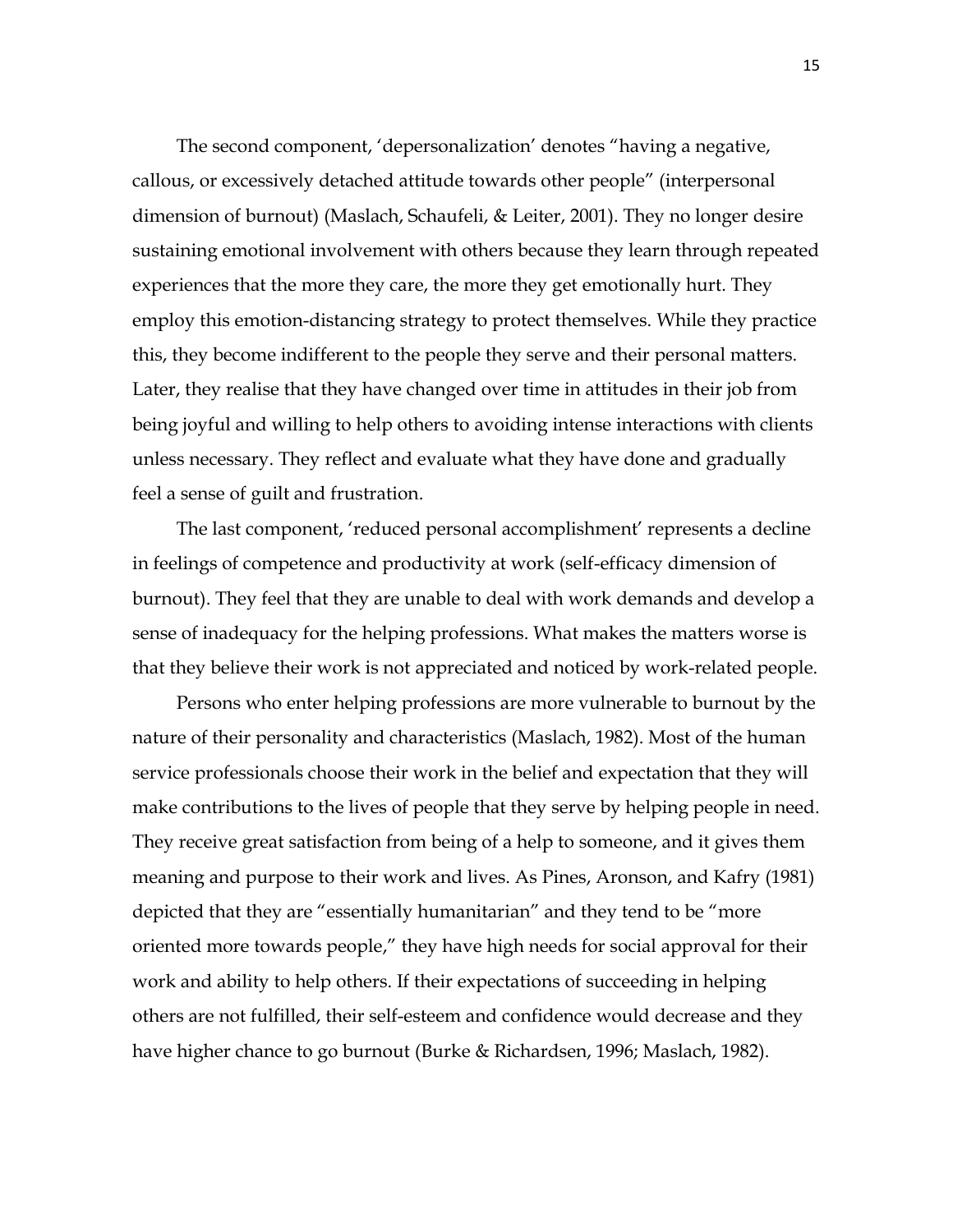The consequences of burnout are deleterious. Burnout increases job dissatisfaction, turnover intention, absenteeism, and physical illness (Chong & Monroe, 2015; Honkonen et al., 2006; Mostert, Rothmann, Mostert, & Nell, 2008; Parker & Kulik, 1995; Williams et al., 2001). It eventually deteriorates the quality of service provided to clients (Maslach & Goldberg, 1998).

Teaching is a profession with a high level of burnout (Chang, 2009). Burnt-out teachers feel emotionally drained and depressed from the repeated experiences of unpleasant emotions. Also, teachers who experience a higher degree of burnout are inclined to withdraw from student-teacher relationships and to lose selfefficacy over their teaching tasks. They no longer believe their efforts can make a difference in the lives of their students and tend to feel inefficacious about their teaching (Burke, Greenglass, & Schwarzer, 1996).

#### **2.4 Burnout Caused by Emotional Labour**

An increasing number of studies have explored the relationship between emotional labour and burnout in the concerns of job turnover and commitment within organizations. Yet, the discussion about the impact of emotional labour on burnout is currently inconclusive.

Research on the relationship between emotional labour and burnout provides mixed results. Several studies have reported that one of the most important consequences of emotional labour is burnout (Näring et al., 2006; Zhang & Zhu, 2008). Akin, Aydın, Erdoğan, & Demirkasımoğlu (2014) noted that emotional labour is a significant predictor of burnout among Turkish primary school teachers. In the case of surface acting, it was reported to have a positive correlation with emotional exhaustion (Grandey, 2003; Meier, 2005; Näring, Vlerick, & Van de Ven, 2011), and depersonalization (Brotheridge & Grandey, 2002; Näring et al. 2006; Schaible & Gecas, 2010). Bono and Vey (2005) found that teachers frequently hide their genuine emotions along with police officers, fire fighters, and security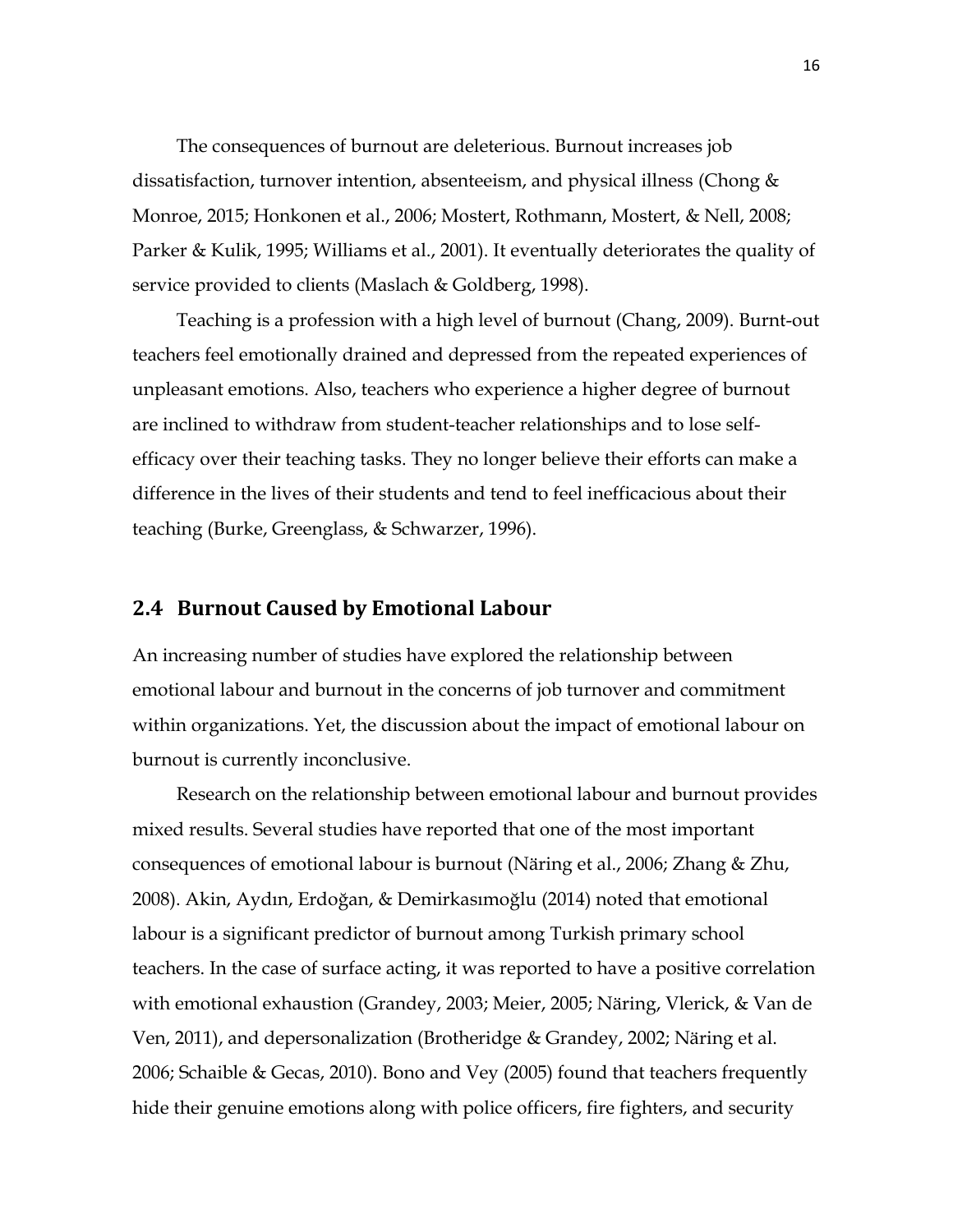officers. They acknowledged that suppressing emotions has a strong relationship with emotional exhaustion. The rationale behind is that both surface acting and suppression increase 'emotional dissonance,' the gap between one's genuine feelings and displayed emotions. The sense of incongruence between genuinelyfelt and expressed emotions can be problematic as workers find themselves hypocritical by faking their emotions regularly at work. In line with this argument, Diefendorff and Gosserand (2003) noted that the size of discrepancies between displayed and felt emotions is positively related to burnout. Heuven and Bakker (2003) also found that emotional dissonance is a strong predictor of emotional exhaustion. Thus, emotional dissonance can be construed to be evidence for burnout.

Deep acting, on the other hand, is an effort to modify their inner feelings to meet the goals of the organizations, thus it decreases emotional dissonance. The findings about deep acting with burnout have been inconsistent. Johnson and Spector (2007) discovered a negative relationship between deep acting and emotional exhaustion, while Grandey (2003) reported a positive relationship between the variables. In the study of Näring et al. (2006), deep acting was not found to be related to personal accomplishment, which is in contrast with the findings in another study (Brotheridge & Grandey, 2002). Most studies reported no significant relationship between deep acting and job burnout components (Glomb & Tews, 2004; Goldberg & Grandey, 2007; Montgomery, Panagopolou, de Wildt, & Meenks, 2006; Totterdell & Holman, 2003). Mixed results can be construed from the intricate nature of deep acting that it contributes to decline in emotional dissonance but it still requires individuals to consume emotional and cognitive energy in order to change their inner feelings.

There exist many cases that employees genuinely feel the emotions in congruent with the desired expressions. Though scarce are the current studies on emotional consonance, the lack of emotional labour, and its impact on job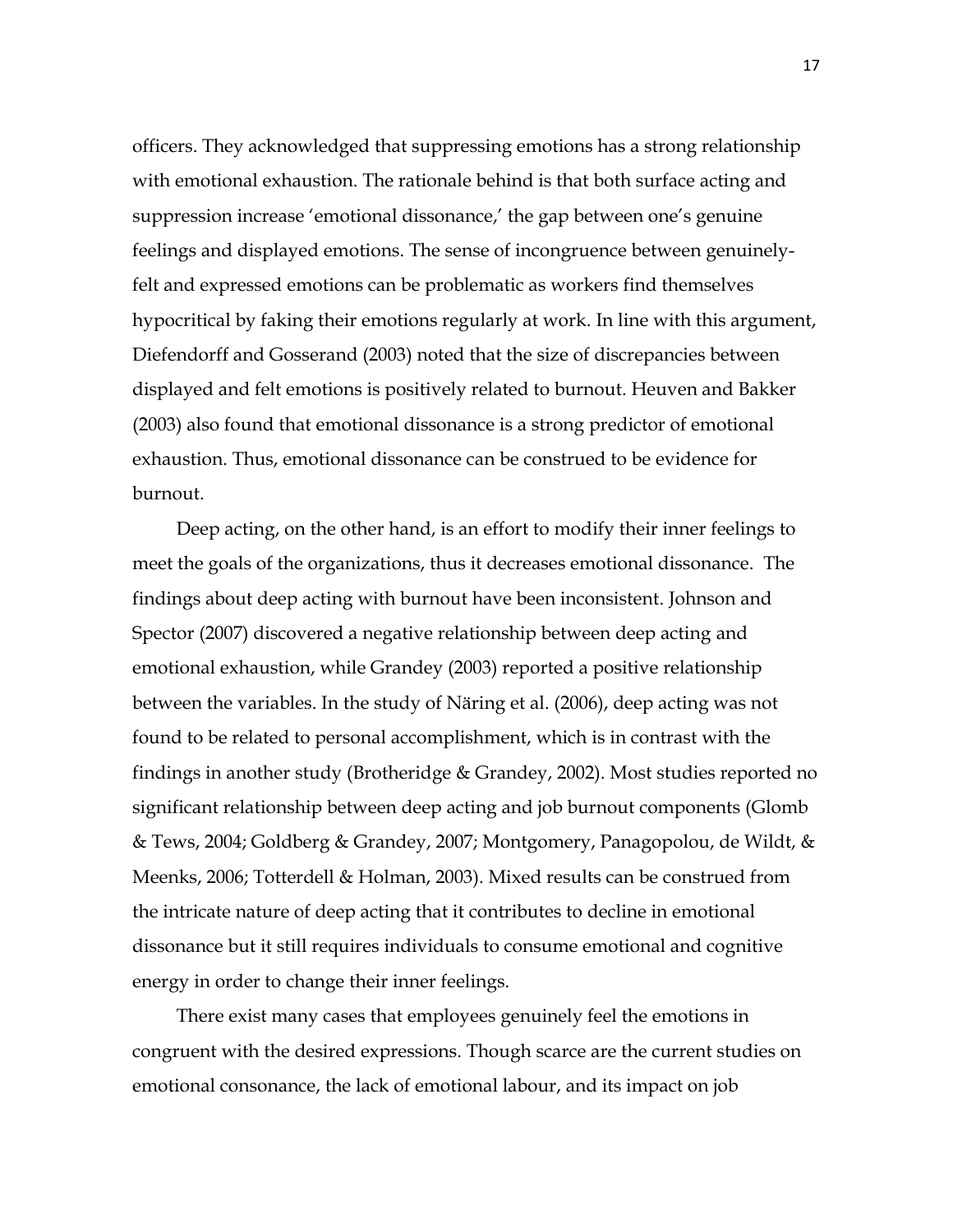performance, research indicates that emotional consonance is related to decreased job alienation and increased job well-being (Adelman, 1995). Näring et al. (2006) suggested that emotional consonance can be useful in understanding personal accomplishment, the feelings of contribution at work. In line with the study, Zhang and Zhu (2008) later reported that genuinely felt emotions are negatively correlated to reduced accomplishment among primary school teachers. Emotional consonance means employees do not have to pretend any emotions but express their authentic feelings spontaneously and effortlessly. It was asserted that instead of eliciting (deep acting) or pretending to feel (surface acting) a desired emotion, displaying naturally felt emotions may have a positive effect on personal accomplishment.

In summary, there is not a clear consensus over the relationship between emotional labour and burnout in the literature. Surface acting and suppression appear to have a high rate of burnout while deep acting has mixed results. It is also hard to find research about emotional consonance and its impact on job accomplishment. Thus, it is necessary to clarify the relationship between emotional labour and burnout and investigate more about the impact of emotional consonance on burnout.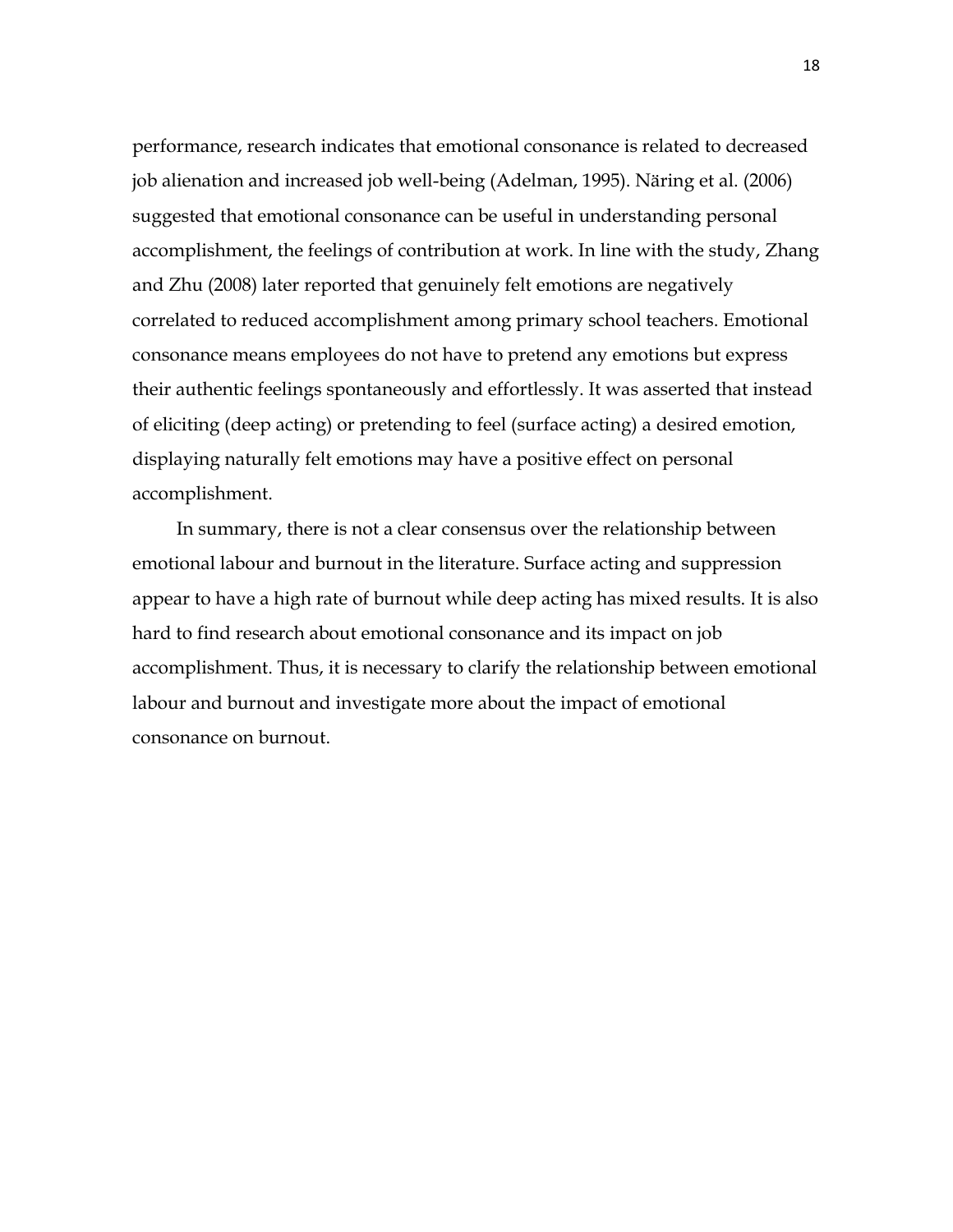# **3 IMPLEMENTATION OF THE STUDY**

#### **3.1 Research Questions**

This study investigates the following research questions:

RQ1. What are the levels of emotional labour (surface acting, deep acting, and suppression) and emotional consonance among South Korean middle school teachers?

RQ2. What is the level of emotional labour in the dimensions of emotional exhaustion, depersonalization, and reduced personal accomplishment among South Korean middle school teachers?

RQ3. Are each dimension of emotional labour and emotional consonance correlated with burnout in the dimensions of emotional exhaustion, depersonalization, and reduced personal accomplishment?

RQ4. Does emotional labour contribute to burnout among South Korean middle school teachers?

RQ5. Is emotional consonance correlated with personal accomplishment?

#### **3.2 Research Design**

The research design selected for this study was a cross-sectional, correlational design. A quantitative method was adopted to gauge the level of emotional labour and burnout. A cross-sectional survey was selected for this study as the researcher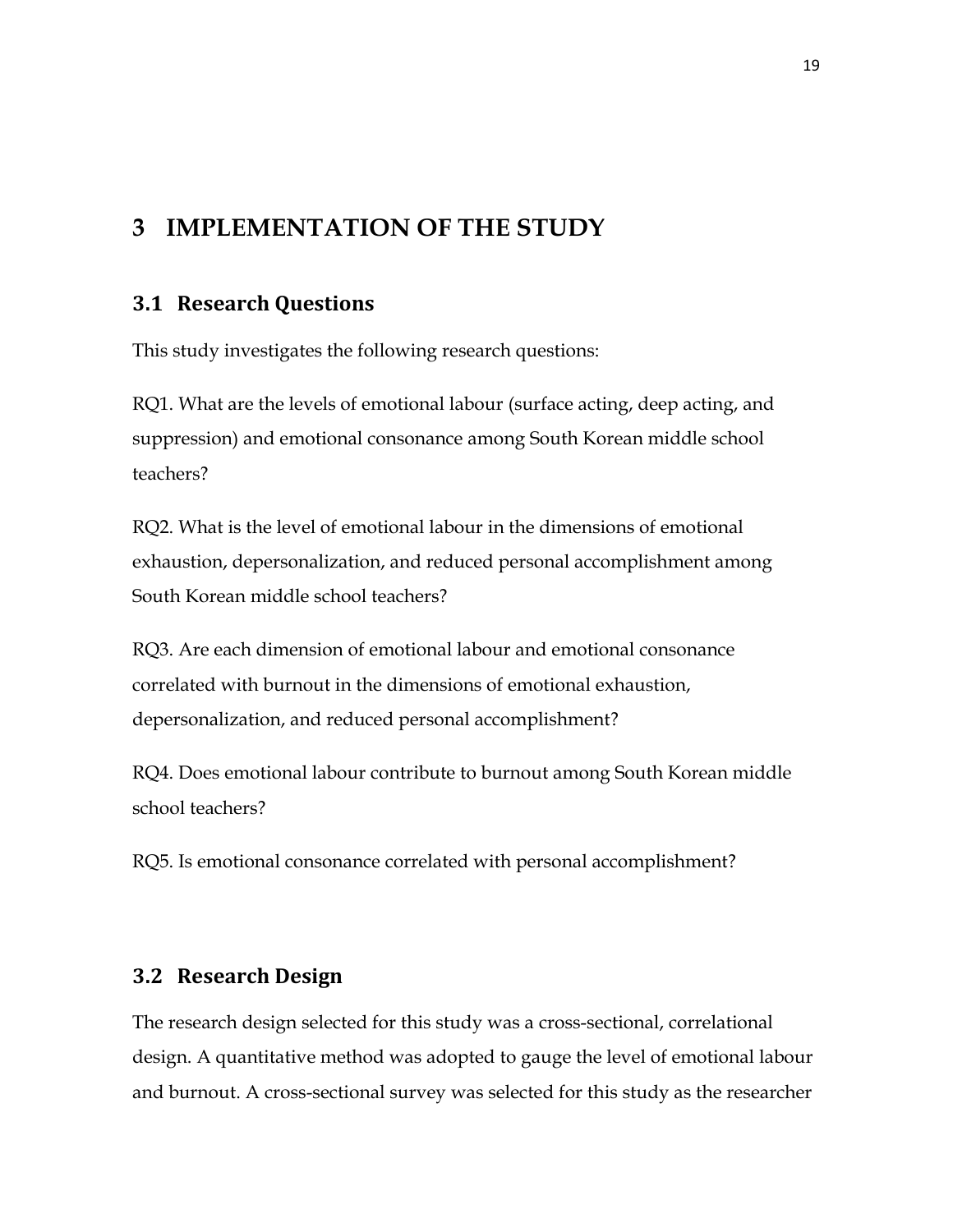intended to describe a relationship, not finding cause and effect. Thus, the data was collected at one point in time, right before the first semester of the school ended. The correlation study investigates the relationships between variables and identifies to what extent variables are correlated (Gay, Mills, & Airasian, 2005). Though the correlational study does not reveal that one variable causes another or others, it can determine the existence of the relationships and how strongly the variables are correlated. This study design identifies to what degree emotional labour is correlated with and predicts burnout among South Korean middle school teachers. Furthermore, it investigates how emotional consonance is related to burnout with emphasis on personal accomplishment.

#### **3.3 Participants**

The target population of this study was middle school teachers in different areas in South Korea. The sample consisted of 152 South Korean middle school teachers throughout the nation. Participants were selected among the teachers who have teaching experiences at least more than one year.

The demographic information gathered in this study encompasses the following variables: (1) gender, (2) age, (3) years of teaching experiences, (4) subject that they teach, (5) being in charge of homeroom or not, (6) school size, (7) teaching hours, and (8) contact hours with students and parents respectively except classes. Table 1 contains descriptive statistics for the demographic characteristics of the participants.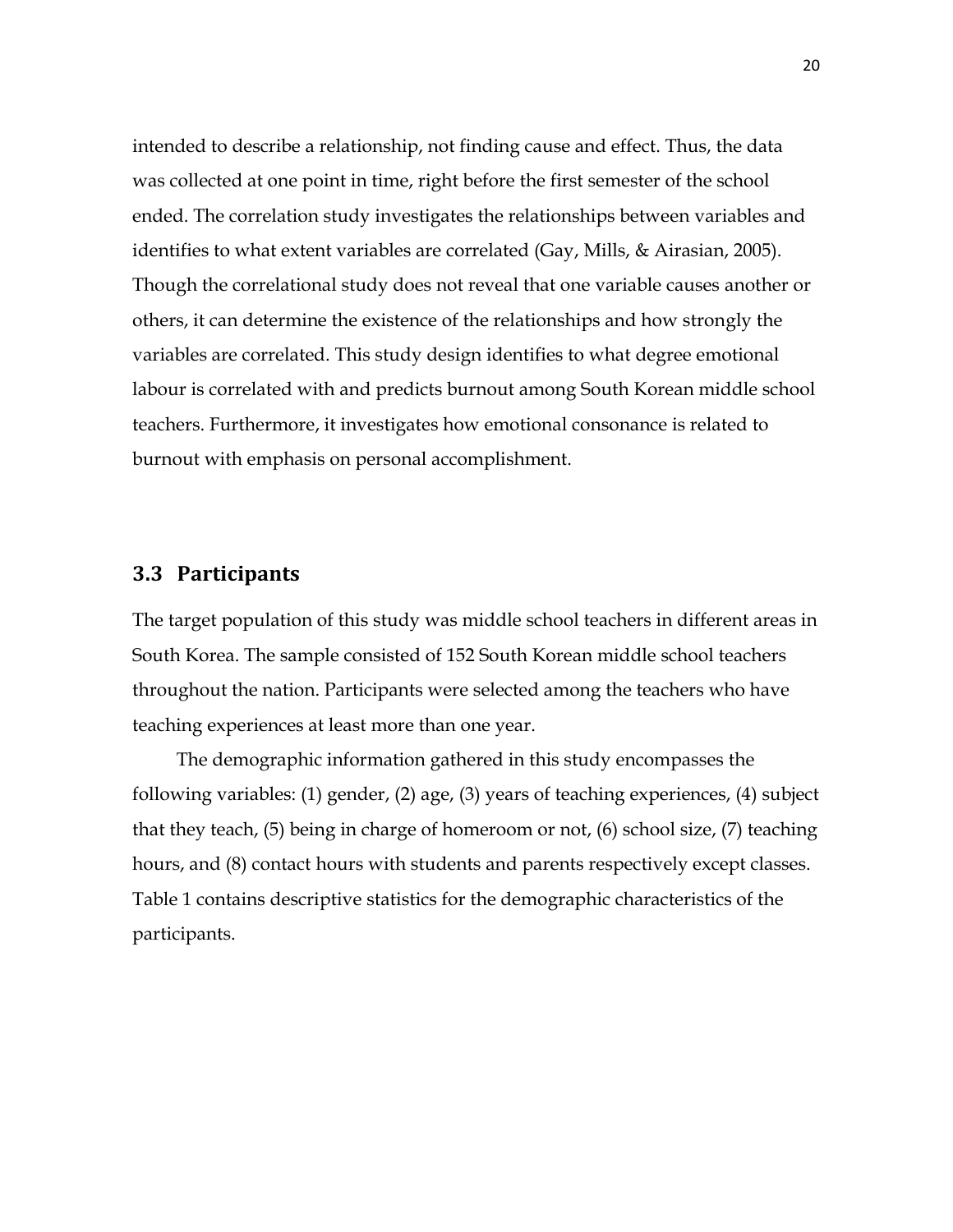|                          |                    | Frequency     | Percent |
|--------------------------|--------------------|---------------|---------|
| Gender                   | Male               | 29            | 19.1    |
|                          | Female             | 123           | 80.9    |
| Age                      | 20s                | 48            | 31.6    |
|                          | 30s                | 87            | 57.2    |
|                          | 40s                | 11            | 7.2     |
|                          | 50s                | 5             | 3.3     |
|                          | No response        | $\mathbf{1}$  | 0.7     |
| Years of                 | $1-3$ yrs          | 69            | 45.4    |
| teaching                 | $4-7$ yrs          | 48            | 31.6    |
| experiences              | 8-10 yrs           | 18            | 11.8    |
|                          | 11-14 yrs          | 8             | 5.3     |
|                          | 15 yrs & above     | 9             | 6.1     |
| Average (Std. Deviation) |                    | 5.61 $(4.69)$ |         |
| Homeroom Vs.             | Homeroom T         | 108           | 71.1    |
| Non-homeroom             | Non-Homeroom T     | 44            | 28.9    |
| School size              | 6 classes & under  | 12            | 7.9     |
|                          | 7-12 classes       | 21            | 13.8    |
|                          | 13-18 classes      | 51            | 33.6    |
|                          | 19-24 classes      | 30            | 19.7    |
|                          | 25 classes & above | 38            | 25.0    |
| Total                    |                    | 152           | 100.0   |

TABLE 1. *Demographics of participants*

Among the collected sample of 152 participants, the majority of the respondents were female (123, 80.9%), and only one-fifth (29, 19.1%) were male. The gender ratio in the sample reflects the current trend of an increased percent of female teachers in Korean education job market. Teachers are employed after taking a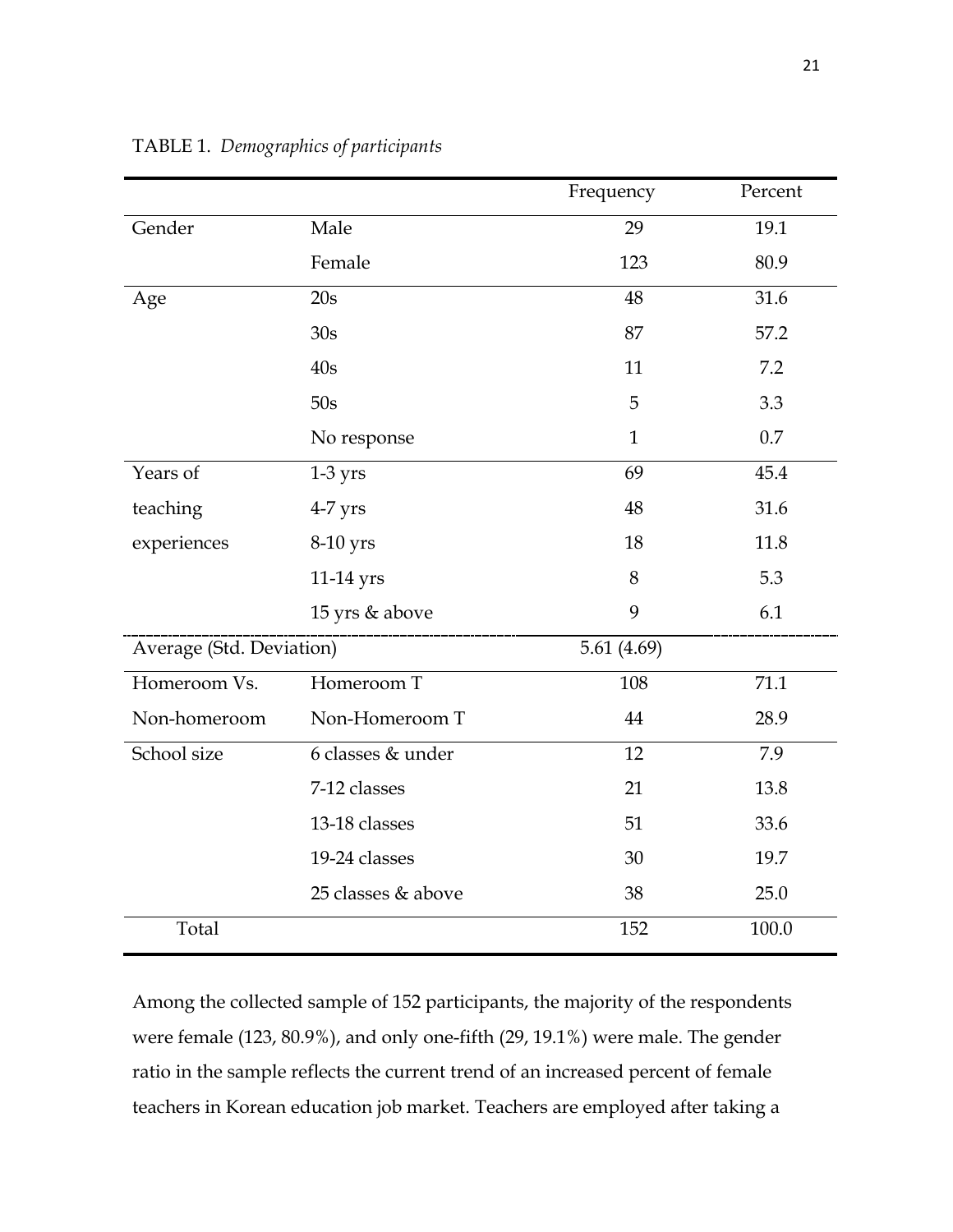highly competitive teacher selection test, and the female ratio of applicants who pass the test has been constantly on the rise in the last two decades. According to the announcement from Seoul Metropolitan Ministry of Education, of those successful candidates, females constitute 78.2% in 2012 and 83.3% in 2013 (Park, 2012; Koh, 2013). As the number of successful female applicants has increased, the numerical gap of teachers between male and female is being widened, generating gender imbalance at school. It was reported that currently 67.9% of the public school teachers are female (Korean Educational Development Institute, 2014).

The most common age of middle school teachers in this study was 30s (57.2%), followed by 20s (31.6%), 40s (7.2%), and 50s (3.3%). Nearly half of the teachers (45.4%) had 1 to 3 years of teaching experiences, with 31.6% having 4-7 years, 11.8% 8-10 years, 5.3% 11-14 years, 3.9% 15 years and above. The average of teaching experience years was  $5.61$  (SD = 4.69). Age and the years of teaching experience indicate that many of the participants are relatively younger teachers who recently entered the teaching profession.

A considerable number of the teachers (71.1%) were homeroom teachers, while 28.9% were non-homeroom teachers. Being a homeroom teacher in South Korea denotes being in charge of a homeroom class, having a huge responsibility for the academic achievement, school life, and well-being of at least 30 students throughout the whole year. It reflects the school situation where younger teachers tend to be designated as a homeroom teacher since many are reluctant to undertake the task.

About one third (33.6%) of participants belonged to middle-sized schools with 13-18 classes. 25 percent of teachers worked for schools with 25-36 classes, followed by 19.7 % with 19-24 classes, 13.8% with 7-12 classes, and 7.9% with 6 classes and under. It indicates participants work for relatively larger public schools.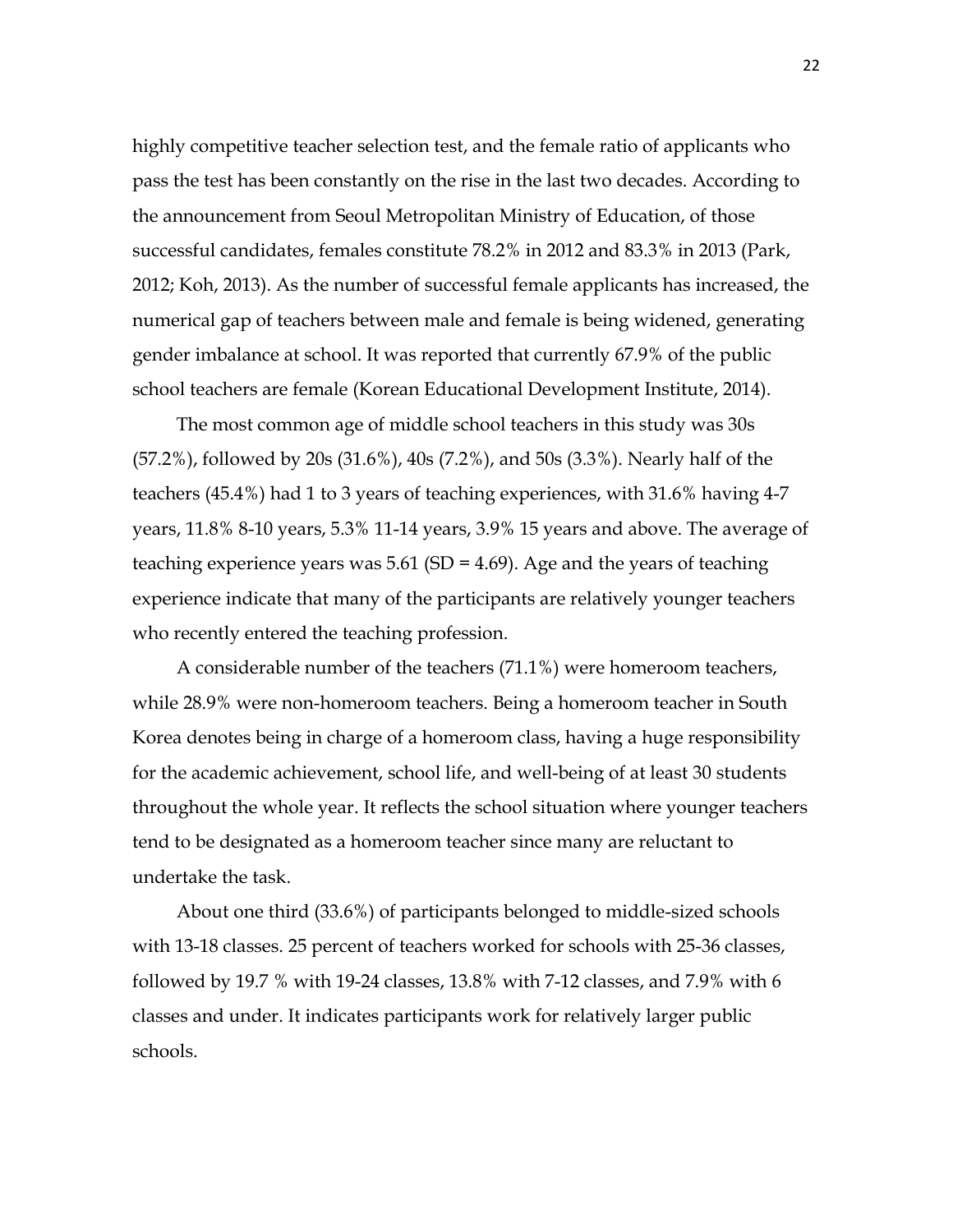| Per week                    | N   | M     | <b>SD</b> | Min.     | Max. |
|-----------------------------|-----|-------|-----------|----------|------|
| Teaching hours              | 149 | 17.95 | 3.739     | $\Omega$ | 24   |
| Contact hours with students | 150 | 7.45  | 6.042     | $\Omega$ | 40   |
| Contact hours with parents  | 151 | 2.26  | 3.027     | $\theta$ | 20   |

TABLE 2. *Descriptive statistics for teaching and contact hours with students and parents*

Table 2 illustrates the time teachers devote themselves to work. Teachers of the sample spend 17.95 hours (SD = 3.739) per week for teaching on average, 7.45 hours (SD =  $6.042$ ) for counselling or talking with students, and 2.26 hours (SD = 3.027) for talking with parents. Contact hours with students vary more among individual participants than the other hours.

#### **3.4 Data Collection**

The sampling was done in three different ways: visiting schools randomly, chainreferral, and an on-line survey. The researcher visited 7 middle schools randomly in different cities and towns after acquiring permission from the principal or viceprincipal orally before going to the school. 35 samples were collected by the visit. As the researcher worked in middle school for several years, acquainted teachers were contacted and distributed with the surveys by mail. They referred the survey to their co-workers, and 45 samples were gathered. In total, 80 samples were collected through the paper survey. The rest 72 participated in an on-line survey after the researcher posted a notice about the research plan on two websites where many teachers often share information about education, teaching methods, and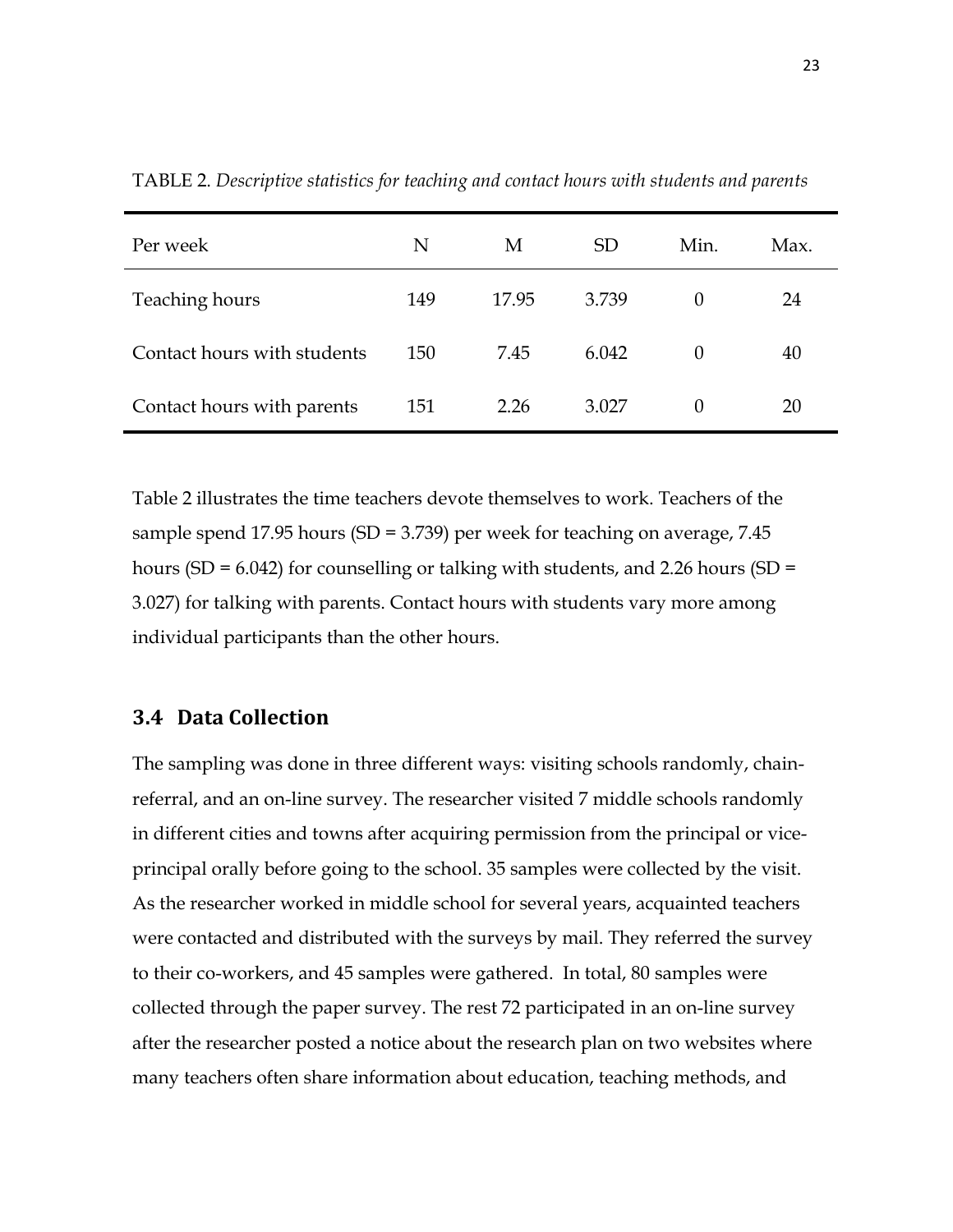teaching materials. Participation was voluntary, and an incentive was provided as follows: participants who completed off-line surveys were given Finnish Xylitol gums; while those who participated in an on-line survey received a free coffee coupon.

#### **3.5 Instrumentation**

In order to measure the level of each dimension of emotional labour and burnout, participants were provided with the following existing validated instruments: Dutch Questionnaire on Emotional Labour (D-QEL) (Näring, G., Briët, M., & Brouwers, A., 2007) and The Dutch Educators Survey (mbi-nl-es) (Horn, J. E. van & Schaufeli, W. B., 1998). The English versions of the two instruments were utilized after being translated into Korean and confirmed with backward translation with three Korean English teachers. Demographic information including age, gender, teaching experience, homeroom & non-homeroom, teaching hours, and contact hours with students and parents was collected.

*Emotional labour*. Dutch Questionnaire on Emotional Labor (D-QEL) (Näring, G., Briët, M., & Brouwers, A., 2007) assesses the level of emotional labour with 13 items in four dimensions such as surface acting(5), deep acting(3), emotional consonance(2), and suppression(3). Since researchers have not reached an agreement on the concept of emotional labour and its measurement (Glomb  $&$ Tews, 2004), Näring et al. (2007) developed a new measure of emotional labour by adding and combining items based on existing subscales from emotional labour scale (ELS) (Brotherigdge & Lee, 1998, 2003; Grandey, 2003; Kruml & Geddes, 2000). Among the four dimensions, emotional consonance was not included when measuring emotional labour since it should not be subsumed under emotional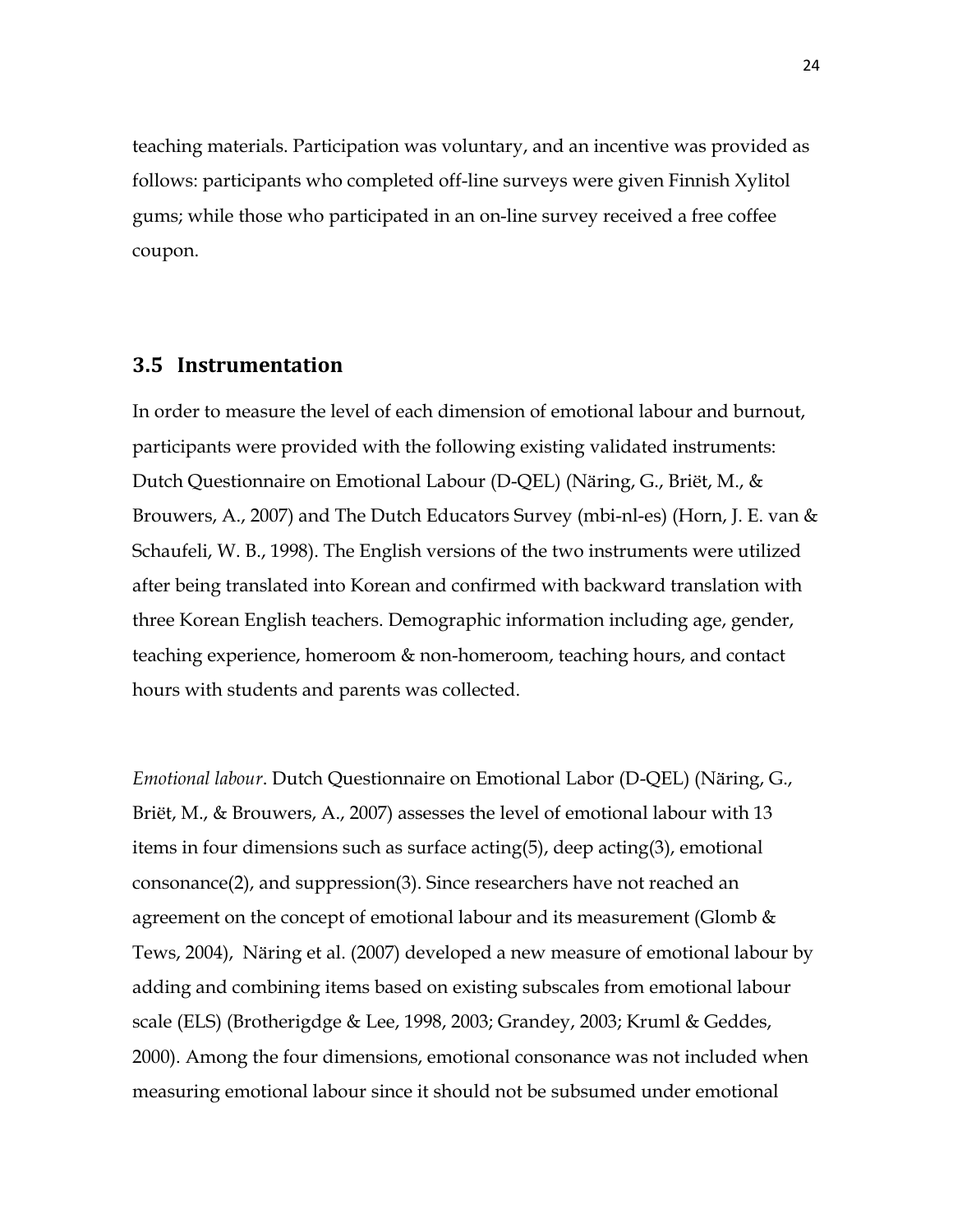labour. Unlike other dimensions in which people need an active effort or emotional strain to perform certain actions, emotional consonance assesses the absence of this effort. Emotional consonance, however, was used when investigating the relationship with burnout, with an emphasis on the dimension of personal accomplishment.

The scale used in this research had a slight change by removing one item ("I put on a show at work.") in the dimension of surface acting from the original scale. It appeared to have a very close meaning with another item ("I put on an act in order to deal with students and their parents in an appropriate way.") when translated from English to Korean. Specifically, the meanings of "put on a show" and "put on an act" were translated in Korean very similarly in a practical manner. In order to avoid redundancy in the survey questionnaire, the item which has less wording was eliminated. Thus, a total of 12 items were asked on a scale ranging from 1=seldom; 2=sometimes; 3=regularly; 4=often; to 5=always. The data collected from this study was analysed to examine the reliability of the instruments in the questionnaire. Cronbach alpha coefficient for each dimension of the scale this study implemented is provided in parentheses. Due to the elimination of one item in surface acting, Cronbach alpha coefficients for all measurements showed a slight decrease in every dimension from the result of Näring et al. (2007). Cronbach alpha coefficient for surface acting was .71, followed by deep acting .79, suppression .66, and emotional consonance .61 (see Table 3).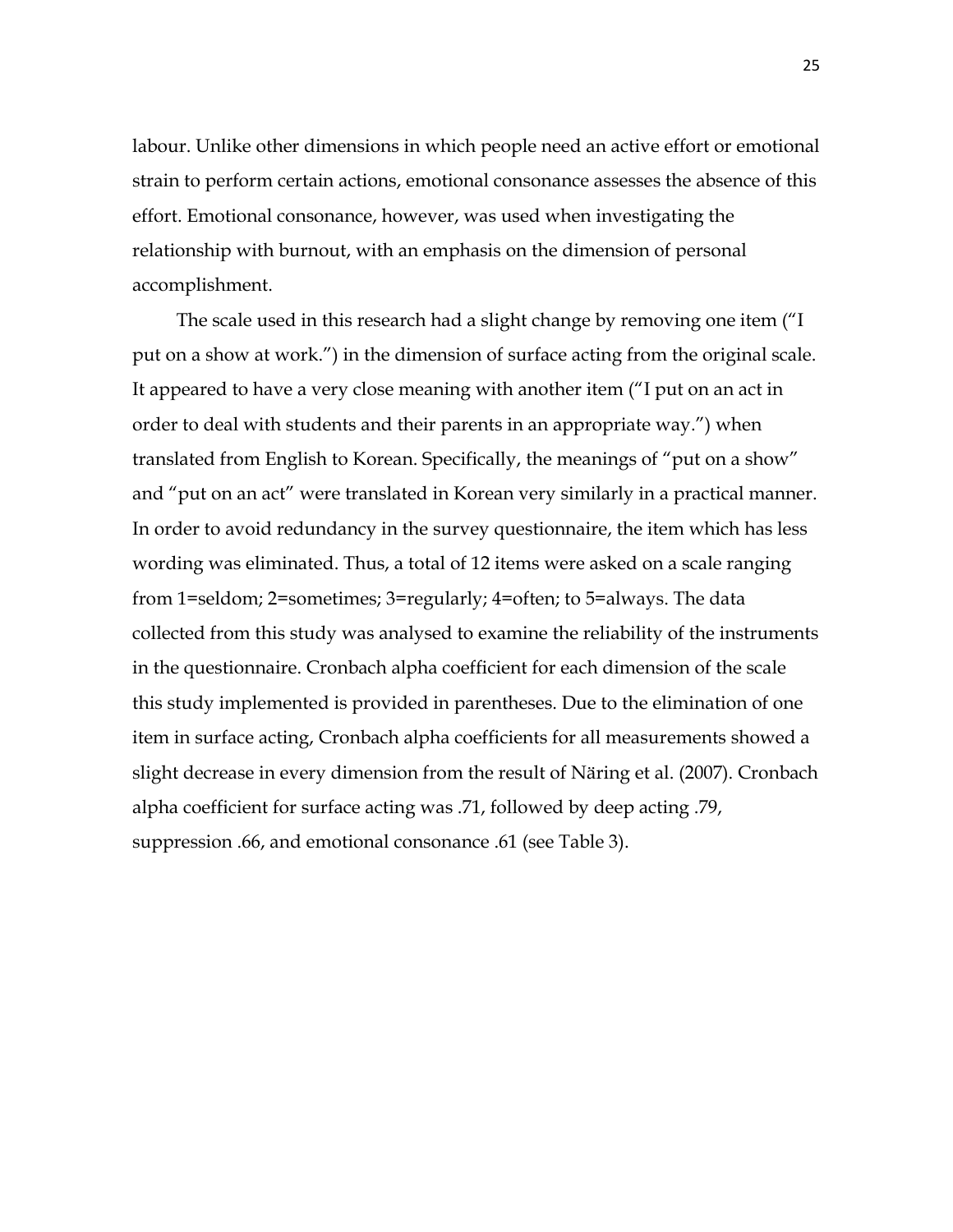|                      | Dimensions              | N of           | Items                                                                                         | Cronbach's |
|----------------------|-------------------------|----------------|-----------------------------------------------------------------------------------------------|------------|
|                      |                         | items          |                                                                                               | α          |
| Emotional<br>labour  | Surface<br>acting       | 5(4)           | I put on a "mask" in order to express the<br>right emotions for my job.                       | .79(.71)   |
|                      |                         |                | I pretend to have the emotions I need to<br>display for my job.                               |            |
|                      |                         |                | I put on an act in order to deal with<br>students and their parents in an<br>appropriate way. |            |
|                      |                         |                | I fake a good mood.                                                                           |            |
|                      |                         |                | I put on a show at work. (removed)                                                            |            |
|                      | Deep acting             | 3              | I work hard to feel the emotions that I<br>need to show to others.                            | .81(.79)   |
|                      |                         |                | I make an effort to actually feel the<br>emotions I need to display toward others.            |            |
|                      |                         |                | I work hard to feel the emotions that I<br>need to show to others.                            |            |
|                      | Suppression             | 3              | I hide my anger about something<br>someone has done.                                          | .61(.66)   |
|                      |                         |                | I hide my disgust over something<br>someone has done.                                         |            |
|                      |                         |                | I hide my fear of a student (or a parent)<br>who appears threatening.                         |            |
| Lack of<br>emotional | Emotional<br>consonance | $\overline{2}$ | I react to students' emotions naturally and<br>easily.                                        | .70 (.61)  |
| labour               |                         |                | I easily express positive emotions to<br>students and parents as expected for my<br>job.      |            |
|                      | Total                   | 13(12)         |                                                                                               |            |

TABLE 3. *Items and Cronbach's α of the sub-dimensions of Dutch Questionnaire on Emotional Labour (D-QEL)*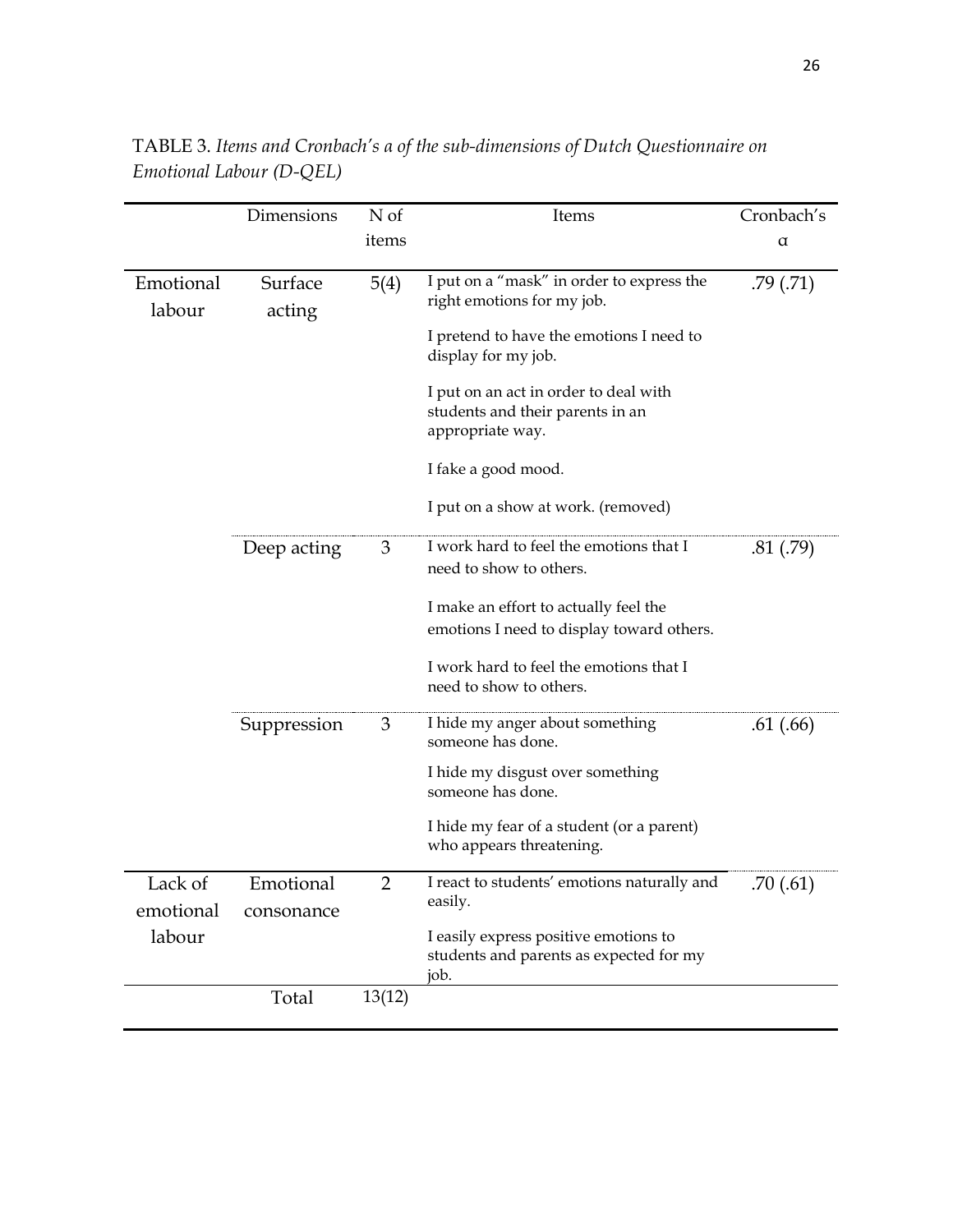*Burnout*. The Dutch Educators Survey (mbi-nl-es) (Horn, J. E. van, & Schaufeli, W. B. , 1998) comprised of 22 items that estimate the burnout level among teachers with three dimensions: emotional exhaustion (8 items), depersonalization (7 items), and personal accomplishment (7 items). It was a modified version of Maslach Burnout Inventory-Human Services Survey (MBI-HSS) consistent with the school environment. The eight items in the emotional exhaustion subscale describe feelings of emotionally spent and drained by one's work as the individual stress component. The seven items in depersonalization of which two items were added to strengthen the validity and increase its internal consistency (Enzmann, Schaufeli, & Girault, 1995) gauge the negative and detached response to other people at work as the interpersonal component. The subscale of personal accomplishment contains seven items that describe the feelings of successful achievement in one's work with students as the self-efficacy component. As the personal accomplishment subscale is positively worded, when measuring burnout, it was reversely coded in order to be indicative of burnout as 'reduced personal accomplishment.' However, when investigating the relationship between emotional consonance and personal accomplishment, the positively framed items were used. The items were scored on a 7-point frequency rating scale ranging from 0 to 6. All scores were scores from 0=never; 1=seldom; 2=now and then; 3=regularly; 4=often; 5=very often; to 6=always (see Table 4). It is important to note that Maslach, Jackson, & Leiter (1996) suggested refraining from summing a total score of the three dimensions. Therefore, the study measured each dimension respectively.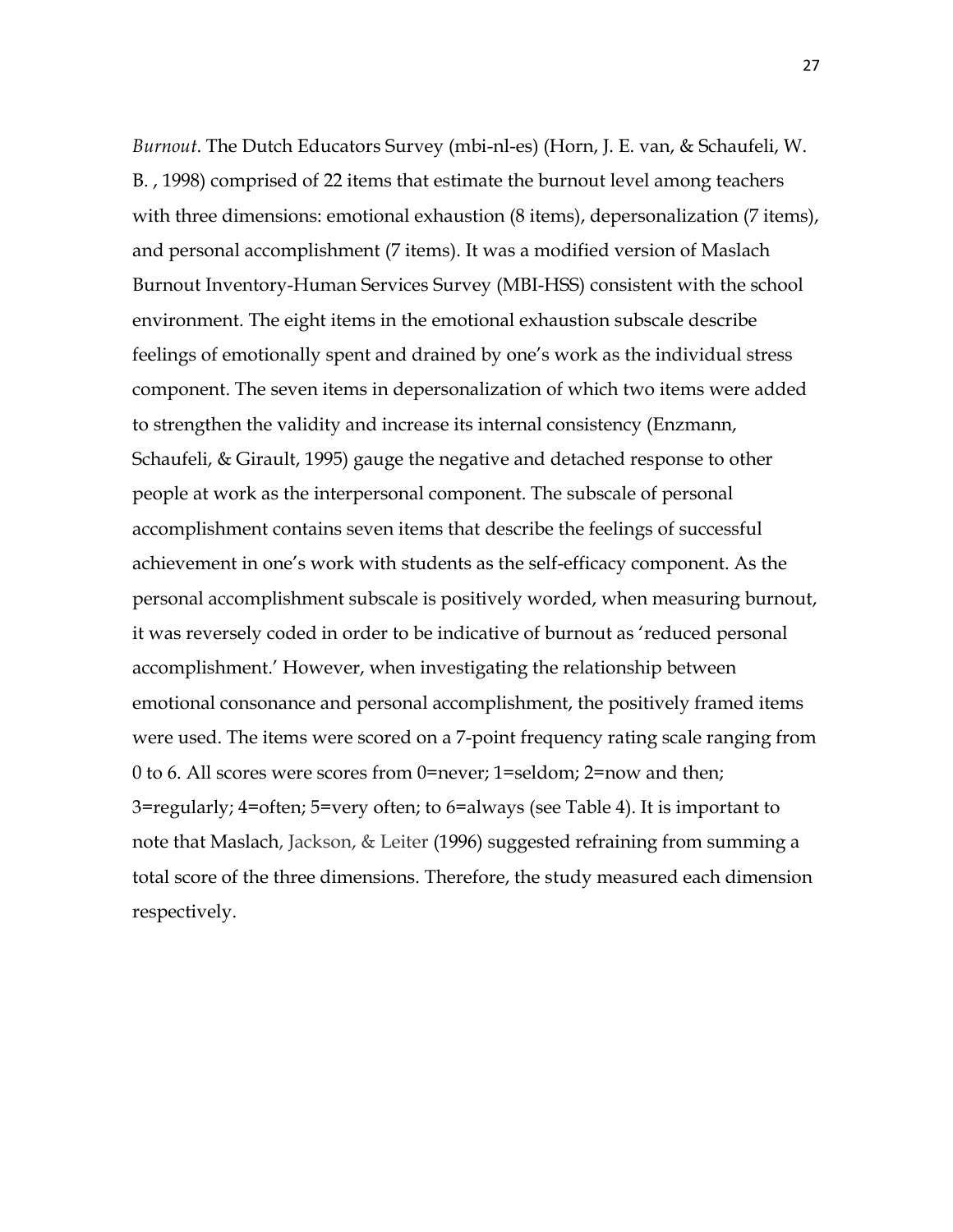| Dimensions                                                 | $\overline{\rm N}$ of | Items | Cronbach's |
|------------------------------------------------------------|-----------------------|-------|------------|
|                                                            | items                 |       | $\alpha$   |
| Emotional<br>exhaustion                                    | $8\,$                 |       | .90(.90)   |
| (individual stress<br>component)                           |                       |       |            |
|                                                            |                       |       |            |
| Depersonalization<br>(interpersonal<br>component)          | $\overline{7}$        |       | .66(.72)   |
| Personal<br>accomplishment<br>(self-efficacy<br>component) | $\overline{7}$        |       | .82(.82)   |
| Total                                                      | 22                    |       |            |

TABLE 4*. Items and Cronbach's α of the sub-dimensions of The Dutch Educators Survey (mbi-nl-es)*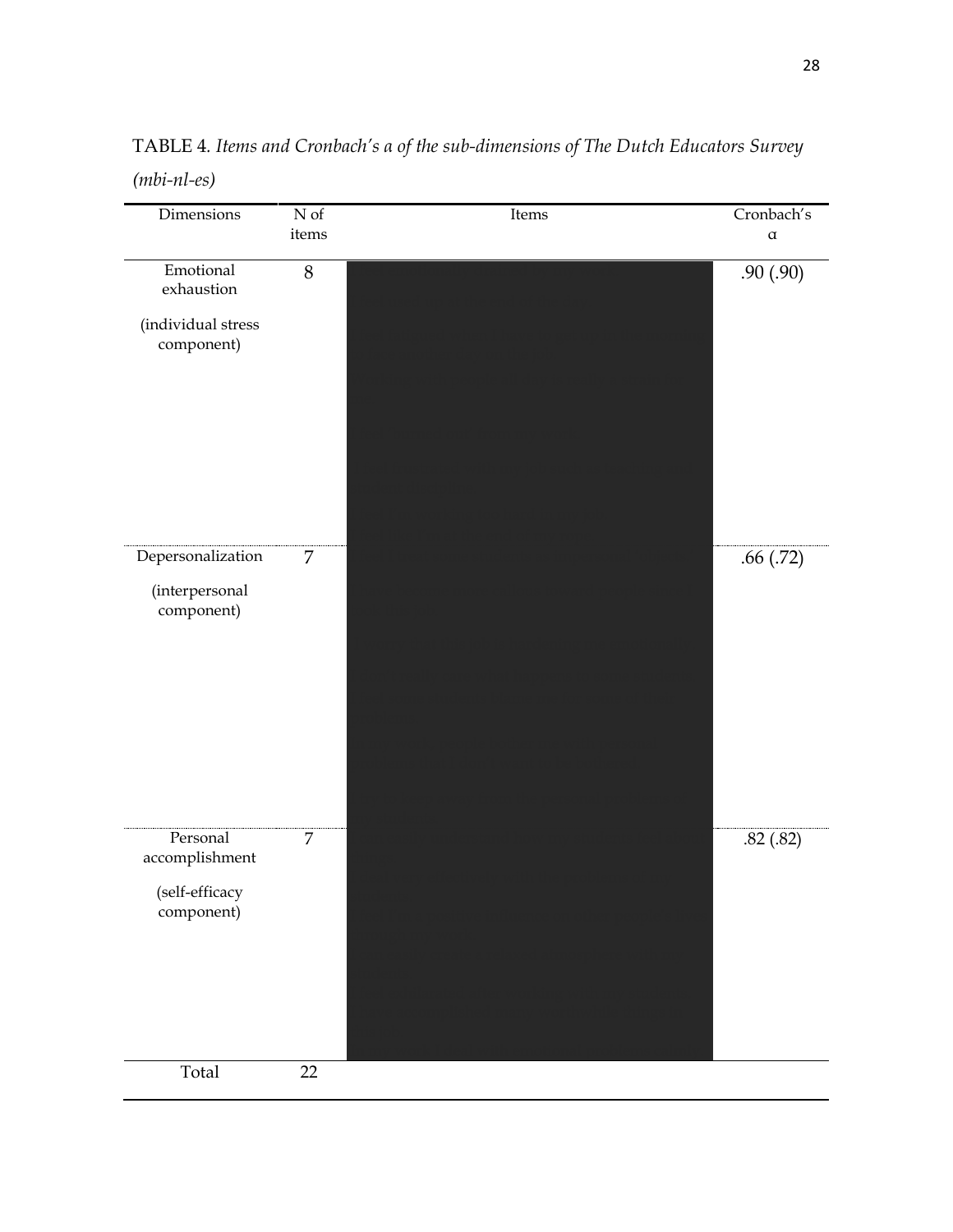Table 4 displays the internal consistencies (Cronbach's α) of the Korean version of this instrument in the current study. Cronbach alpha coefficient for each dimension of the scale in this study is presented in parentheses. Compared to the result from Horn et al. (1998), there was an increase from .66 to .72 in depersonalization. No differences were found in the dimensions of emotional exhaustion and personal accomplishment.

#### **3.6 Data Analysis**

The Statistical Package for the Social Sciences (SPSS) was used to complete all statistical analyses in the current study. Descriptive statistics was performed for all variables including frequencies and percentages for the demographic and background variables such as gender, age, years of teaching experiences, the subject that they teach, being in charge of homeroom or not, school size, teaching hours, and contact hours with students and parents respectively excepts classes. Range, means, and standard deviations were computed based on the total scores for the degree of the independent variable (emotional labour–surface acting, deep acting, and suppression- and emotional consonance) and the dependent variable (burnout–emotional exhaustion, depersonalization, and personal accomplishment). Pearson correlations (r) was used to investigate the relationship, direction, and strength between the independent variable and the dependable variable, with p ≤0.05. A multiple linear regression analysis was conducted to evaluate how well emotional labour predicts burnout, and a single regression analysis was utilized to what extent emotional consonance contributes to personal accomplishment.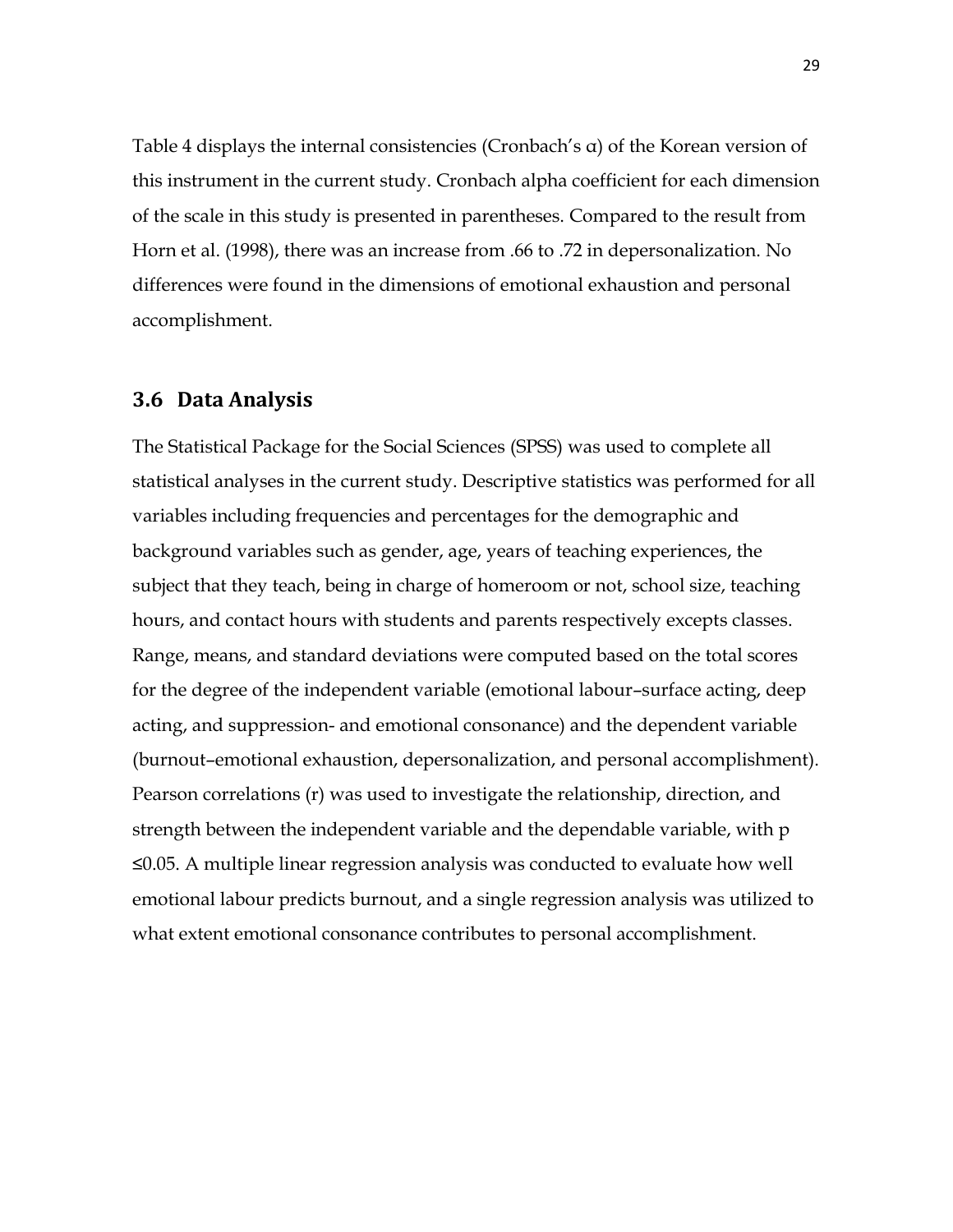# **4 RESULTS**

The statistical analyses were performed in order to answer the research questions in this study, and this chapter presents the results of data analyses. First, descriptive results for the scaled variables related to emotional labour and burnout are provided. The results were provided with those in the previous researches so as to estimate the degree of the variables in a way of comparison. Second, analyses for correlation and regression between independent and dependent variables are presented.

#### **4.1 The Level of Emotional Labour and Emotional Consonance**

Table 5 shows the degree of emotional labour among the participants in the three sub-dimensions: surface acting, deep acting, and suppression. Also, emotional consonance–lack of effort for emotional labour–is presented. Overall, the summated mean scores on each emotional labour dimension were M=13.86 (SD=2.72) in surface acting, M=10.90 (SD=2.18) in deep acting, and M=10.57 (SD=2.15) in suppression. Emotional consonance score was 6.52 (SD=1.56).

|                         | N   | Min. | Max.  | M     | SD   |
|-------------------------|-----|------|-------|-------|------|
| Surface acting          | 152 | 6.00 | 20.00 | 13.86 | 2.72 |
| Deep acting             | 152 | 3.00 | 15.00 | 10.90 | 2.18 |
| Suppression             | 152 | 4.00 | 15.00 | 10.57 | 2.15 |
| Emotional<br>consonance | 152 | 2.00 | 10.00 | 6.52  | 1.56 |

TABLE 5. *Descriptive data of emotional labour and emotional consonance among South Korean middle school teachers*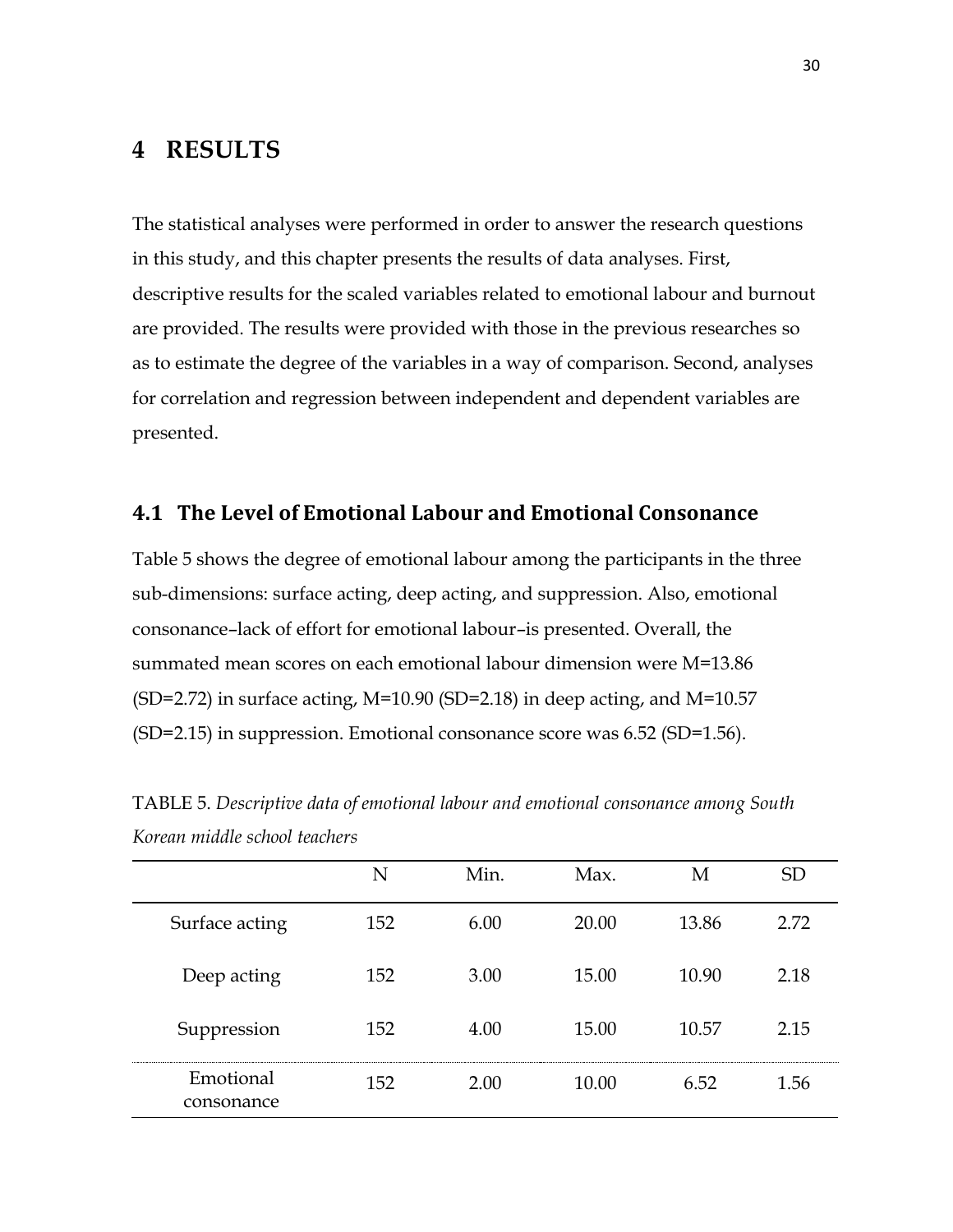TABLE 6. *Range, means and standard deviations of emotional labour and emotional consonance of D-QEL subscales of 276 experienced teachers in the study of Näring et al. (2011, p. 19)*

|                         | N   | Range    | M    | <b>SD</b> |
|-------------------------|-----|----------|------|-----------|
| Surface acting          | 271 | $5 - 24$ | 10.3 | 3.3       |
| Deep acting             | 267 | $3-12$   | 5.8  | 2.3       |
| Suppression             | 274 | $2-9$    | 4.3  | 1.3       |
| Emotional<br>consonance | 276 | $3-10$   | 7.6  | 1.2       |

In order to estimate the degree of emotional labour among South Korean middle school teachers more visibly, the previous research results of a sample of 276 experienced teachers on emotional labour (Näring et al., 2011) were provided in Table 6 for comparison. As one of the items in surface acting in the current study was removed, it was difficult to compare the scores for surface acting between the two results. However, the other dimensions such as deep acting, suppression, and emotional consonance were compared.

The scores of the present study participants' emotional labour were greatly higher than those in the previous research sample in every dimension. On the other hand, emotional consonance among the participants was lower than that among the previous research sample. Further, Cohen's effect size value (d=2.27 in deep acting and d=3.52 in suppression) was found to exceed Cohen's (1988) convention for a large effect  $(d=.80)$ . The effect size for emotional consonance (d=0.97) was also found to be large. However, the effect size of surface acting was not measured because of the scale modification. These findings demonstrate that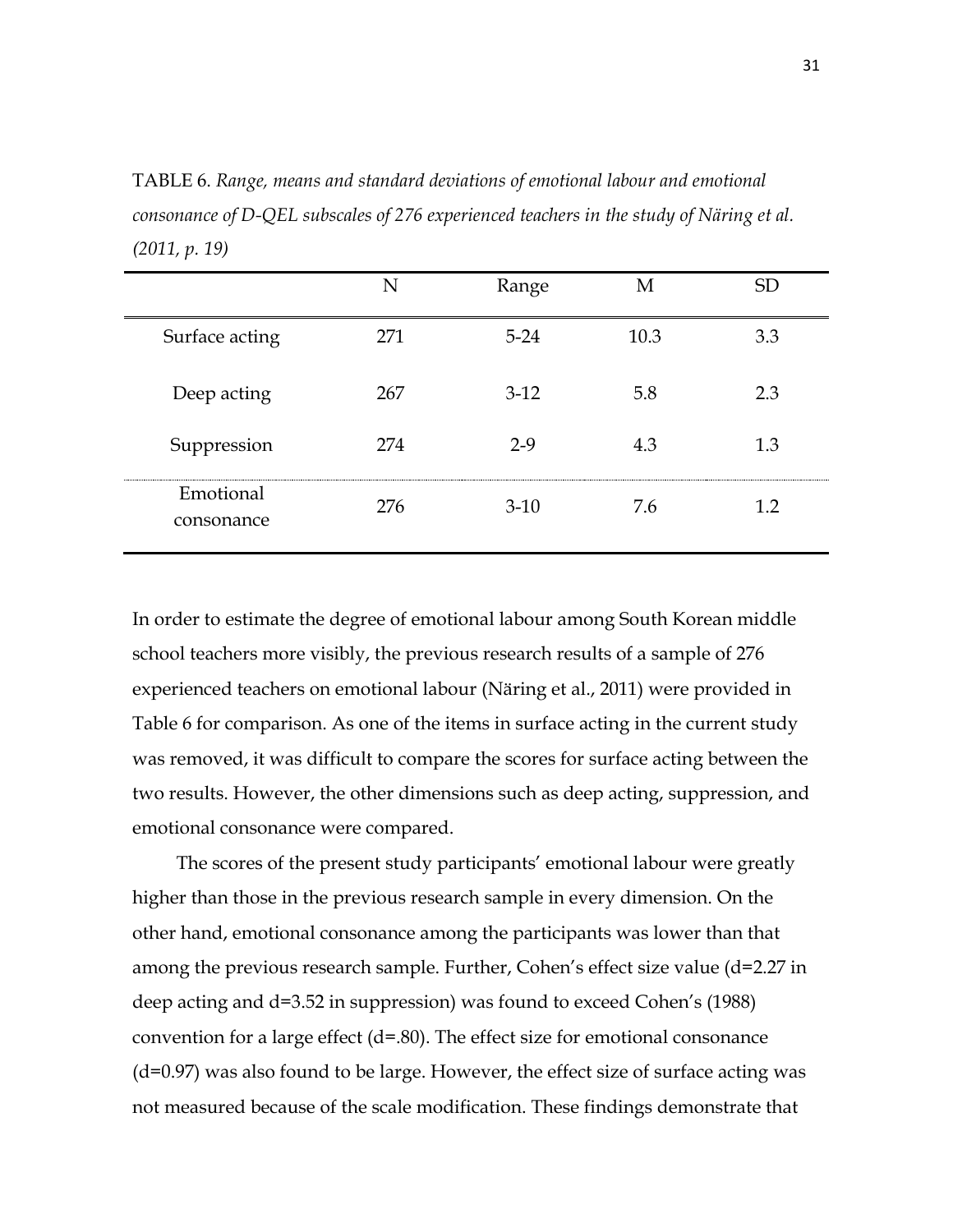South Korean middle school teachers perform a higher level of emotional labour and have lower emotional consonance.

#### **4.2 The Level of Burnout**

Table 7 shows the summated scores which were divided by the number of items in each dimension of burnout. The dimension of personal accomplishment was reversely coded so that it could represent the diminished personal accomplishment. The mean score for emotional exhaustion was 3.37 (SD=1.18), depersonalization 2.47 (SD=0.90), and lack of personal accomplishment 2.12 (SD=0.77).

|                                    | N   | Μ    | <b>SD</b> | Min. | Max. |
|------------------------------------|-----|------|-----------|------|------|
| Emotional exhaustion               | 152 | 3.37 | 1.18      | .00  | 6.00 |
| Depersonalization                  | 150 | 2.47 | .90       | .43  | 6.00 |
| Lack of personal<br>accomplishment | 151 | 2.12 | .77       | .43  | 5.00 |

TABLE 7. *Descriptive data of burnout among South Korean middle school teachers*

\*Due to some missing data, the total number of respondents may vary slightly in each variable.

The summated scores were divided by the number of items for comparison with the previous research on educators' burnout level (Horn & Schaufeli, 1998). Schaufeli and Van Dierendonck (1995) classified numerical cut-off points based on five percentile ranges (5th, 25th, 75th, and 95th) so that they could assume the severity of burnout into refined categories: very low, low, average, high, and very high. Table 8 shows its specific details.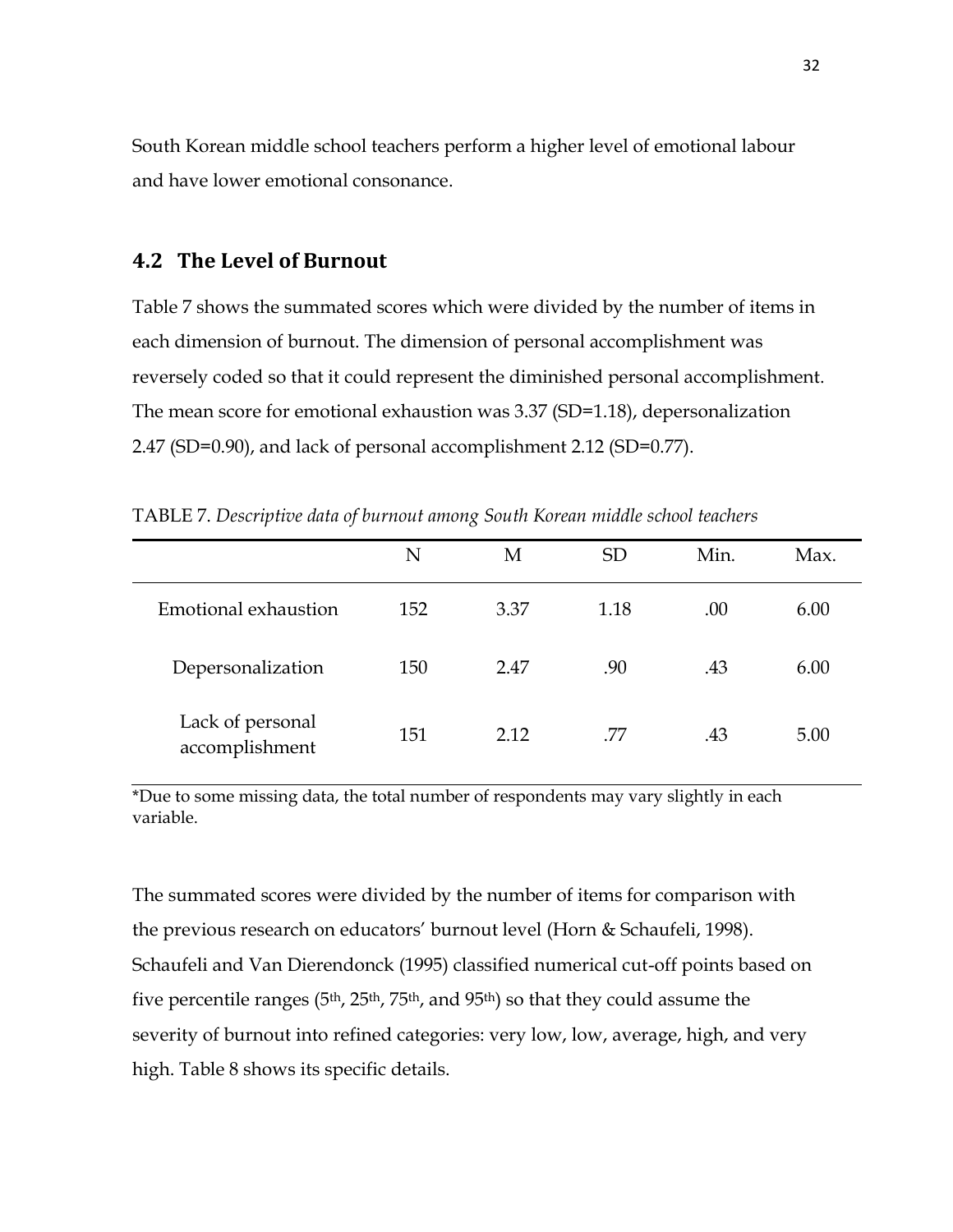| Very high | score > 95th percentile                        |
|-----------|------------------------------------------------|
| High      | 75th percentile < score $\leq$ 95th percentile |
| Average   | 25th percentile < score $\leq$ 75th percentile |
| Low       | 5th percentile < score $\leq$ 25th percentile  |
| Very low  | score $\leq$ 5th percentile                    |

TABLE 8. *Categories scores of burnout in the MBI-NL-ES (Horn & Schaufeli, 1998, p. 32)*

In order to evaluate the level of burnout among the present study, the previous research result from Maslach burnout Inventory for Educators (Horn & Schaufeli, 1998) was provided in Table 9 for comparison.

TABLE 9*. Descriptive statistics and norm scores for burnout among secondary school teachers (Horn & Schaufeli, 1998, p. 35)*

| Scale                              | М    | <b>SD</b> | 5%  | 25%  | 75%  | 95%  | N    |
|------------------------------------|------|-----------|-----|------|------|------|------|
| Emotional exhaustion               | 2.02 | 1.23      | .38 | 1.13 | 2.75 | 4.38 | 1074 |
| Depersonalization                  | 1.48 | .84       | .29 | .86  | 2.00 | 3.00 | 590  |
| Lack of personal<br>accomplishment | 1.99 | .94       | .57 | 1.29 | 2.57 | 3.57 | 1030 |

In the light of the normative scores from the previous research, the scores of emotional exhaustion and depersonalization of the current study participants belonged to 'high.' The scores for lack of personal accomplishment fit into 'average.' Further, the Cohen's effect size was found to be large in both dimensions  $(d=1.12$  in emotional exhaustion,  $d=1.13$  in depersonalization). However, the effect size value for personal accomplishment was small (d=0.15). Such comparison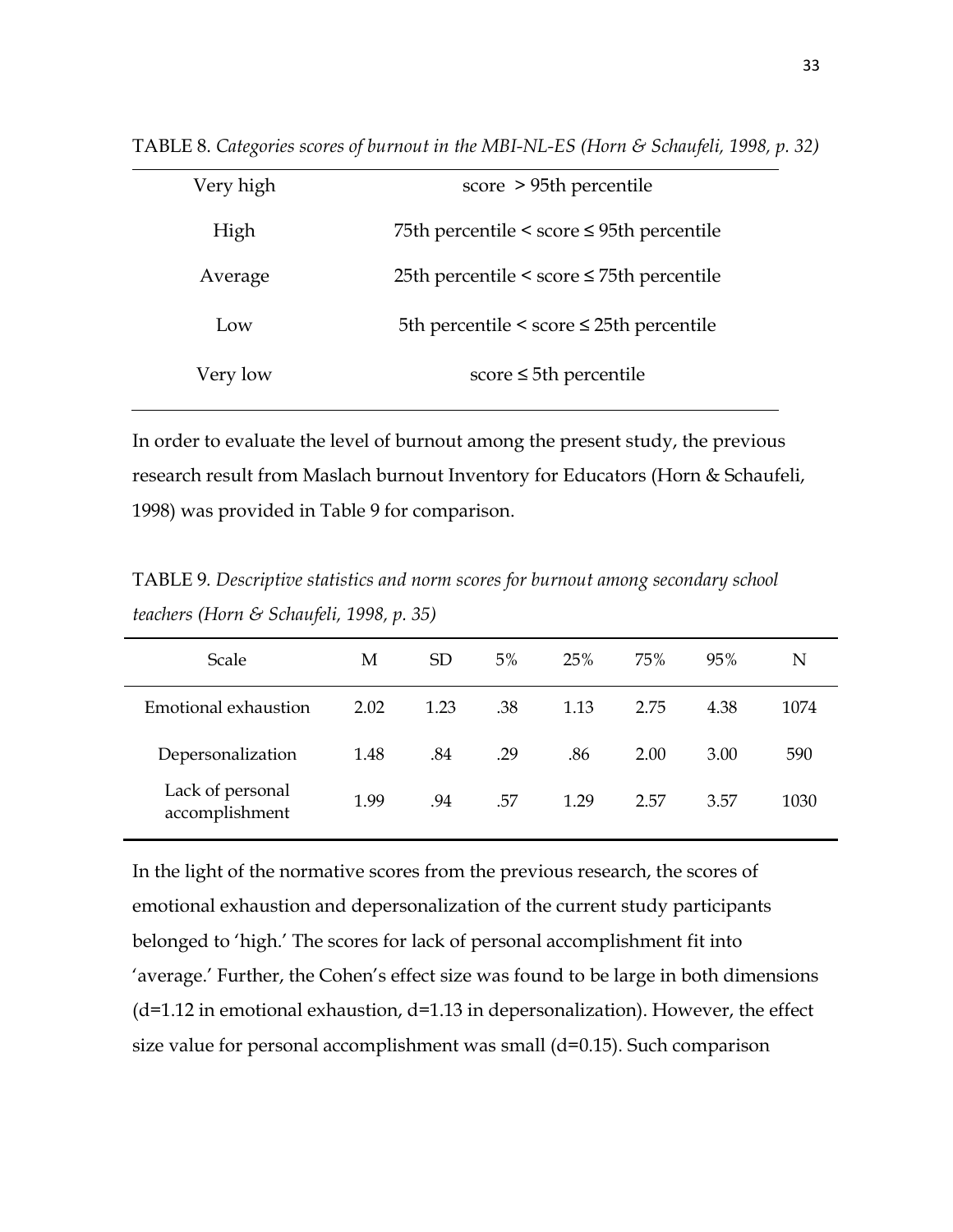indicates that the South Korean middle school teachers have a high level of burnout over all.

# **4.3 The Relationship of Burnout with Emotional Labour and Emotional Consonance**

The third research question regarding the relationship of burnout with emotional labour and emotional consonance among middle school teachers in South Korea was investigated conducting Pearson correlation coefficient (see Table. 10).

| TABLE 10. Pearson r Correlations between emotional labour (surface acting, deep acting, |
|-----------------------------------------------------------------------------------------|
| and suppression), emotional consonance, and burnout (emotional exhaustion,              |
| depersonalization, and lack of personal accomplishment)                                 |

| Variable                              | 1         | $\overline{2}$ | 3         | $\overline{4}$ | 5        | 6      | 7 |
|---------------------------------------|-----------|----------------|-----------|----------------|----------|--------|---|
| 1. Surface acting                     |           |                |           |                |          |        |   |
| 2. Deep acting                        | .555**    |                |           |                |          |        |   |
| 3. Suppression                        | $.411**$  | $.340**$       |           |                |          |        |   |
| 4. Emotional consonance               | $-.338**$ | $-.233**$      | $-.243**$ |                |          |        |   |
| 5. Emotional exhaustion               | $.392**$  | $.323**$       | $.317**$  | $-.334**$      |          |        |   |
| 6. Depersonalization                  | $.210**$  | .109           | $.173*$   | $-.393**$      | $.582**$ |        |   |
| 7. Lack of personal<br>accomplishment | .148      | .116           | .107      | $-.517**$      | $.431**$ | .488** |   |

\*\*. Correlation is significant at the 0.01 level (2-tailed).

\*. Correlation is significant at the 0.05 level (2-tailed).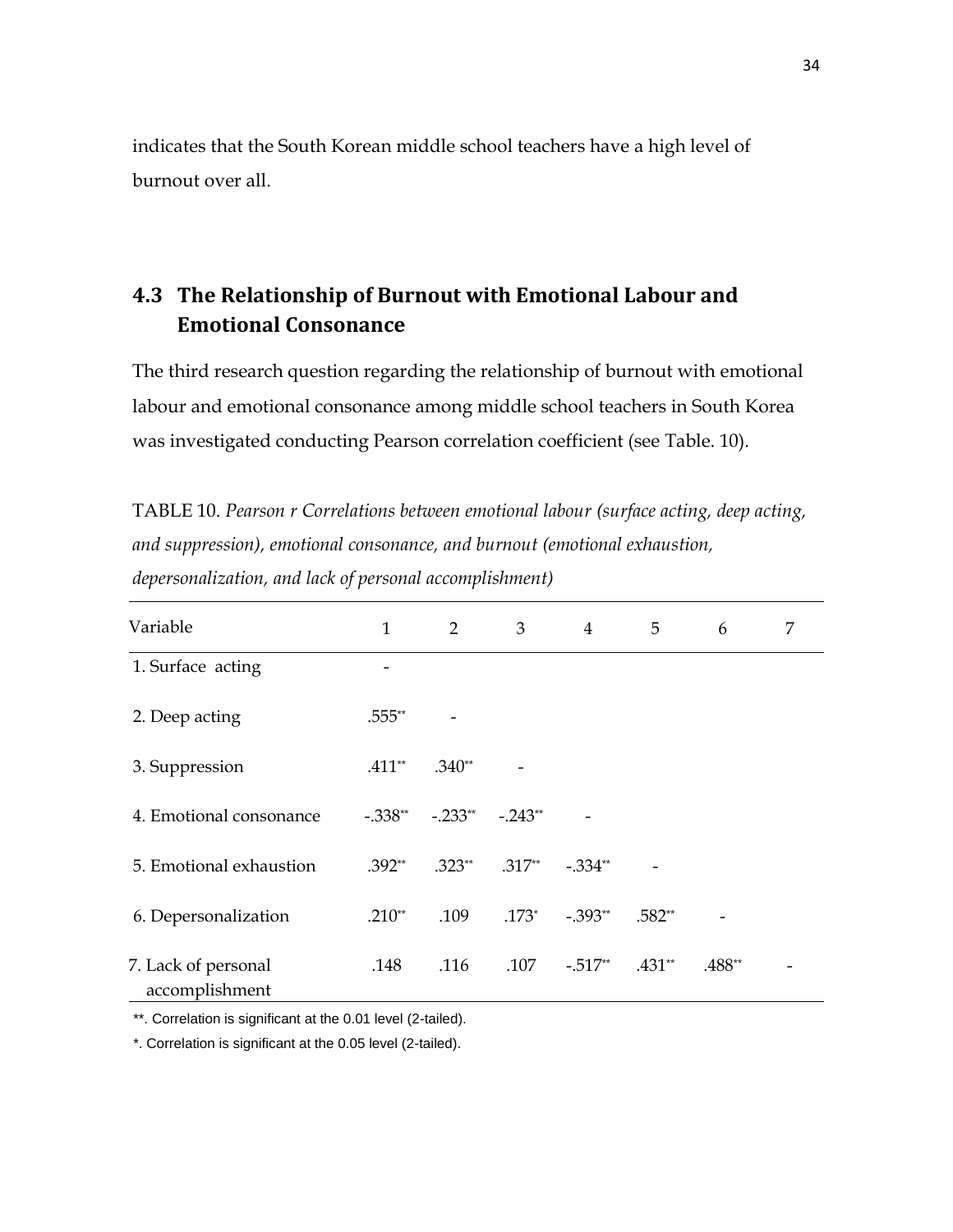There was a weak, positive, and statistically significant correlation between every dimension of emotional labour and emotional exhaustion: surface acting r = .392, p<0.01, deep acting  $r = .323$ , p<0.01, and suppression  $r = .317$ , p<0.01. Depersonalization had a weak, positive, statistically significant correlation with surface acting and suppression:  $r = .210$ ,  $p < 0.01$  and  $r = .173$ ,  $p < 0.05$  respectively. No relationship was found between lack of personal accomplishment and emotional labour: surface acting  $r= 0.148$ ,  $p=0.069$ , deep acting  $r=0.116$ ,  $p= 0.157$ , and suppression r=0.107, p=0.192. Apart from emotional labour, emotional consonance had a significant, negative correlation with every dimension of burnout: emotional exhaustion r=-.334, p<0.01., depersonalization r=-.393, p<0.01., and lack of personal accomplishment r=-.517, p<0.01.

#### **4.4 Contribution of Emotional Labour on Burnout**

The fourth research question to what extent components of emotional labour contribute to burnout was investigated with multiple linear regression analyses. The results of the analyses are presented in Table 11 and 12.

| Model          |                | B     | Std. Error | B    | t     | Sig. |
|----------------|----------------|-------|------------|------|-------|------|
| 1              | Surface acting | 1.359 | .260       | .392 | 5.218 | .000 |
| $\overline{2}$ | Surface acting | 1.092 | .282       | .315 | 3.876 | .000 |
|                | Suppression    | .823  | .357       | .187 | 2.307 | .022 |

TABLE 11. *Multiple regression coefficients summary of predicting emotional exhaustion*

Note: Δ R2 = .148 for Model 1(p<.000), **Δ** R2 = .172 for Model 2 (p<.05)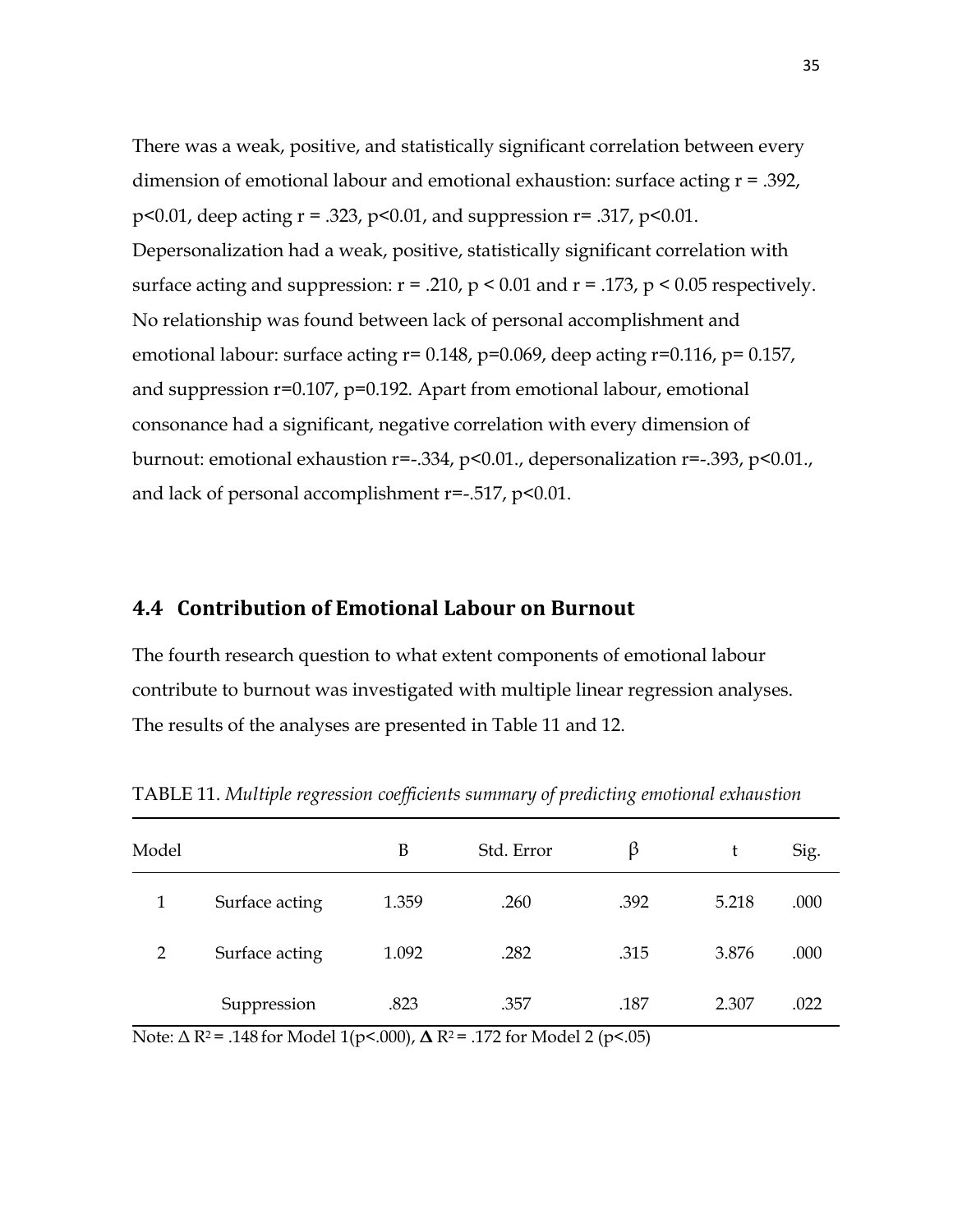| Model                                        | В    | Std. Error |      |       | Sig. |
|----------------------------------------------|------|------------|------|-------|------|
| Surface acting                               | .486 | .186       | .210 | 2,616 | .010 |
| Note: $\Delta$ R <sup>2</sup> = .038 (p<.01) |      |            |      |       |      |

TABLE 12. *Multiple regression coefficients summary for predicting depersonalization*

A multiple linear regression was calculated to predict emotional exhaustion and depersonalization based on surface acting, suppression, and deep acting. An examination of the Table 11 and 12 implies that the best predictor of emotional exhaustion and depersonalization was surface acting. Deep acting was excluded in the stepwise regression test. For emotional exhaustion, a weak regression equation was found (F (2, 149) = 16.665, p<0.000), with an  $\Delta$  r<sup>2</sup> of .148. Participants' predicted emotional exhaustion is equal to  $3.203 + 1.092$  (surface acting) +  $0.823$ (suppression). Participants' surface acting had a larger impact on emotional exhaustion (β=.315, p<0.000) than suppression (β=.187, p<0.05). As surface acting and suppression increase, emotional exhaustion increases. For depersonalization, only surface acting very slightly contributed (F  $(1, 148) = 6.481$ , p<0.01), with an  $\Delta$ r<sup>2</sup> of 0.038. As surface acting increases, depersonalization slightly increases (β=.210, p<0.01).

#### **4.5 Emotional Consonance and Personal Accomplishment**

Pearson correlation coefficient and a single regression analysis were conducted to determine the relationship between emotional consonance and personal accomplishment and to figure out to what degree emotional consonance contributes to personal accomplishment. The results of the analysis are shown in Table 13 and 14.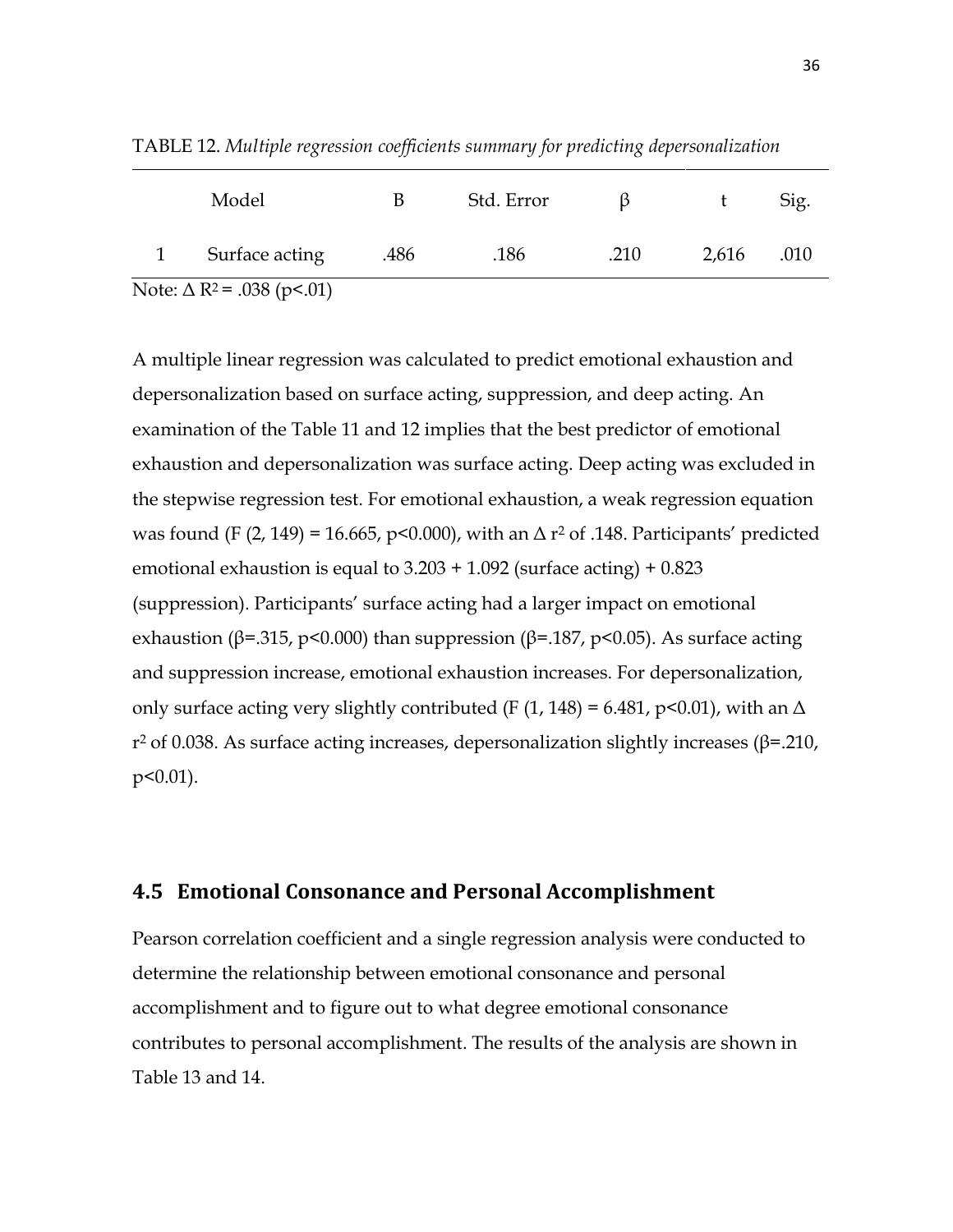TABLE 13. *Correlation between emotional consonance and personal accomplishment (N=151)*

|                                                              | Personal accomplishment |
|--------------------------------------------------------------|-------------------------|
| Emotional consonance                                         | $.517**$                |
| **. Correlation is significant at the 0.01 level (2-tailed). |                         |

TABLE 14. *Regression summary for predicting personal accomplishment*

| Variable                                      | В    | Std. Error |      |      | Sig. |
|-----------------------------------------------|------|------------|------|------|------|
| Emotional consonance                          | .255 | .035       | .517 | 7373 | .000 |
| Note: $\Delta$ R <sup>2</sup> = .267 (p<.000) |      |            |      |      |      |

A moderate, positive relation was found between the two variables (r=.517, p<0.000). Also, a regression equation was found (F (1,149) = 54.354, p<0.000), with an Δ r <sup>2</sup> of 0.267. When participants' emotional consonance increased, personal accomplishment increased by 0.255 (p<0.000).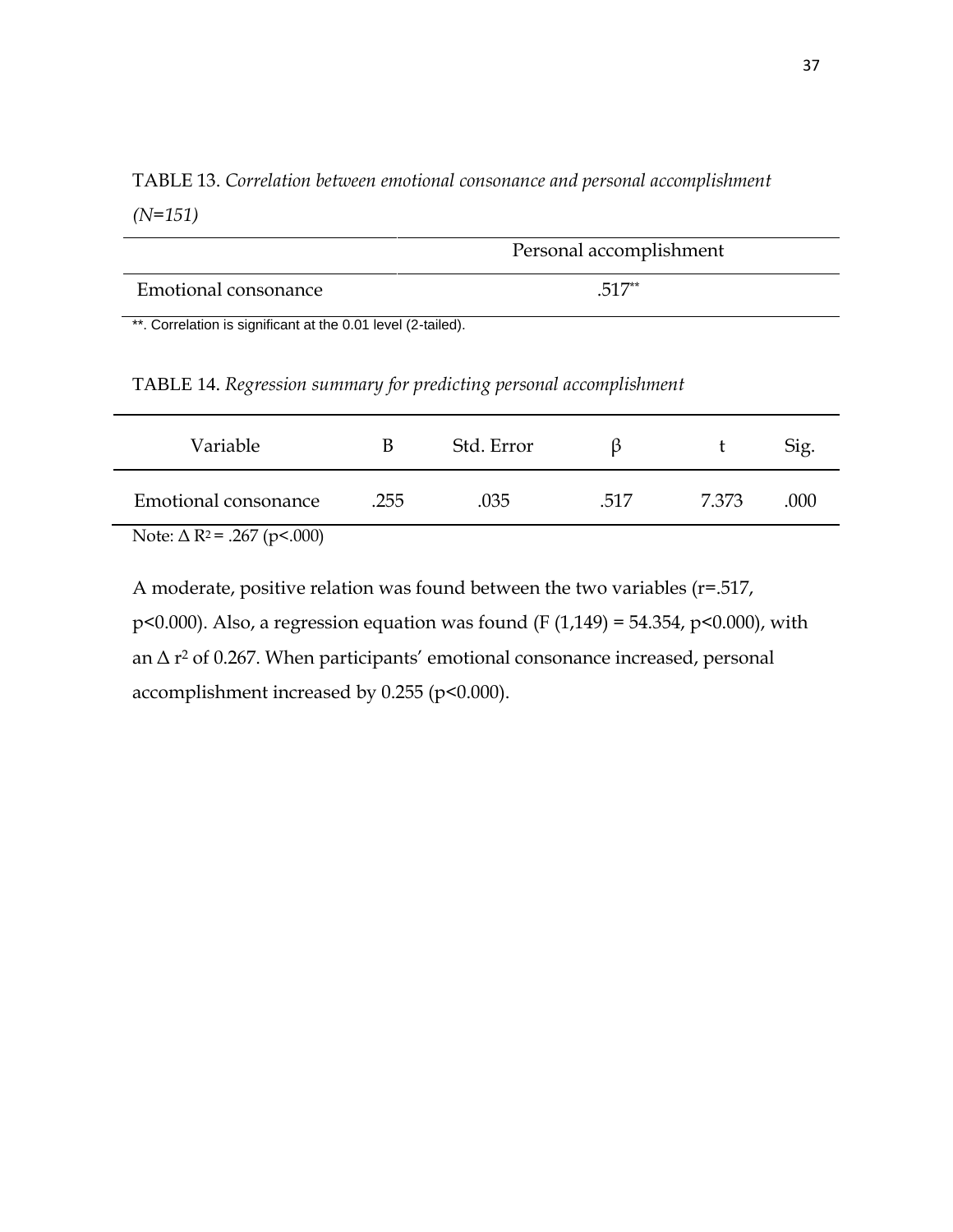## **5 DISCUSSIONS, LIMITATIONS, AND CONCLUSIONS**

The purpose of the current study was to measure the level of emotional labour, emotional consonance, and burnout among South Korean middle school teachers, and to investigate the impact of emotional labour and emotional consonance on burnout. The results indicate that South Korean teachers perform a high level of emotional labour and have a low degree of emotional consonance. Also, they were found to be highly burnt-out, specifically in the dimensions of emotional exhaustion and depersonalization. The reasons for such results can be explained from cultural, social, and practical point of views. Under the influence of Confucianism, teachers are still regarded as mentors or masters and expected to act like them in South Korea. The traditional view and expectations placed on teachers make them reluctant or unable to express their genuine feelings such as distress or anger in front of students. There is also a pervasive atmosphere in the Korean society that teachers should not complain about their work conditions, but count their blessings because their jobs are secure and regularly paid with other benefits as the nation gradually experiences economic downturn and high unemployment. More often than not, teachers' commitments and contributions go unnoticed and unappreciated as society takes their work for granted, and lack of social approval frustrates teachers even more. In addition, teachers in South Korea are implicitly expected to play the role of a parent at school. It often creates a very close, special relationship between teachers and students. Establishing a special relationship brings both teachers and students unique contentment and satisfaction from their growing bonds. However, on the other hand, it places more responsibility on teachers regarding students' morals and behaviour. As Korean society experienced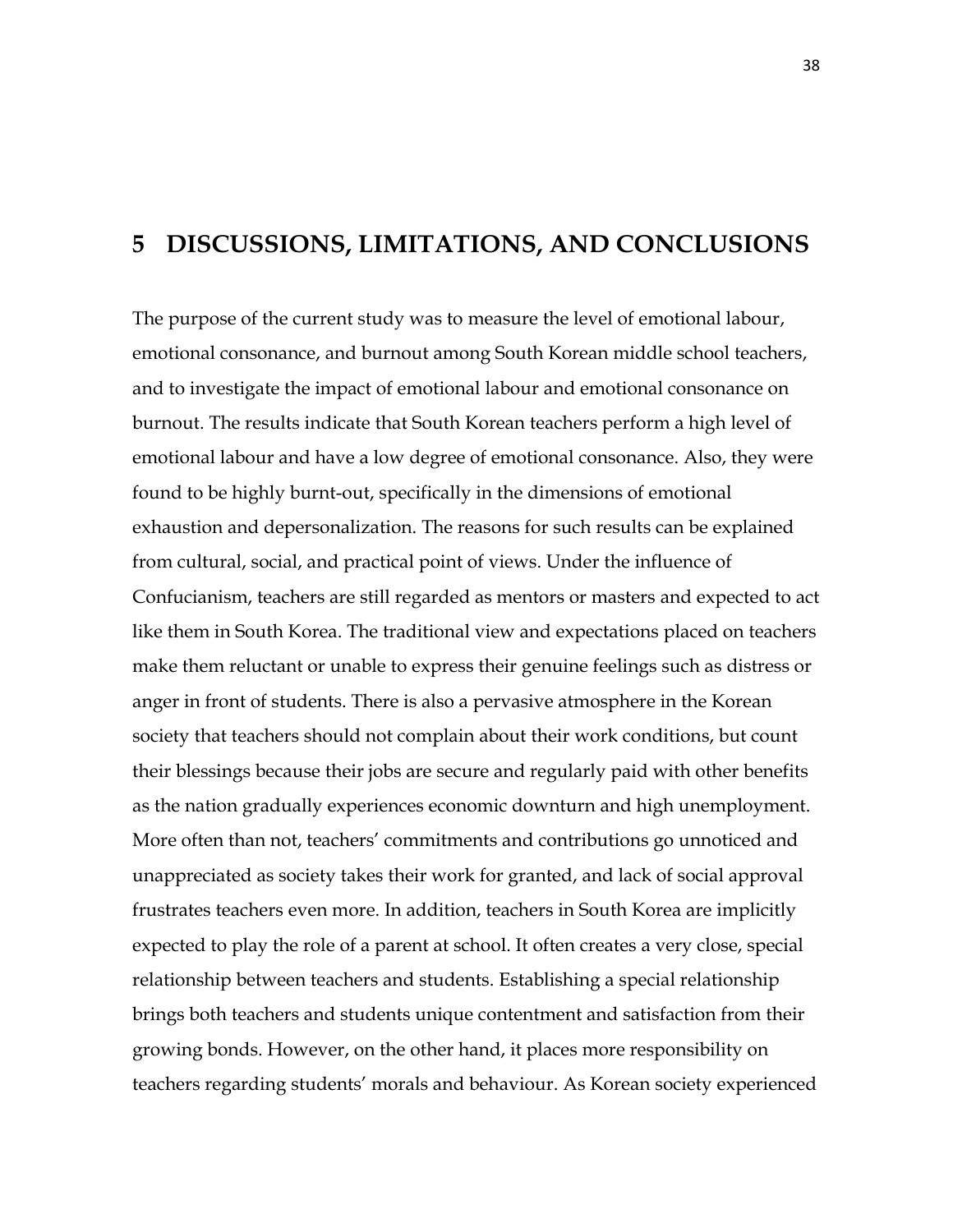changes in economic and social conditions after modernization and industrialization, the structure of families was shifted from extended to nuclear. It thereby weakened the functions of traditional families. The economic crisis fuelled domestic troubles, and South Korea has seen an unprecedented divorce rate, resulting in an increased number of children living with a single parent. Such trends have strengthened the role of teachers as parents, and teachers are being more challenged by the growing responsibility of taking care of students' wellbeing. Thus, teachers feel that they are more obliged to make more emotional commitments than in the past. Indeed, results indicate that they spend 4.1 hours per week talking to students for counselling and dealing with problems outside of the class period and 2.1 hours communicating with parents. Contact hours with students aside from teaching ranked the top, which is almost double the OECD average (2.4 hours per week). Contact hours with parents also ranked third (OECD, 2014). The current research also revealed that the participant teachers spend on average 7.45 and 2.26 hours per week talking to students and parents respectively. Taking account of the time consumed for interaction with students and parents, it is not very surprising that the degree of Korean teachers' emotional labour is high.

In line with the previous research, surface acting was found to have a weak but significant, positive correlation with both emotional exhaustion and depersonalization in this study (Akin et al., 2004; Lee, 2010; Montgomery et al., 2006; Näring et al., 2006; Totterdell & Holman, 2003). However, no significant relationship was found between surface acting and personal accomplishment. Suppression was also found to be positively correlated with both emotional exhaustion and depersonalization. The result is the replication of the earlier findings from the study of Näring et al. (2006). As the literature has not reached a consensus on the concept and components of emotional labour, suppression was not measured separately in most research studies. Multiple studies have used a measure of 'emotional dissonance' that consists of both suppression and surface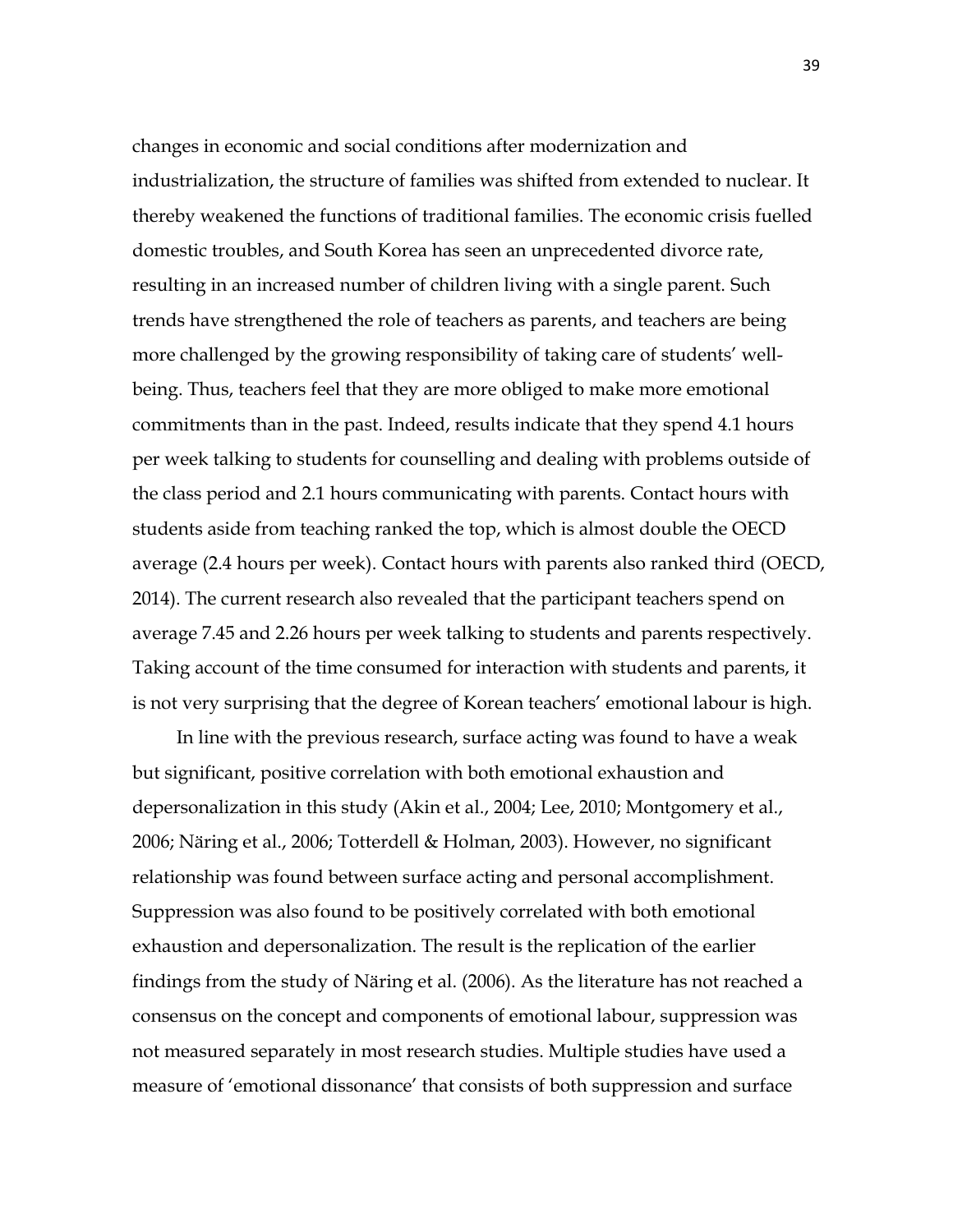acting (Heuven & Bakker, 2003; Pugliesi, 1999; Zapf, Seifert, Schmutte, Mertini, & Holz, 2001). Recently, some researchers added a subscale to estimate suppression to the Emotional Labour Scale (Lee & Brotheridge, 2006). From the findings of the current study, it could be suggested that emotional dissonance either by surface acting or suppression consumes more emotional resources in individuals. It subsequently causes them to feel emotionally depleted. Diefendorff and Gosserand (2003) noted that when the size of discrepancies between displayed and genuinelyfelt emotions expands, burnout level increases accordingly. It supports the idea that employees who are emotionally exhausted tend to emotionally detach themselves from customers or clients in order to protect themselves by avoiding involvement in interactions with other people (Hochschild, 1983). In short, emotional exhaustion caused by emotional dissonance is extended to affect the second dimension of burnout, depersonalization.

Another finding in this study was that deep acting was only positively correlated to emotional exhaustion. In the literature, there are similar and different findings. Akin et al. (2014) reported that when deep acting increases, every dimension of burnout increases among Turkish primary school teachers. On the contrary, Lee (2010), and Zhang and Zhu (2008) found that deep acting was negatively related to emotional exhaustion. Brotheridge and Grandey (2002) identified a negative correlation between deep acting and diminished personal accomplishment among public and private sector employees. Grandey (2003) found no correlation between deep acting and emotional exhaustion in executive assistants. Also, Erickson and Grove (2007) stated that deep acting was not correlated with burnout among nurses. The inconsistent results could be explained by the dual nature of deep acting. Deep acting allows individuals to have emotional consonance by changing their inner feelings in accordance with the organizationally desired ones. As individuals feel congruent between their inner and displayed ones, they may feel less hypocritical about themselves. Yet it still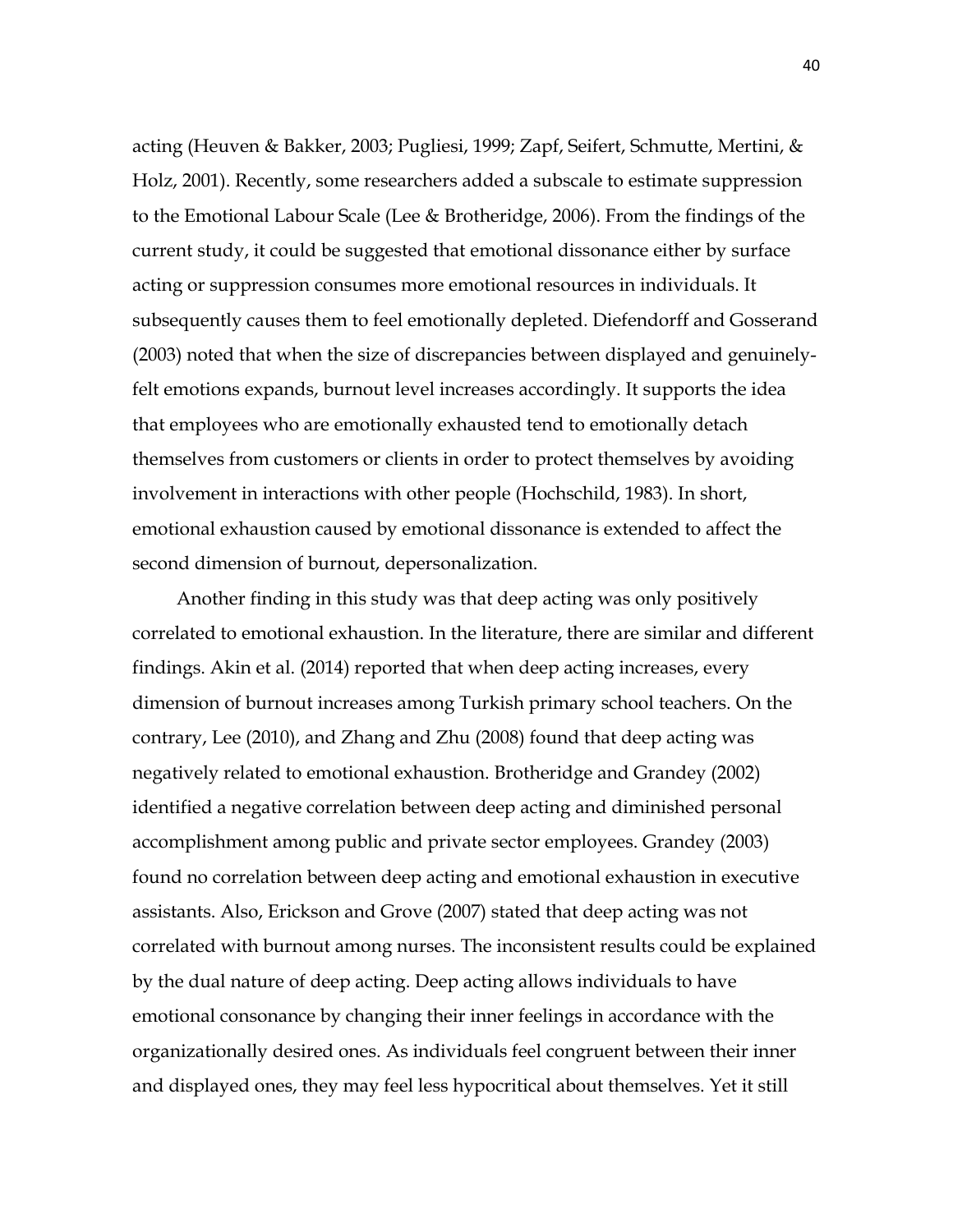requires one to consume cognitive and emotional resources in order to modify their perception and feelings.

Though there was no significant relationship between every dimension of emotional labour and reduced personal accomplishment, emotional consonance was found to have a significant, positive correlation with personal accomplishment. The result was similar to the findings in previous research (Akin et al., 2004; Näring et al., 2006; Zhang & Zhu, 2008) with a beta weight of .517. Akin et al. (2004) argued that showing one's authentic feelings may have a positive effect on personal accomplishment instead of pretending to have desired emotions (surface acting) or attempting to change inner feelings (deep acting). Emotional consonance is the absence of their emotional effort, thus it requires less emotional demands on workers. This study also found that there was a negative relationship between emotional consonance and emotional exhaustion (r=-.334, p<0.01) as well as depersonalization (r=-.393, p<0.01). Individuals with higher emotional consonance are likely to be less emotionally drained. Feeling less exhausted enables them to exert more mental energy to engage in interactions with customers or clients. Thus, they are less inclined to detach themselves from interactions with others. They feel less guilt and frustration from their attitude and behaviours when evaluating their work. Therefore, it can be asserted that when workers think that they are able to effectively interact with customers at work with more energy and positive attitude towards clients, they gain enhanced confidence and competence at work. It encourages them to evaluate their work performance more positively. In turn, it leads them to feelings of higher self-efficacy and personal accomplishment.

There has been a dearth of studies related to emotional consonance and its impact so far. This research gives an intriguing insight and direction into understanding emotional labour from a different perspective. This study suggests that future studies could investigate more into emotional consonance and its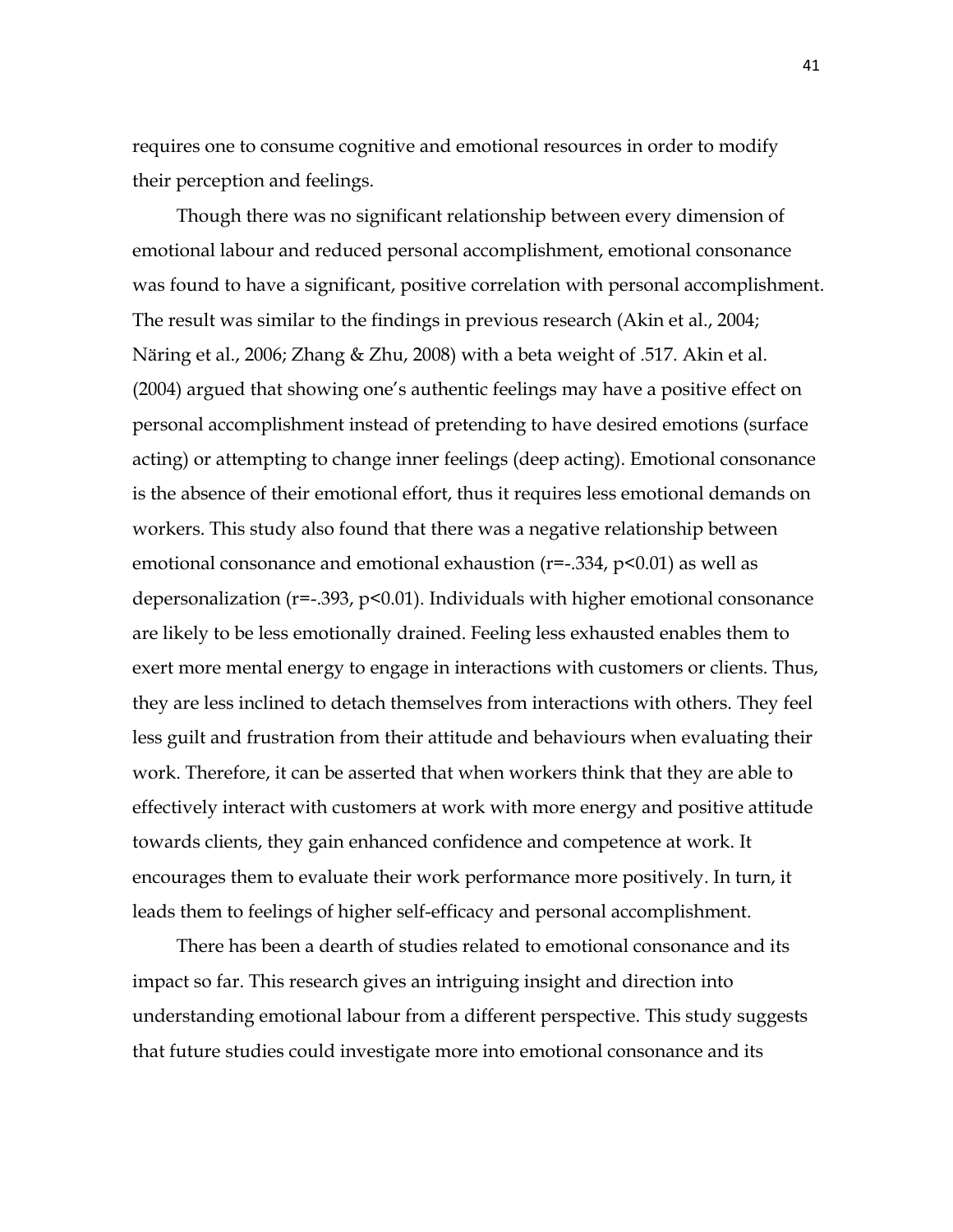influences, so that we can understand more about the functions and significance of human emotions in work life.

Some shortcomings in this study need to be addressed, however. Firstly, one of the items of surface acting in the emotional labour scale was removed because of the problems of translation ambiguity from English to Korean. The change in the reliability coefficient was not considerable. There was a slight decrease in Cronbach's alpha from 0.79 to 0.71 in surface acting. Yet, it still affected the reliability of the original scale. In addition, eliminating the item hindered the research from using Cohen's size effect and directly comparing the result of surface acting with the previous study. Secondly, the mixture of random convenience sampling – visiting schools randomly, chain-referral, and an on-line survey– was used to collect data from a large sample. As the sampling methods are not congruent with one another, the result may not be generalizable to the entire population of South Korean middle school teachers.

Emotional labour cannot be achieved without sacrifice, and the consequences of burnout are costly. Burnout can have a detrimental effect on mental and physical health, as well as job satisfaction and commitment (Kousteilos & Tsigills, 2005; Lee, 2004). Emotional exhaustion is significantly and negatively related to work performance among human services personnel (Wright & Bonett, 1997). Even though South Korea attracts the brightest and most ambitious graduates to enter the teaching profession (Wang, Coleman, Coley, & Phelps, 2003), South Korean teachers have difficulties in performing to their full ability and competence due to their emotional labour and job-related stress. In the report of TALIS, they showed lower self-efficacy as a teacher than the average of teachers in OECD countries (OECD, 2014). KFTA's research (2014) also described that the factors which aggravate dissatisfaction most are difficulties in managing disruptive children and lack of administrative support for dealing with discipline problems and demanding parents.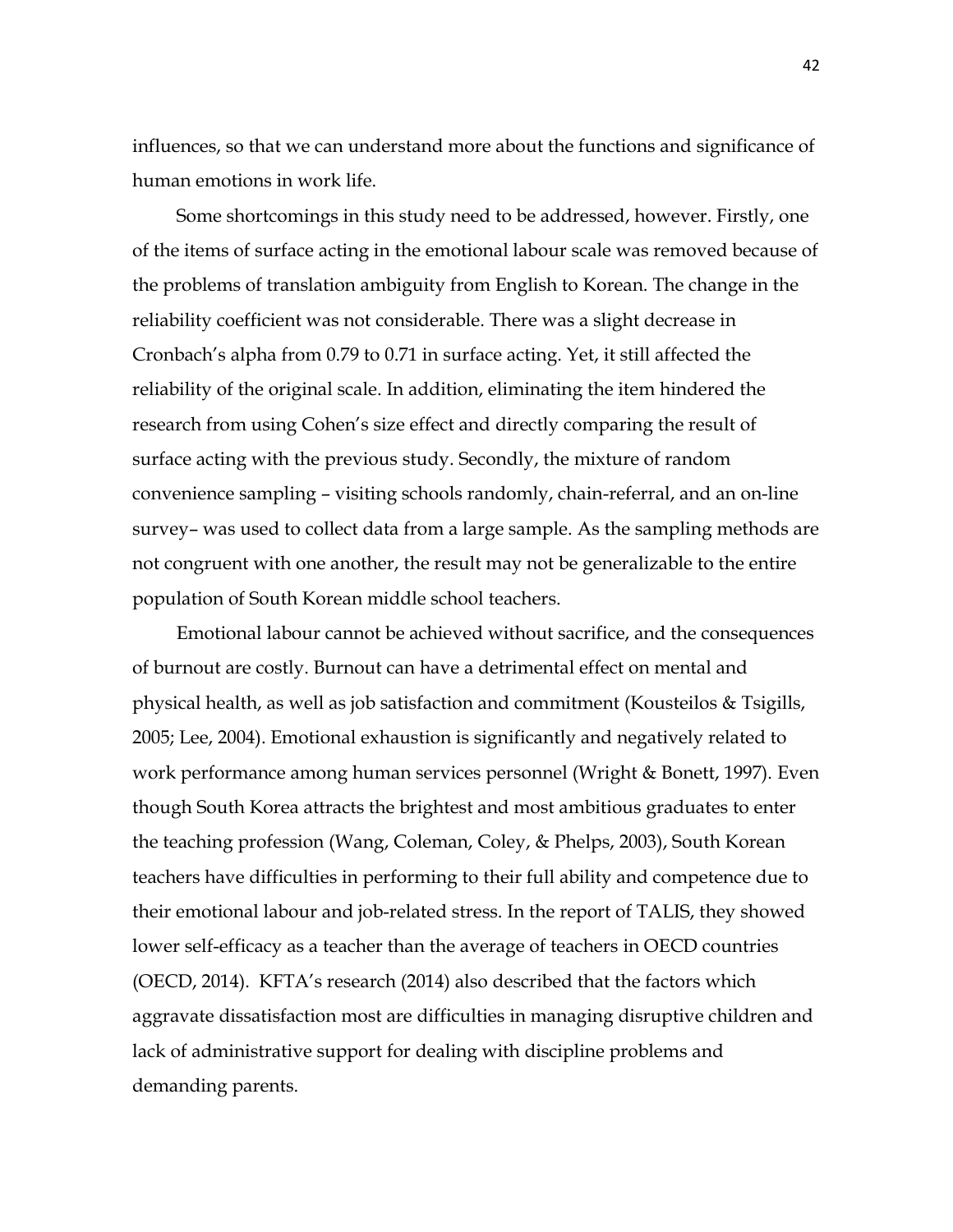Students' successful learning and achievement are areas of interest for all concerned about education, but it cannot be evidently accomplished without the contributions and effort of teachers since they have a huge influence on students through every-day communications and interactions. Thus, this study urges the need for helping teachers to cope with stress and to prevent burnout, before it becomes chronic with respects to understanding the importance of emotions and emotional labour in teaching. Firstly, it is critical to acknowledge that teaching is an emotional practice (Hargreaves, 1998). In South Korea, it is very recent that teachers were officially classified into emotional labour workers (Kim, 2012). Teachers, teacher educators, and administrations need to have a thorough understanding of emotional labour and its process and impact on teachers. Managerial efforts should aim towards monitoring and evaluating teacher stress and burnout. Teachers should be regularly and consistently trained to effectively deal with emotional domains and manage stress with coping strategies from the beginning of their career. The increase in their well-being will improve their job performance and satisfaction, which will subsequently enhance the experiences and well-being of students in the long run.

In summary, this study revealed that South Korean teachers perform a considerable amount of emotional labour and show a high burnout level. Though it is not very strong, emotional labour is a significant predictor of job burnout. In particular, surface acting is the strongest predictor of emotional exhaustion and depersonalization. Emotional dissonance either caused by surface acting or suppression is positively related to emotional exhaustion and depersonalization. Deep acting is found to be positively correlated to emotional exhaustion only. The key finding in this study is that emotional consonance has a negative correlation with every dimension of burnout, while it contributes to the increase of personal accomplishment. Given the increasing demand of emotional labour among teachers, this present study adds to the understanding of the emotional labour and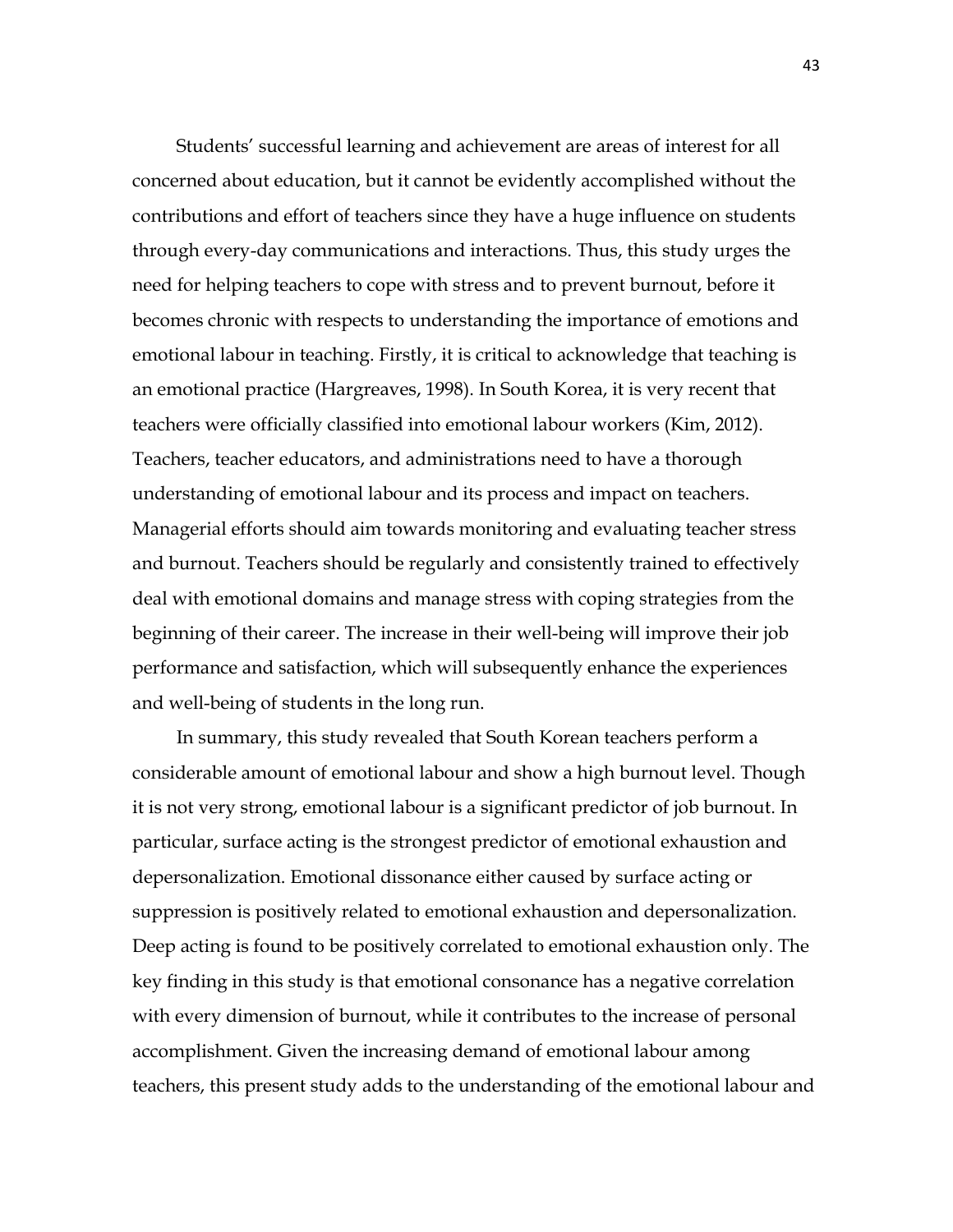its impact on job burnout. Furthermore, the implications of the current study about emotional consonance on increased personal accomplishment, as well as decreased emotional exhaustion and depersonalization, elevate the need to investigate more about emotional consonance and its positive influences in service-oriented occupations.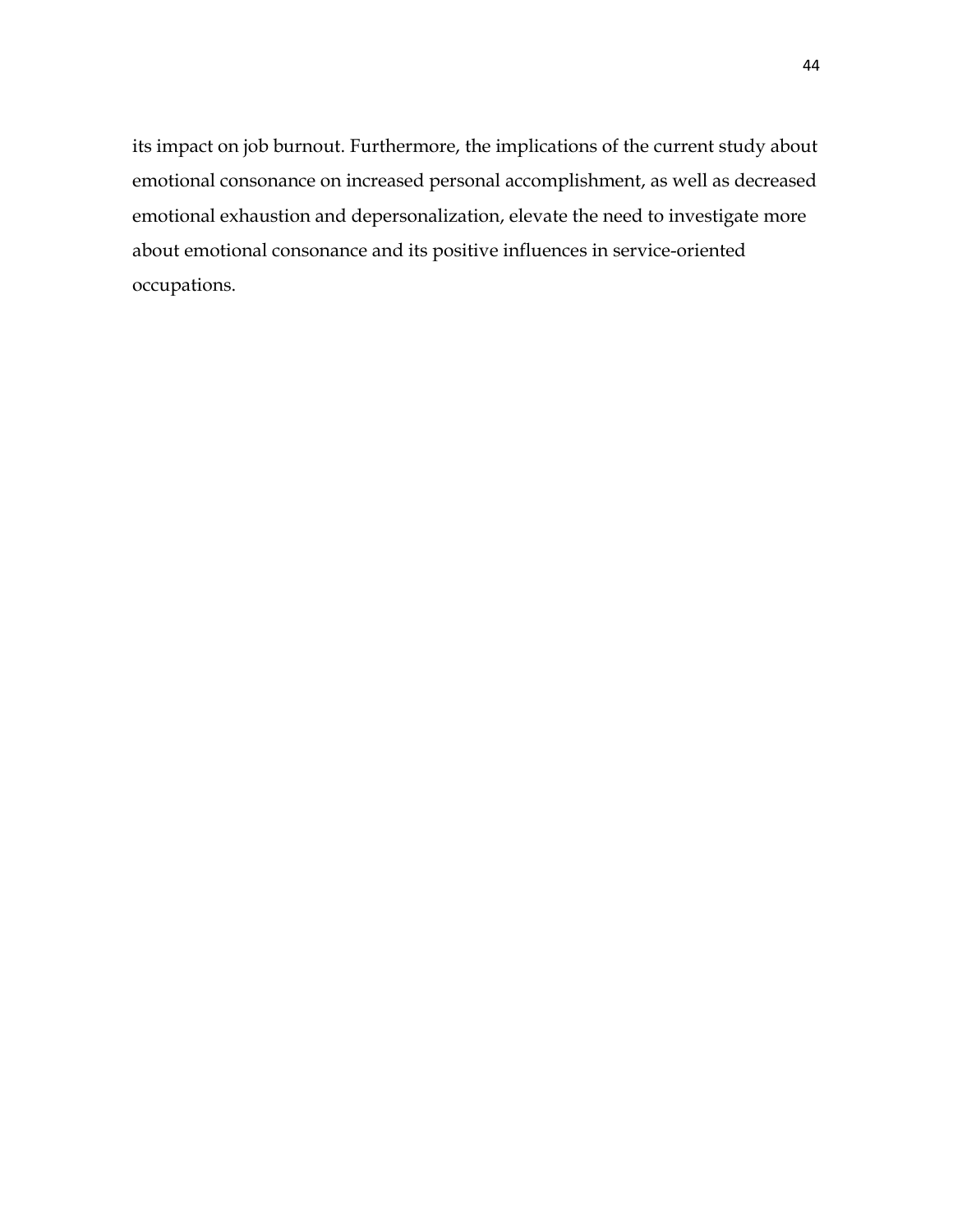#### **REFERENCES**

- Abraham, R. (1998). Emotional dissonance in organizations: Antecedents, consequences, and moderators. *Genetic, Social, and General Psychology Monographs, 124*(2), 229–246.
- Adelman, P. K. (1995). Emotional labor as a potential source of job stress. In Steven L. Sauter and Lawrence R. Murphy (Eds.), *Organizational Risk Factors for Job Stress* (pp. 371–381). Washington DC: American Psychological Association.
- Akin, U., Aydın, İ., Erdoğan, Ç., & Demirkasımoğlu, N. (2014). Emotional labour and burnout among Turkish primary school teachers. *The Austrian Association for Research in Education, 41*, 155–169.
- Aliaga, M., & Gunderson, B. (2005). *Interactive statistics* (3rd Ed.). Upper Saddle River, NJ: Pearson Education, Inc.
- Ashforth, B. E., & Humphrey, R. H. (1993). Emotional labor in service roles: The influence of identity. *Academy of Management Review, 18*(1), 88–115.
- Bae, J. S. (2012, Feb 12). Homeroom positions empty as liabilities rise. *The Korean Herald*. Retrieved from [http://khnews.kheraldm.com/view.php?ud=20120212000258&md=20120318](http://khnews.kheraldm.com/view.php?ud=20120212000258&md=20120318155603_BL) [155603\\_BL](http://khnews.kheraldm.com/view.php?ud=20120212000258&md=20120318155603_BL)
- Bakker, A. B., & Heuven, E. (2006). Emotional dissonance, burnout, and in-role performance among nurses and police officers. *International Journal of Stress Management, 13*(4), 423–440.
- Bellas, M. L. (1999). Emotional labor in academia: The case of professors. *The Annals of American Academy, 561*(1), 96–110.
- Bono, J. E., & Vey, M. A. (2005). Toward understanding emotional management at work: A quantitative review of emotional labor research. In N. Ashkanasy & C. Hartel (Eds.), *Emotions in organizational behavior* (pp. 213–233). Mahwah, NJ: Erlbaum.
- Briët, M., Näring, G., Brouwers, A., & van Droffelaar, A. (2005). Emotional labor: Ontwikkelingenvalidering van de dutch questionnaire on emotional labor (dqel) [emotional labor: The development and validation of the dutch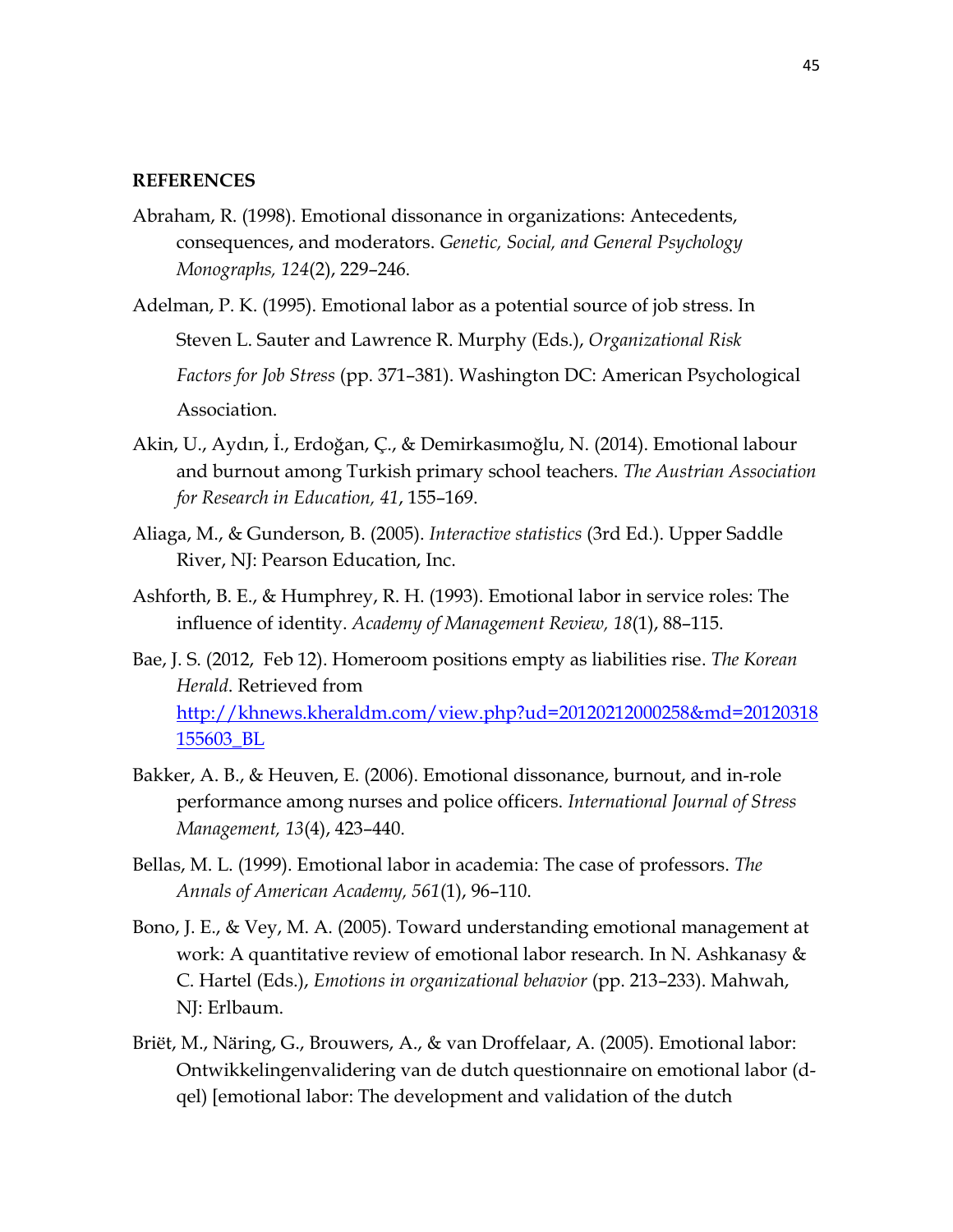questionnaire on emotional labor (d-qel)]. *Gedrag: Tijdschriftvoor Psychologieen Gezondheid, 33*(5), 318–330.

- Brotheridge, C., & Grandey, A. (2002). Emotional labor and burnout: Comparing two perspectives of "people work". *Journal of Vocational Behavior, 60*, 17–39.
- Brotheridge, C., & Lee, R. T. (1998). On the dimensionality of emotional labour: Development and validation of the emotional labour scale. Proceedings from: *the First Conference on Emotions in Organizational Life*. San Diego.
- Brotheridge, C., & Lee, R. T. (2002). Testing a conservation of resources model of the dynamics of emotional labor. *Journal of Occupational Health Psychology, 7*, 57–67.
- Brotheridge, C., & Lee, R. T. (2003). Development and validation of the emotional labour scale*. Journal of Occupational and Organizational Psychology, 76*, 365–379.
- Brown, E. L. (2011). *Emotion matters: Exploring the emotional labour of teaching* (Doctoral dissertation). Retrieved from<http://d-scholarship.pitt.edu/7209>
- Burke, R.J., Greenglass, E.R., & Schwarzer, R. (1996). Predicting teacher burnout over time: Effects of work stress, social support, and self-doubts. *Anxiety, Stress & Coping, 9*(3).
- Burke, R. J., & Richardsen, A. M. (1996). Stress, burnout, and health. In C. L. Cooper (Ed.), *Stress, medicine, and health* (pp. 101–117). Boca Raton: CRC Press.
- Chang M.-L. (2009). An appraisal perspective of teacher burnout: Examining the emotional work of teachers. *Educational Psychology Review, 21*,193–218.
- Chang, M.-L., & Davis, H. A. (2009). Understanding the role of teacher appraisals in shaping the dynamics of their relationships with students: Deconstructing teachers' judgments of disruptive behavior students. In: *Advances in teacher emotion research* (pp. 95–127). New York: Springer.
- Chong, V. K., & Monroe, G. S. (2015). The impact of the antecedents and consequences of job burnout on junior accountants' turnover intentions: A structural equation modelling approach. *Accounting and Finance, 55*, 105–132.
- Cohen, J. (1988). *Statistical power analysis for the behavioral sciences* (2nd Ed.)**. H**illsdale, NJ: Lawrence Erlbaum.
- Day, C. (1999). *Developing Teachers: The challenges of lifelong learning*. London: Falmer Press.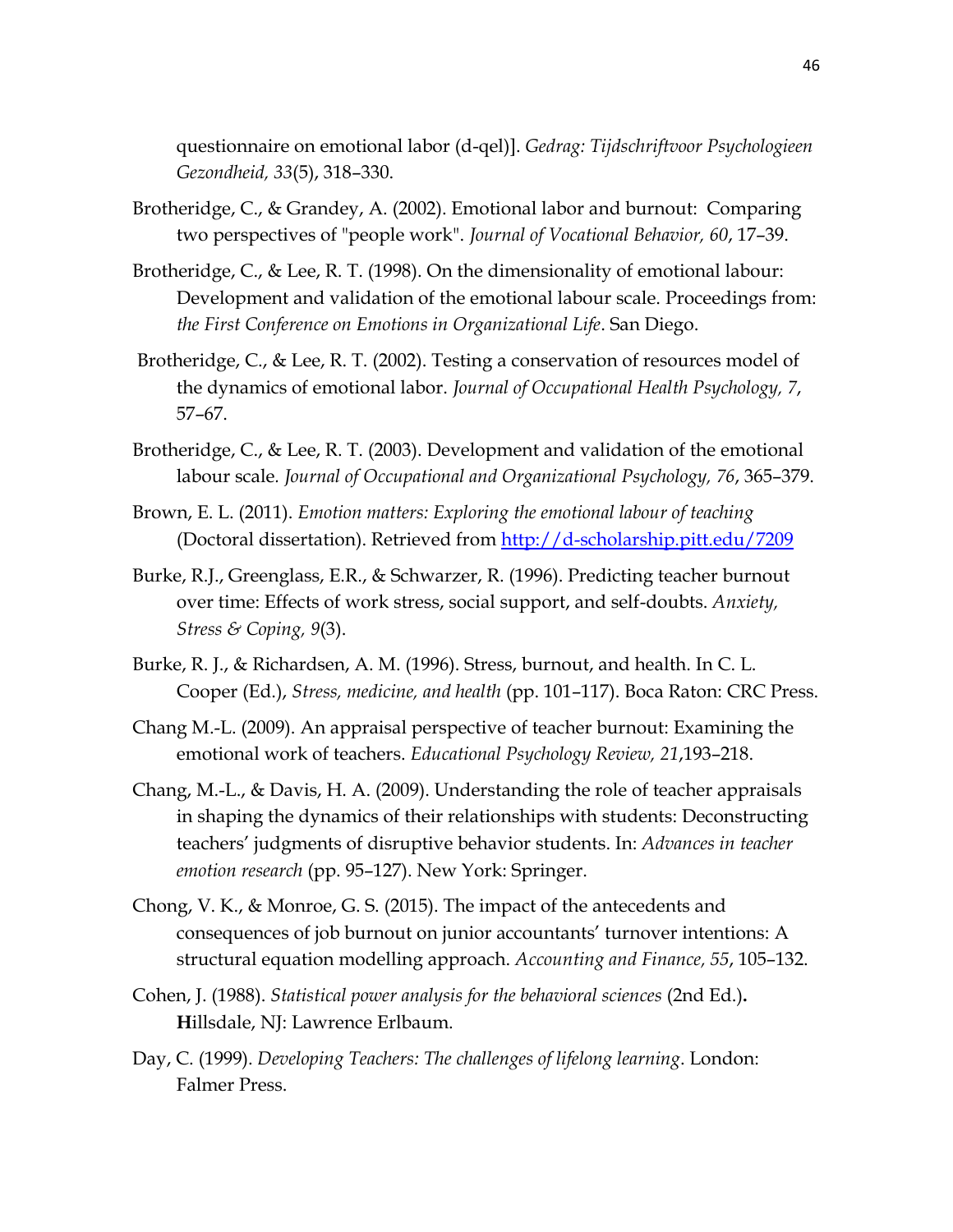- Diefendorff, J. M., Croyle, M. H., & Gosserand, R. H. (2005). The dimensionality and antecedents of emotional labor strategies. *Journal of Vocational Behavior, 66*(2), 339–359.
- Diefendorff, J. M., & Gosserand, R. H. (2003). Understanding the emotional labor process: A control theory perspective. *Journal of Organizational Behavior, 24*(8), 945–959.
- Diefendorff, J. M., Richard, E. M. and Croyle, M. H. (2006). Are emotional display rules formal job requirements? Examination of employee and supervisor perceptions*. Journal of Occupational and Organizational Psychology, 79*(2), 273– 298.
- Enzmann, D., Schaufeli, W. B., & Girault, N. (1995). The validity of the Maslach Burnout Inventory in three national samples. In L.Bennett, D. Miller, & M. Ross (Eds.), *Health workers and AIDS: Research, interventions and current issues* (pp. 131–150). Chur: Harwood.
- Erickson, R., & Grove, W. (2007). Why emotions matter: Age, agitation, and burnout among registered nurses. *Online Journal of Issues in Nursing*, *13*(1).
- Farber, B. A. (1991). *Crisis in education: Stress and burnout in the American teacher*. San Francisco: Jossey-Bass.
- Freudenberger, H. J. (1974). Staff Burn-Out. *Journal of Social Issues, 30*(1), 159–165
- Gay, L. R., Mills, G., & Airasian, P. W. (2005). *Educational research: Competencies for analysis and applications* (8th Ed.). Upper Saddle River, NJ: Merrill Prentice Hall.
- Glomb, T. M., & Tews, M. J. (2004). Emotional labor: A conceptualization and scale development*. Journal of Vocational Behavior, 64*, 1–23.
- Goldberg, L. S., & Grandey, A. (2007). Display rules versus display autonomy: Emotion regulation, emotional exhaustion, and task performance in a call center simulation. *Journal of Occupational Health Psychology, 12*, 301–318.
- Grandey, A. (2000). Emotion regulation in the workplace: A new way to conceptualize emotional labor. *Journal of Occupational Health Psychology, 5*(1), 95–110.
- Grandey, A. (2003). When ''the show must go on'': Surface acting and deep acting as determinants of emotional exhaustion and peer-rated service delivery. *Academy of Management Journal, 46*, 86–96.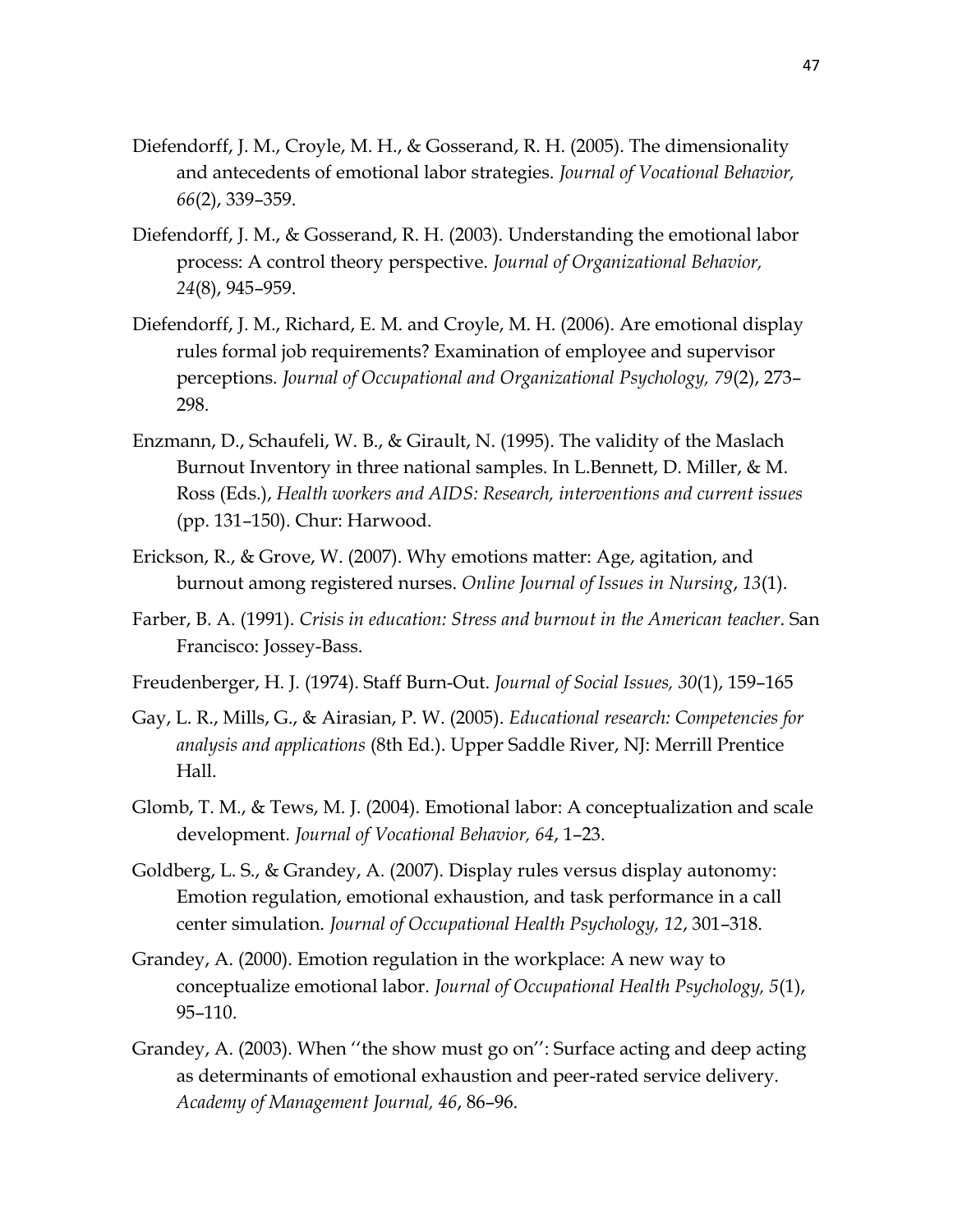- Hakanen, J., Bakker, A. B., & Schaufeli, W. B. (2006). Burnout and work engagement among teachers*. Journal of School Psychology, 43*, 495–513.
- Han, S. H. (2014, Oct 13). 중학생들 '거친 입'에 무너지는 교권 [Teacher authority threatened by foul-mouthed middle school students]. *Seoul Shinmun*. Retrieved from http://www.seoul.co.kr//news/newsView.php?code=seoul&id=2014101300 9018&keyword=중학생들 '거친 입'에 무너지는 교권
- Hargreaves, A. (1998). The emotional practice of teaching. *Teaching and Teacher Education, 14*(8), 835–854.
- Heuven, E. & Bakker, A. B. (2003). Emotional dissonance and burnout among cabin attendants. *European Journal of Work and Organizational Psychology, 12*(1), 81– 100.
- Hochschild, A. R. (1979). Emotion work, feeling rules, and social structure. *American Journal of Sociology, 85*(3), 551–575.
- Hochschild, A. R. (1983). *The managed heart: The commercialization of human feeling*. Los Angeles, CA: University of California Press.
- Honkonen, T., Ahola, K., Pertovaara, M., Isometsä, E., Kalimo, R., Nykyri, E., Aromaa, A., & Lönnqvist, J. (2006). The association between burnout and physical illness in the general population—results from the Finnish Health 2000 Study. *Journal of Psychosomatic Research, 61*, 59–66.
- Horn, J. E. van., & Schaufeli, W. B. (1998). *Maslach Burnout Inventory: The Dutch Educators Survey (MBI-NL-ES) Psychometric evaluations*. Manual (unpublished manuscript). Utrecht University: Department of Social and Organizational Psychology.
- Isenbarger, L., & Zembylas, M. (2006). The emotional labour of caring in teaching. *Teaching and Teacher Education, 22*(1), 120–134.
- Johnson, H.-A. M., & Spector, P. E. (2007). Service with a smile: Do emotional intelligence, gender, and autonomy moderate the emotional labour process? *Journal of Occupational Health Psychology, 12*, 319–333.
- Johnson, S., Cooper, C., Cartwright, S., Donald, I., Taylor, P., & Millet, C. (2005). The experience of work-related stress across occupations. *Journal of Managerial Psychology, 20*(2), 178–187.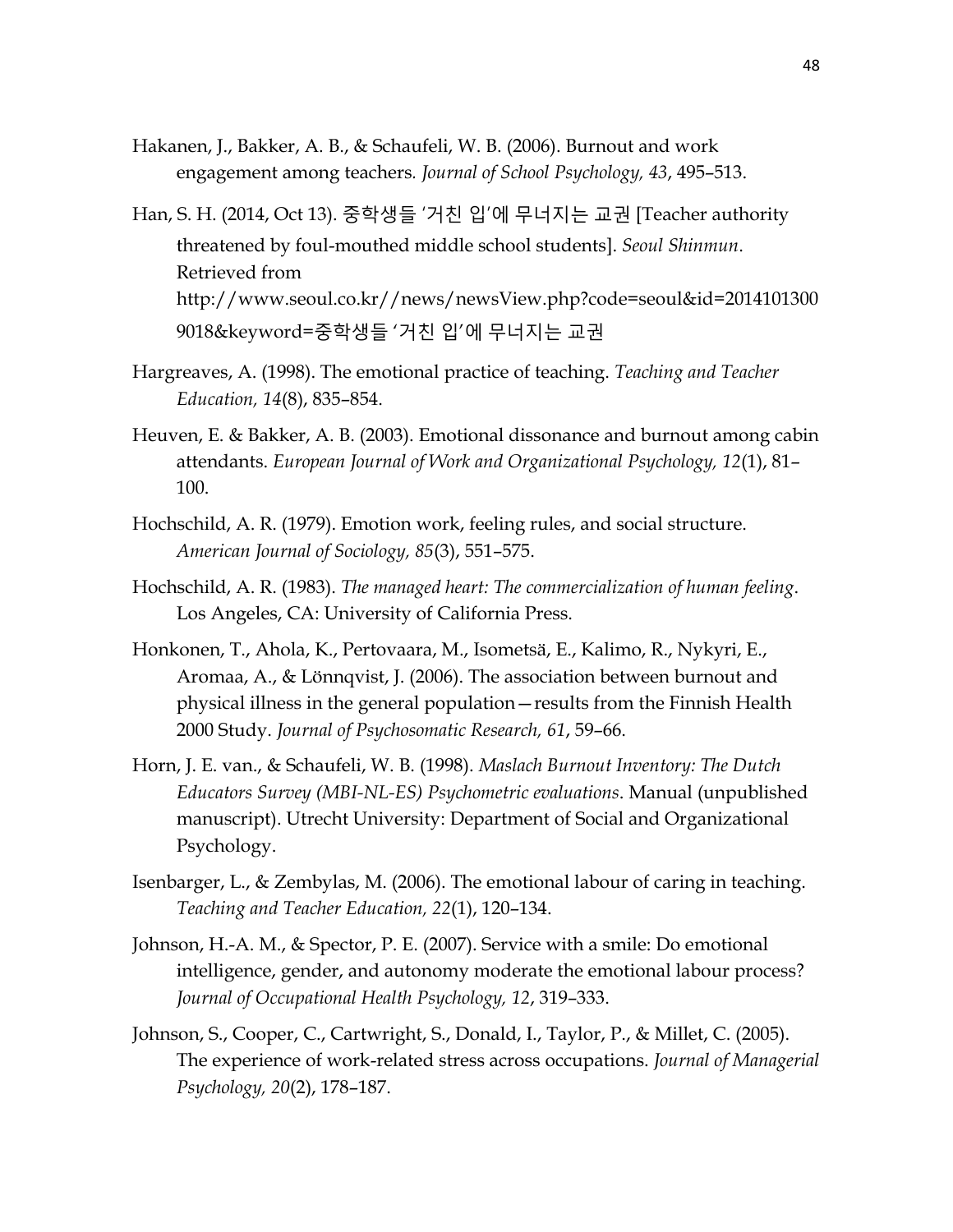- Kim, U., & Park, Y.-S. (2006). Factors influencing academic achievement in relational cultures: The role of self-, relational, and collective efficacy. In F. Pajares & T. Urdan (Eds.), *Adolescence and education* (pp. 267–285). Self-efficacy and adolescence. Greenwich, CT: Information Age Publishing.
- Kim, Y. (2012). Work environment and stress of emotional laborers. *The journal of Korea Sociology*, *46*(2), 123–149.

Koh, J. M. (2013, Feb 5). 2013 학년도 중등임용시험 최종합격자 발표[Announcement of the successful candidates in the secondary teacher exam in 2013]. *Newstown.* Retrieved from http://www.newstown.co.kr/news/articleView.html?idxno=140312

Korean Educational Development Institute. (2014). Schools of all levels. *Brief statistics on Korean education, 20*. retrieved from http://kess.kedi.re.kr/eng/publ/view;jsessionid=AfNYO8a6YkxwWhF3O9WFeO VkAGSSaXUWNhY9O23YPsi9IQLAOiid6PFieU0EB1Ix?survSeq=2013&publSeq=4 &menuSeq=3645&itemCode=02&language=en#

- Korean Federation of Teachers' Association (KFTA). (2014). Awareness investigation on emotional labor among teachers. *Bo-do ja-lyo* [Announcement]. Retrieved from [www.kfta.or.kr/](http://www.kfta.or.kr/)
- Koustelios, A., & Tsigilis, N. (2005). The relationship between burnout and job satisfaction among physical education teachers: A multivariate approach. *European Physical Education Review, 11*(2), 189–203.
- Kruml, S. M., & Geddes, D. (2000). Exploring the dimensions of emotional labor. *Management Communication Quarterly, 14*(1), 8–49.
- Lee, A. (2004). *Occupational stress and burnout among Korean secondary physical education teachers: Testing the job demands-control-support model* (Unpublished doctoral dissertation). University of North Carolina, North Carolina.
- Lee, H. (2010). The relationship between emotional intelligence and emotional labor and its effect on job burnout in Korean Organizations. Retrieved from the University of Minnesota Digital Conservancy, http://purl.umn.edu/59414
- Lee, R. T., & Ashforth, B. E. (1996). A meta-analytic examination of the correlates of the three dimensions of job burnout. *Journal of Applied Psychology, 81*(2), 123– 133.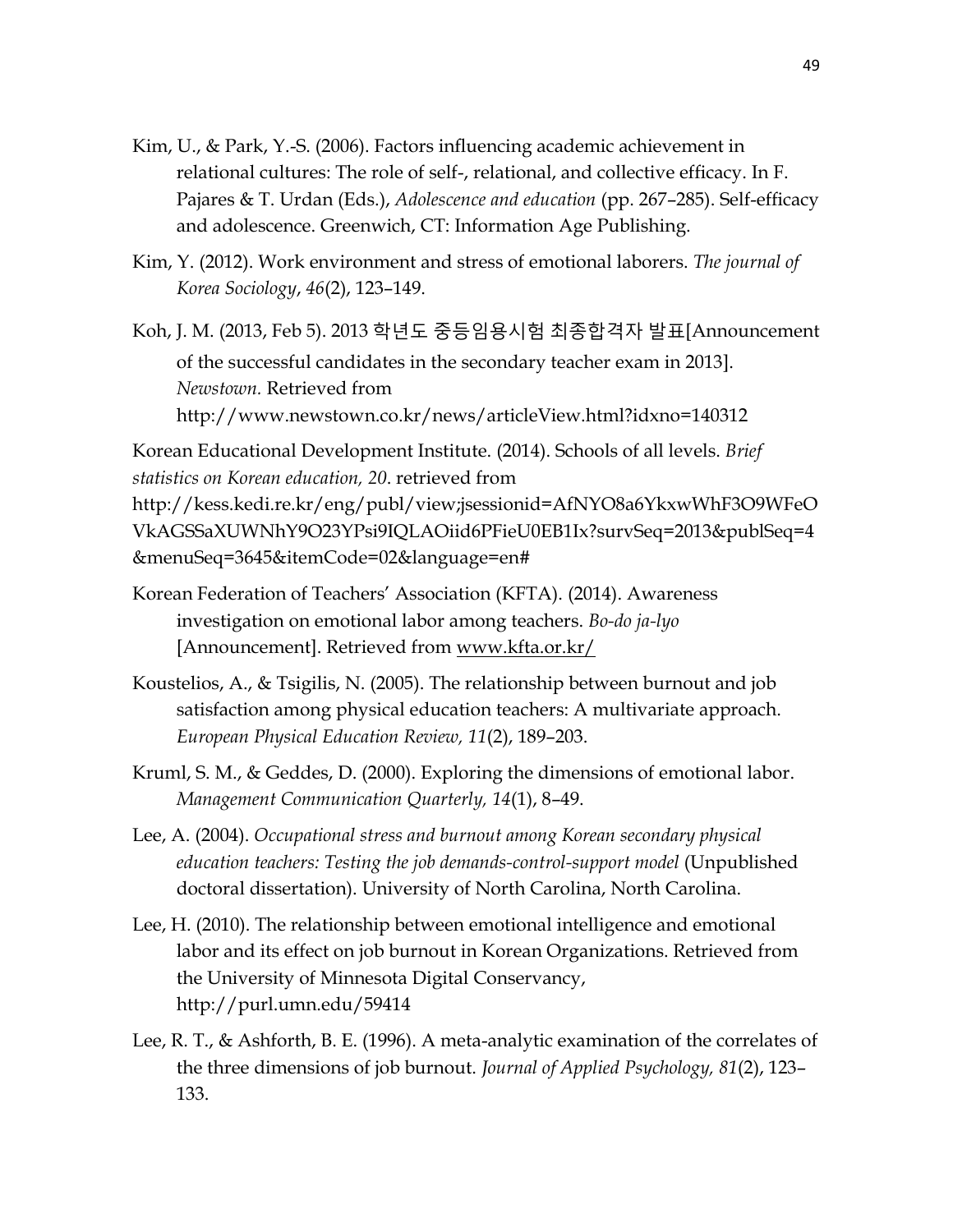- Lee, R. T., & Brotheridge, C. (2006). Validation and extension of the emotional labor scale: Evidence from day-care workers. Proceedings from: *The Fifth international conference on emotions and work life*. Atlanta, GA, USA.
- Macdonald, D. (1999). Teacher attrition: A review of literature. *Teaching and Teacher Education, 15*, 835–848.
- Mann, S. (1999). *Hiding what we feel, faking what we don't: Understanding the role of emotions at work*. Dorset, UK: Element Books Limited.
- Maslach, C. (1982). *Burnout: The cost of caring*. Englewood Cliffs, N.J: Prentice-Hall.
- Maslach. C., & Goldberg, J. (1998). Prevention of burnout: new perspectives. *Applied and Preventive Psychology, 7,* 63–74.
- Maslach, C., Jackson, S. E., & Leiter, M. P. (1996). *Maslach burnout inventory manual* (3rd Ed.). Palo Alto, CA: Consulting Psychologist Press.
- Maslach, C., & Schaufeli, W. B. (1993). Historical and conceptual development of burnout., In C. Maslach, W. B. Schaufeli, & T. Marek (Ed.), *Professional burnout: Recent developments in theory and research* (pp. 1–16). Washington, DC: Taylor & Francis.
- Maslach, C., Schaufeli, W. B., & Leiter, M. P. (2001). Job Burnout. *Annual Review of Psychology, 52*, 397–422
- Meier, M. (2005). The invisibility of emotional labor: A case study of faculty members at small liberal arts colleges. *Dissertation Abstracts International Section A: Humanities and Social Sciences, 66*(5-A), 1953.
- Mostert, F. F., Rothmann, S., Mostert, K., & Nell, K. (2008). Outcomes of occupational stress in a higher education institution*. Southern African Business Review, 12*(3), 102–127.
- Milner, H. R., & Hoy, A. W. (2003). Teacher self-efficacy and retaining talented teachers: A case study of an African American teacher. *Teaching and Teacher Education, 19*, 263–276.
- Montgomery, A. J., Panagopolou, E., de Wildt, M., & Meenks, E. (2006). Workfamily interference, emotional labor, and burnout. *Journal of Managerial Psychology, 21*, 36–51.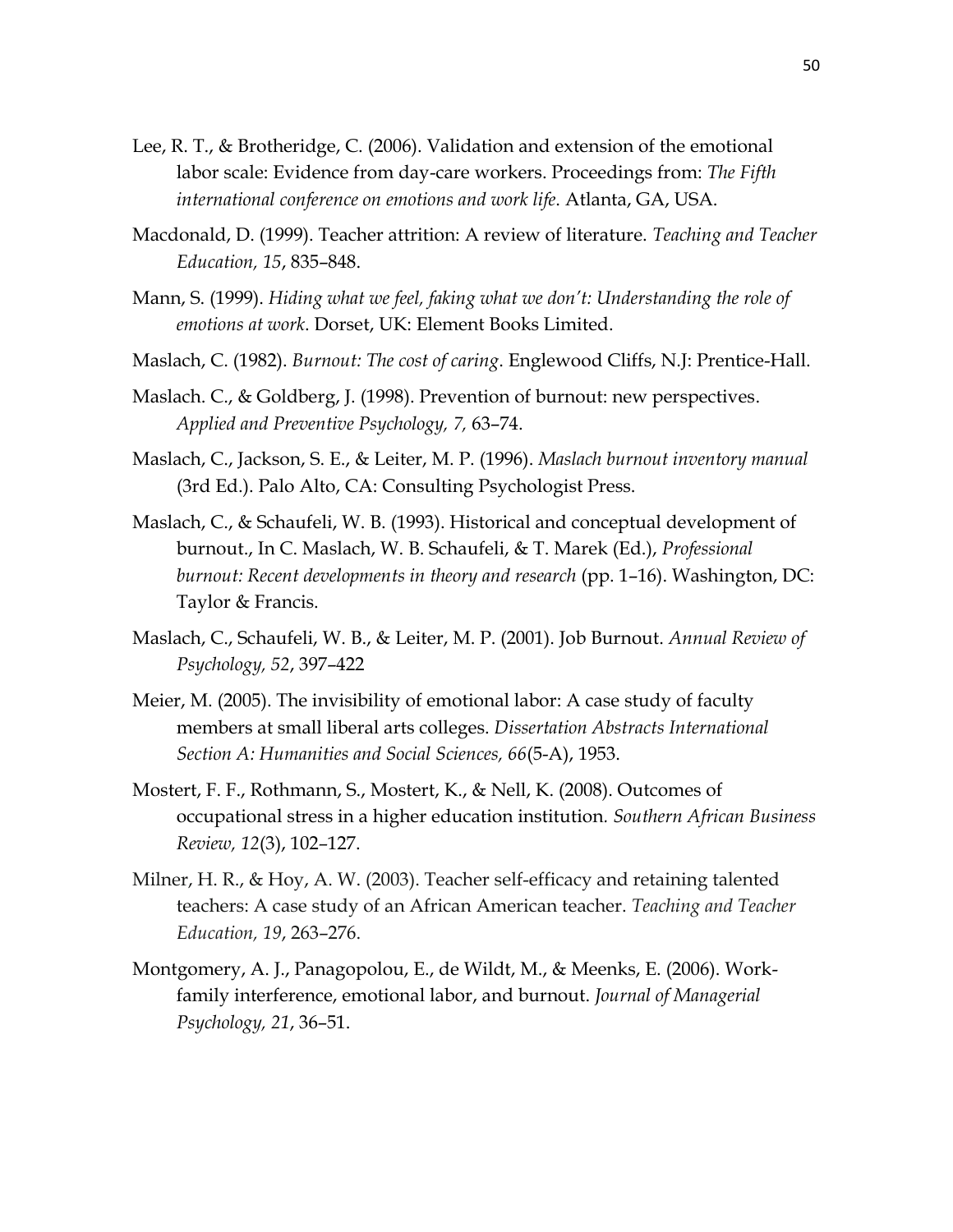- Morris, J. A., & Feldman, D. C. (1996). The dimensions, antecedents, and consequences of emotional labor. *Academy of Management* Review*, 21*(4), 986– 1010.
- National Center for Education Statistics. (2004). *Teacher attrition and mobility: Results from the teacher follow-up survey*, 2000-01 (NCES 2004-301). Washington, D.C.: U.S. Government Printing Office, by Luekens, M.T., Lyter, D. M., Fox, E. E. & Chandler, K. Retrieved from http://nces.ed.gov/pubs2004/2004301.pdf
- National Commission on Teaching and America's Future. (2003). *No dream denied: A pledge to America's children*. Washington, DC: Author.
- Näring, G., Briët, M., & Brouwers, A. (2006). Beyond demand-control: Emotional labour and symptoms of burnout in teachers. *Work and Stress, 20*(4), 303–315.
- Näring, G., Briët, M., & Brouwers, A. (2007). Validation of the Dutch questionnaire on emotional labor (D-QEL) in nurses and teachers. In Richter P, Peiro JM, Schaufeli WB (Eds.), *Psychosocial resources in human services work* (pp. 135– 145). München, Germany: Hampp.
- Naring, G., Canisius, A., & Brouwers, A. (2011). Measuring emotional labor in the classroom: The darker emotions. In A. Caetano, S. Silva, & M. J. Chambel (Eds.), *New challenges for a healthy workplace in human services* (Organizational Psychology and Health Care, Vol. 6, W. Schaufeli & J. M. Peiro [Series Eds.]) (pp. 127–139). Munich, Germany: Rainer Hampp Verlag.
- Näring, G., Vlerick, P., & Van de Ven, B. (2011). Emotion work and emotional exhaustion in teachers: The job and individual perspective. *Educational Studies, 38*(1), 63–72.
- OECD (Organization for Economic Cooperation and Development). (2014). *TALIS 2013 Results: An International Perspective on Teaching and Learning*, TALIS, OECD Publishing, Paris. DOI: http://dx.doi.org/10.1787/9789264196261-en
- Ogbonna, E., & Harris, L. C. (2004). Work intensification and emotional labour among UK university lecturers: An exploratory study. *Organization Studies, 25*, 1185–1203.
- Oh, G. (2012, Jan 3). Tough school environment prods teachers to apply for early retirement. *Yonhap News Agency*. Retrieved from [http://english.yonhapnews.co.kr/national/2012/01/03/21/0302000000AEN](http://english.yonhapnews.co.kr/national/2012/01/03/21/0302000000AEN20120103001700315F.HTML) [20120103001700315F.HTML](http://english.yonhapnews.co.kr/national/2012/01/03/21/0302000000AEN20120103001700315F.HTML)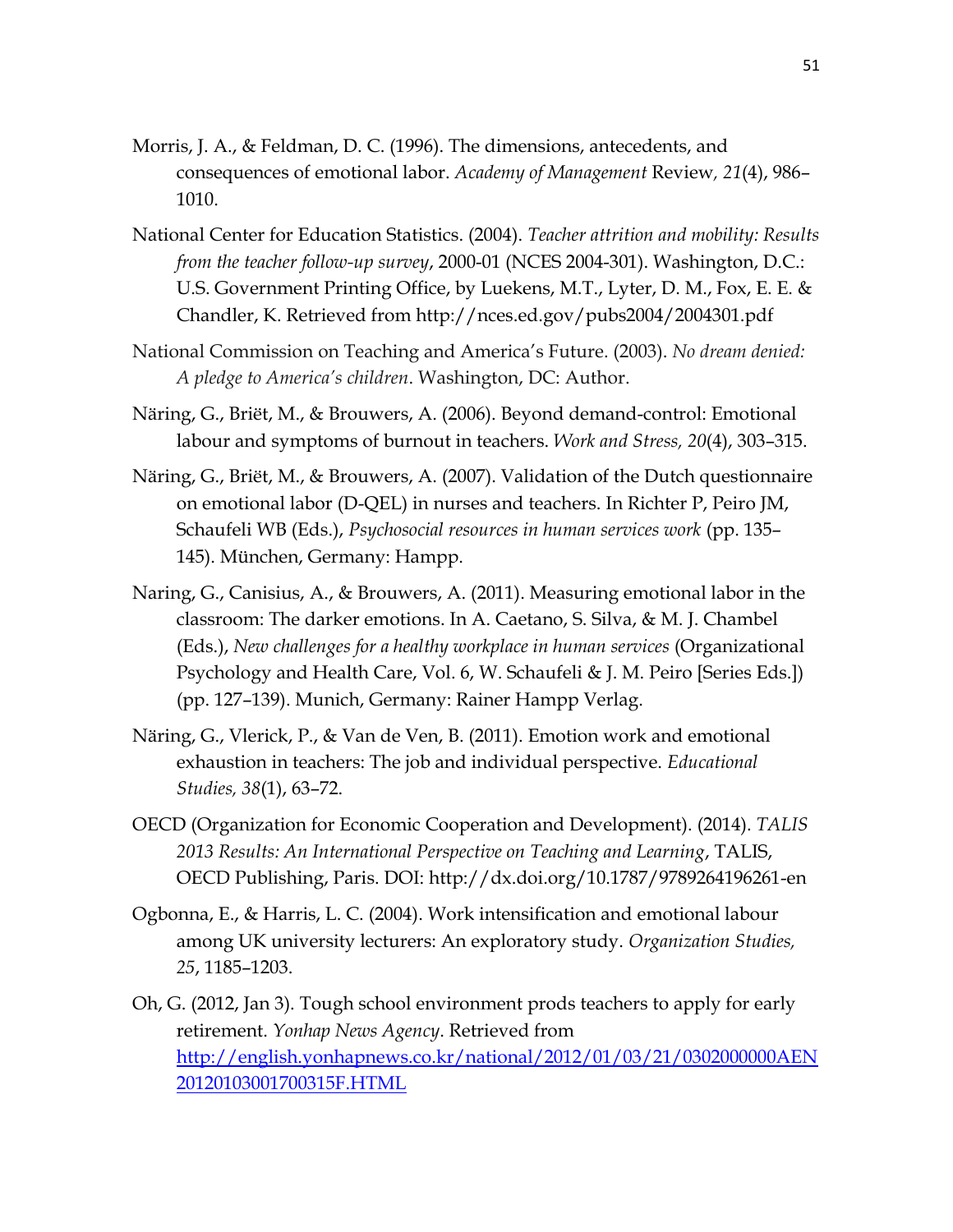- Olivier, M. A. J., & Venter, D. J. L. (2003). The extent and causes of stress in Teachers in the George region. *South African Journal of Education, 23*(3), 186- 192.
- Park, D. S. (2012, Jan 26). 서울시교육청, 중등임용시험 최종합격자 367 명 발표… 여성 78.2% [The education office of Seoul announces 367 successful candidates of the teacher exam…]. *Ajunews*. Retrieved from <http://www.ajunews.com/common/redirect.jsp?newsId=20120126000257>
- Park, Y. M., & Lee, S. M. (2012). A longitudinal analysis of burnout in middle and high School Korean teachers. *Stress and Health, 29*(5), 427–431.
- Parker, P. A., & Kulik, J. A. (1995). Burnout, self- and supervisor-rated job performance, and absenteeism among nurses. *Journal of Behavioral Medicine, 18*(6), 581–599.
- Pick, D., & Leiter, M. P. (1991). Nurses' perceptions of the nature and causes of burnout: A comparison of self-reports and standardized measures. *Canadian Journal of Nursing Research, 23*, 33–48.
- Pines, A., Aronson, E., & Kafry, D. (1981). *Burnout: From tedium to personal growth*. New York: Free Press.
- Pines, A., & Kafry, D. (1978). Occupational tedium in the social services. *Social work, 23*, 499–507.
- Pines, A., & Maslach, C. (1982). Characteristics of staff burnout in mental health settings. In A. Briggs & A. Agrin (Eds.), *Crossroads: A reader for psychosocial therapy*. Rockville, MD: The American Occupational Therapy Association.
- Pugliesi, K. (1999). The Consequences of emotional labor: Effects on work stress, job satisfaction, and well-being. *Motivation and Emotion, 23*(2), 125–154.
- Ryu, J. Y. (2002). Influence of occupational stress and perceived social support on elementary school teachers' burnout in Korea. *The Journal of Elementary Education, 15*(2), 315–328.
- Schaible, L. M., & Gecas, V. (2010). The impact of emotional labor and value dissonance on burnout among police officers. *Police Quarterly, 13*, 316–341.
- Schaufeli, W. B., & Van Dierendonck, D. (1995). A cautionary note about the crossnational and clinical validity of cut-off points for the Maslach Burnout Inventory. *Psychological Reports, 76*, 1083–1090.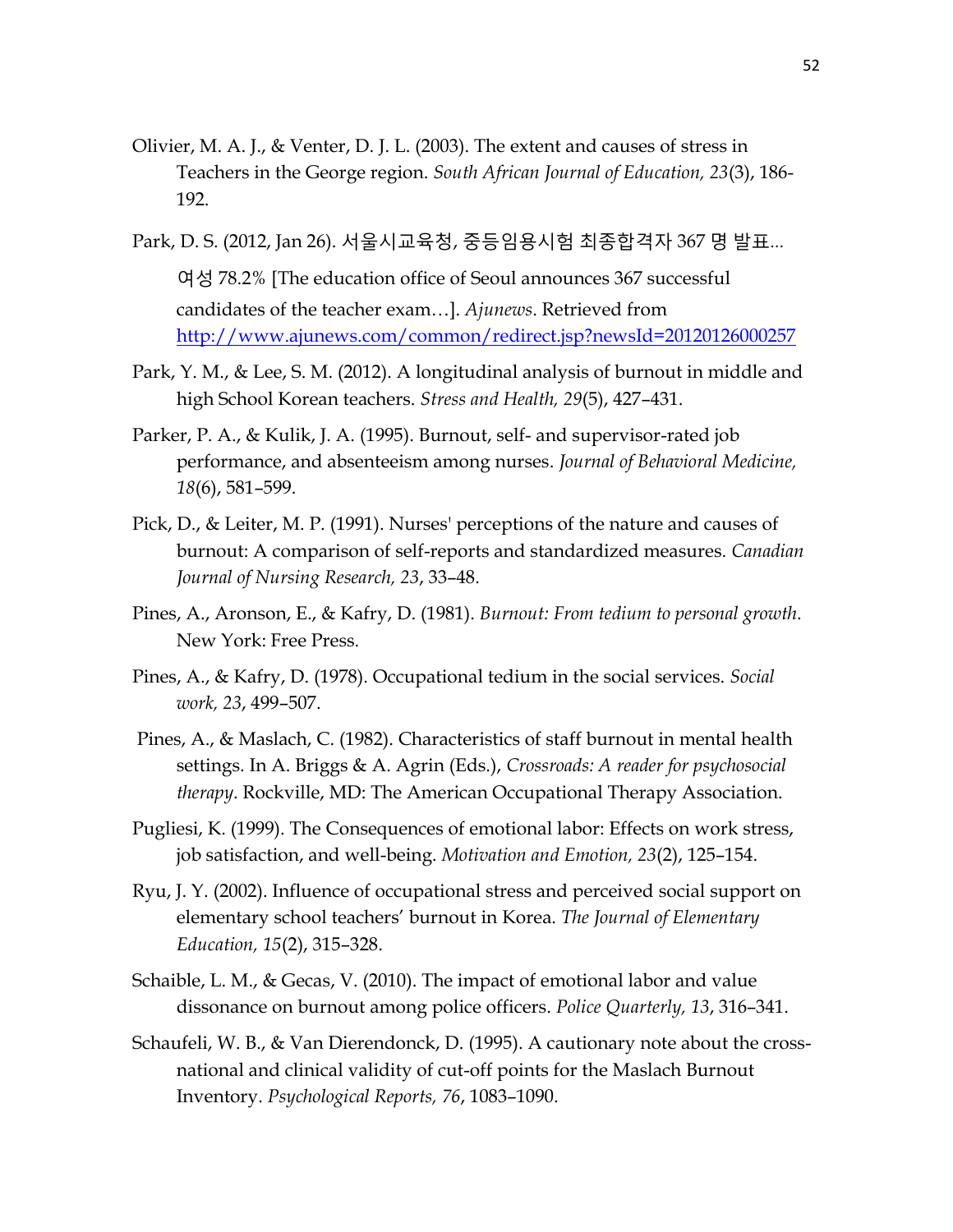- Schwarzer, R., Schmitz, G. S., & Tang, C. (2000). Teacher burnout in Hong Kong and Germany: Across-cultural validation of the Maslach Burnout Inventory. *Anxiety, Stress, & Coping, 13,* 309–326.
- Shim, S. Y. (1999). Factors affecting turnover among Korean early childhood educators. *The Journal of Child Education, 19*(2), 5–20.
- Smith, T. M., & Ingersoll, R. M. (2004). What are the effects of induction and mentoring on beginning teacher turnover? *American Education Research Journal, 41*(3), 681–714.
- Totterdell, P., & Holman, D. (2003). Emotion regulation in customer service roles: Testing a model of emotional labor. *Journal of Occupational Health Psychology, 8*, 55–73.
- Travers, C. J., & Cooper, C. L. (1993). Mental health, job satisfaction and occupational stress among U.K. teachers. *Work & Stress, 7*(3), 203–219.
- Wang, A. H., Coleman, A. B., Coley, R. J., & Phelps, R. P. (2003). *Preparing teachers around the world.* Princeton, NJ: Educational Testing Service.
- Waugh, C. K., & Judd, M. R. (2003). Trainer burnout: The syndrome explored*. Journal of Career and Technical Education, 19*(2), 47–57
- Williams, E. S, Konrad, T. R., Scheckler, W. E., Pathman, D. E., Linzer, M., McMurray, J. E., Gerrity, M., & Schwartz, M. (2001). Understanding physicians: Intentions to withdraw from practice: The role of job satisfaction, job stress, mental, and physical health. *Health Care Manage Review, 26*(1), 7–19.
- Wolpin, J., Burke, R. J., & Greenglass, E. R. (1991). Is job satisfaction an antecedent or a consequence of psychology burnout? *Human Relations, 44*(2), 193–209.
- Wragg, C. M. (1994). *Classroom management in the primary school* (Unpublished doctoral dissertation). Devon: University of Exeter.
- Wragg, E. C., & Wragg, C. M. (1998). Classroom management research in the United Kingdom. Proceedings from Eric Document, 418, 971: *the annual conference of the American Educational Research Association*, San Diego.
- Wright, T. A., & Bonett, D. G. (1997). The contribution of burnout to work performance. *Journal of Organizational Behavior, 18***,** 491–499.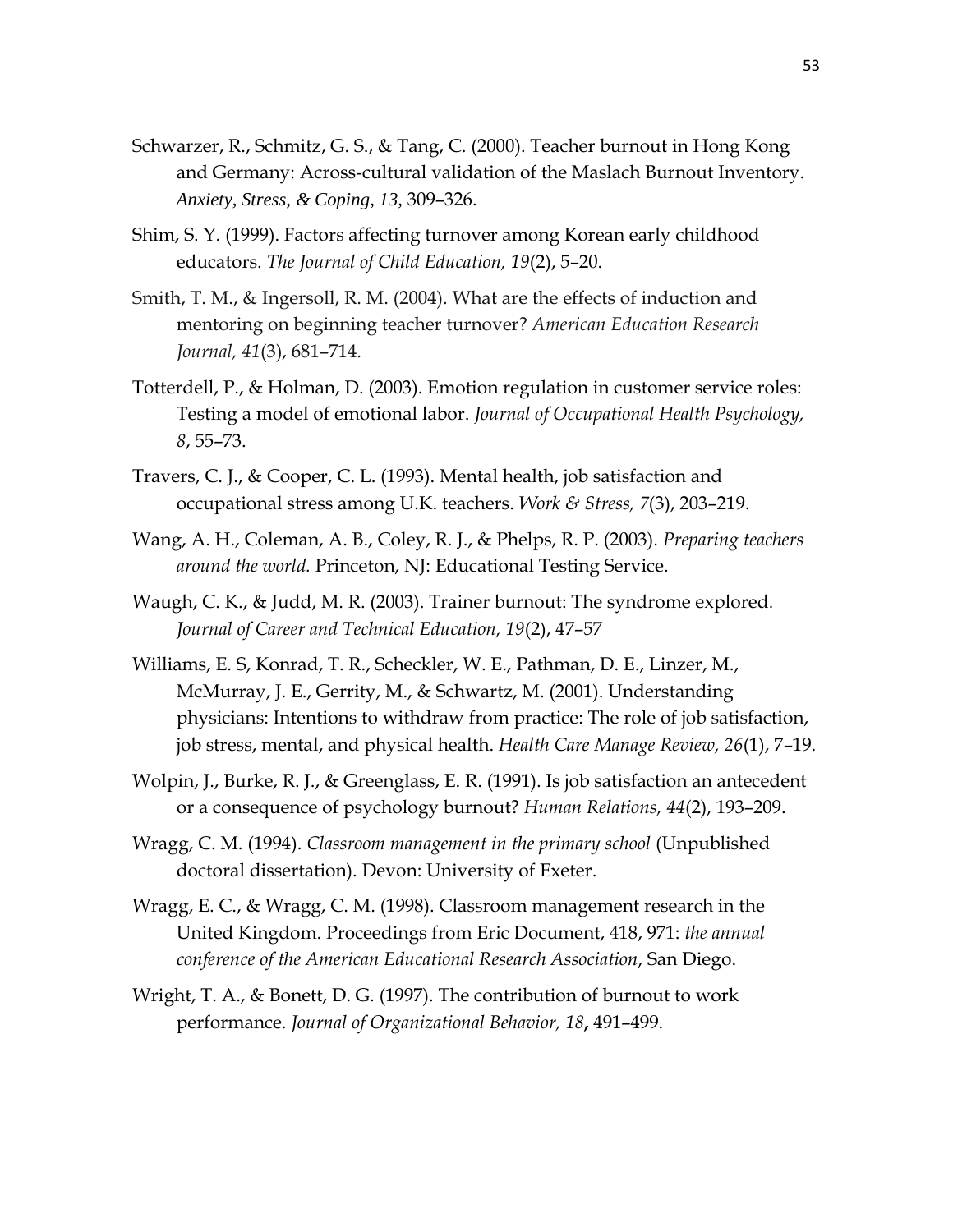- Wright, T. A., & Cropanzano, R. (1998). Emotional exhaustion as a predictor of job performance and voluntary turnover. *Journal of Applied Psychology, 83*(3), 486– 493.
- Ybema, J., & Smulders, P. (2002). Emotionele belasting en de noodzaak tot het verbergen van emoties op het werk [Emotional demand and the need to hide emotions at work]. *Gedrag en Organisatie, 15*, 129–146.
- Zapf, D. (2002). Emotion work and psychological strain: A review of the literature and some conceptual considerations. *Human Resource Management Review, 12*, 237–268.
- Zapf, D., Seifert, C., Schmutte, B., Mertini, H., & Holz, M. (2001). Emotion work and job stressors and their effects on burnout. *Psychology and Health, 16*, 527– 545.
- Zembylas, M. (2004). Emotion metaphors and emotional labor in science teaching. *Science Education, 88*(3), 301–324.
- Zhang, Q., & Zhu, W. (2008). Exploring emotion in teaching: Emotional labor, burnout, and satisfaction in Chinese higher education. *Communication Education, 57*(1), 105–122.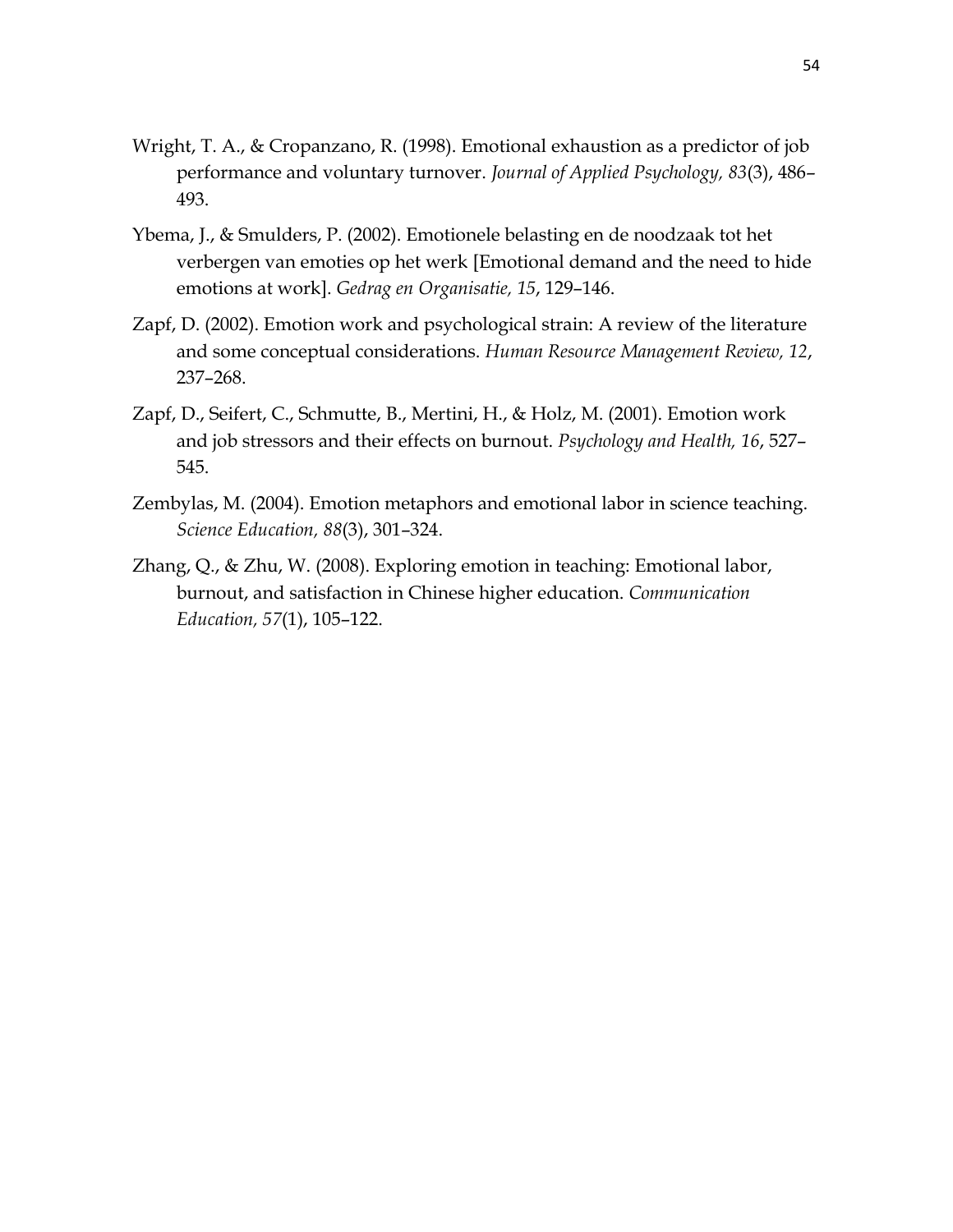## APPENDIX A: Script for the Introduction of the Study to Participants and Demographic Survey (English)

#### A Survey on EmotionalLabour and Burnout among South Korean Middle School Teachers

Dear Teachers,

I am conducting a research entitled: Quantitative Research on Emotional Labour and Burnout among South Korean Middle School Teachers. I started this study in the hope that it may spark the necessity to help teachers to prevent or cope with burnout in relation with emotional labour.

Your participation will involve completing two validated surveys and a demographic questionnaire. The survey should take no longer than 15 minutes to complete. Your participation in this study is voluntary. For your effort and time, I am offering Finnish Xylitol gum as a gift. Also, plausible benefit can be provided by raising awareness of teacher stress and burnout and reducing them.

If you have any questions concerning this study, please feel free to contact me at 010-3448 6415 or via e-mail: [pp0486@hanmail.net.](mailto:pp0486@hanmail.net) Thank you so much for your time and consideration.

Sincerely, Youngmi Kim Master's in Education, University of Jyväskylä

- Ⅰ. Demographic Variables
	- 1. Gender:  $(1) M() (2) F()$
	- 2. Year of birth:
	- 3. Years of teaching experience: \_\_\_\_\_\_
	- 4. Subject:
	- 5. What grade are you in charge of? (1, 2, 3)
	- 6. Are you? a ①Homeroom teacher ②Non-homeroom teacher
	- 7. The number of classes in your school: \_\_\_\_\_
	- 8. How many hours do you teach per week?
	- 9. How many hours do you spend talking to your students except teaching in class per week? \_\_\_\_\_\_
	- *10.* How many hours do you spend talking to parents per week? \_\_\_\_\_\_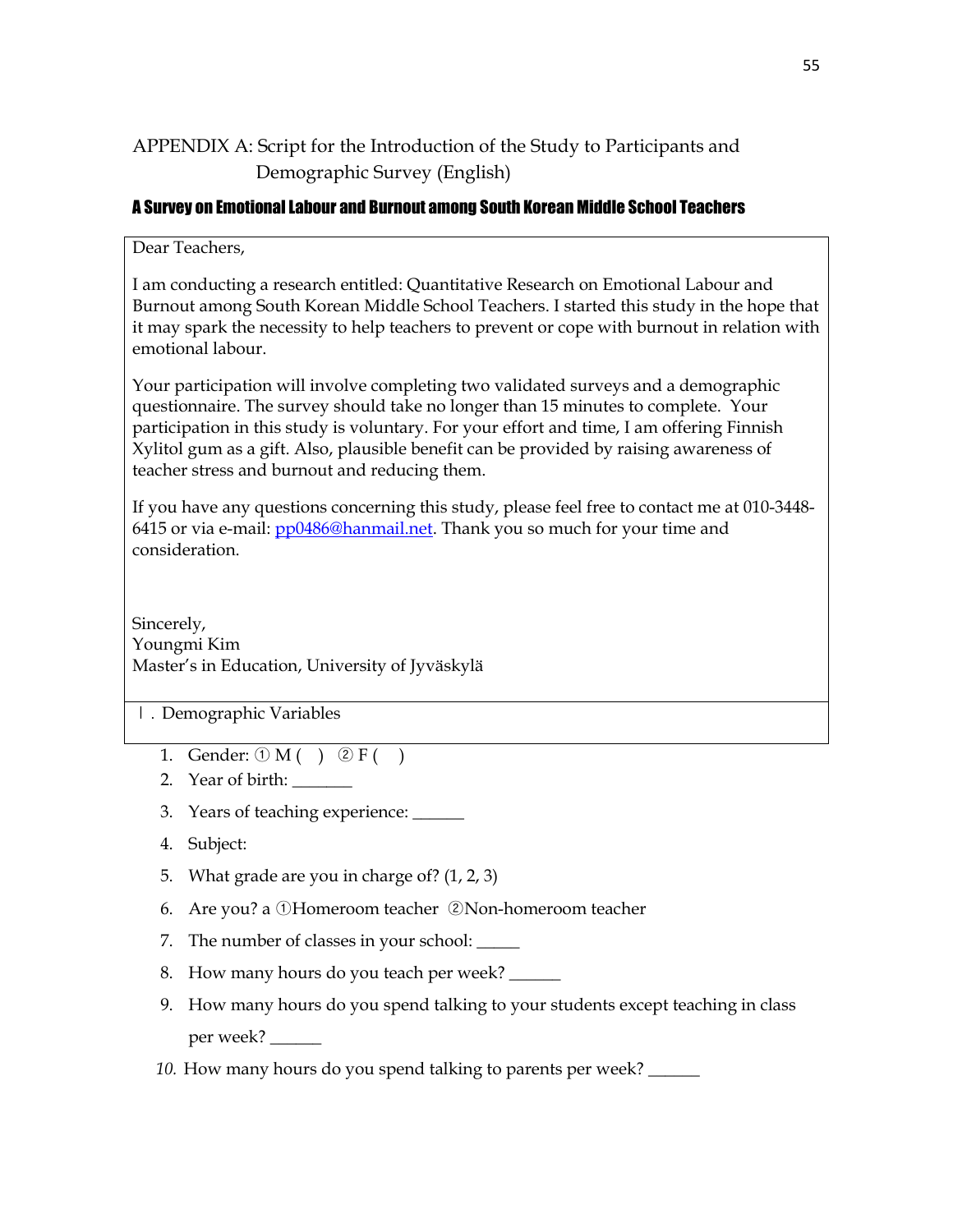# APPENDIX B. Dutch Questionnaire on Emotional Labour (D-QEL) (English)

Ⅲ. Emotional Labour

|                | Questions                                                                                  | seldom       | sometimes      | regularly | often          | always |
|----------------|--------------------------------------------------------------------------------------------|--------------|----------------|-----------|----------------|--------|
|                | In order to perform tasks well as a teacher,                                               | (1)          | (2)            | (3)       | (4)            | (5)    |
| $\mathbf{1}$   | I react to students' emotions naturally and easily.                                        | 1            | $\overline{2}$ | 3         | $\overline{4}$ | 5      |
| $\mathbf{2}$   | I easily express positive emotions to students and<br>parents as expected for my job.      | 1            | $\overline{2}$ | 3         | $\overline{4}$ | 5      |
| 3              | I work hard to feel the emotions that I need to show to<br>others.                         | $\mathbf{1}$ | $\overline{c}$ | 3         | 4              | 5      |
| $\overline{4}$ | I hide my anger about something someone has done.                                          | 1            | $\overline{2}$ | 3         | $\overline{4}$ | 5      |
| 5              | I hide my disgust over something someone has done.                                         | 1            | $\overline{2}$ | 3         | $\overline{4}$ | 5      |
| 6              | I put on a "mask" in order to express the right<br>emotions for my job.                    | $\mathbf{1}$ | $\mathbf{2}$   | 3         | $\overline{4}$ | 5      |
| $\overline{7}$ | I pretend to have the emotions I need to display for<br>my job.                            | 1            | $\overline{c}$ | 3         | $\overline{4}$ | 5      |
| 8              | I put on an act in order to deal with students and their<br>parents in an appropriate way. | $\mathbf{1}$ | $\overline{2}$ | 3         | $\overline{4}$ | 5      |
| 9              | I make an effort to actually feel the emotions I need<br>to display toward others.         | 1            | $\overline{2}$ | 3         | $\overline{4}$ | 5      |
| 10             | I fake a good mood.                                                                        | $\mathbf{1}$ | $\overline{2}$ | 3         | $\overline{4}$ | 5      |
| 11             | I hide my fear of a student (or a parent) who appears<br>threatening.                      | $\mathbf{1}$ | $\mathbf{2}$   | 3         | $\overline{4}$ | 5      |
| 12             | I work at conjuring up the feelings I need to show to<br>students and patients.            | 1            | $\overline{c}$ | 3         | $\overline{4}$ | 5      |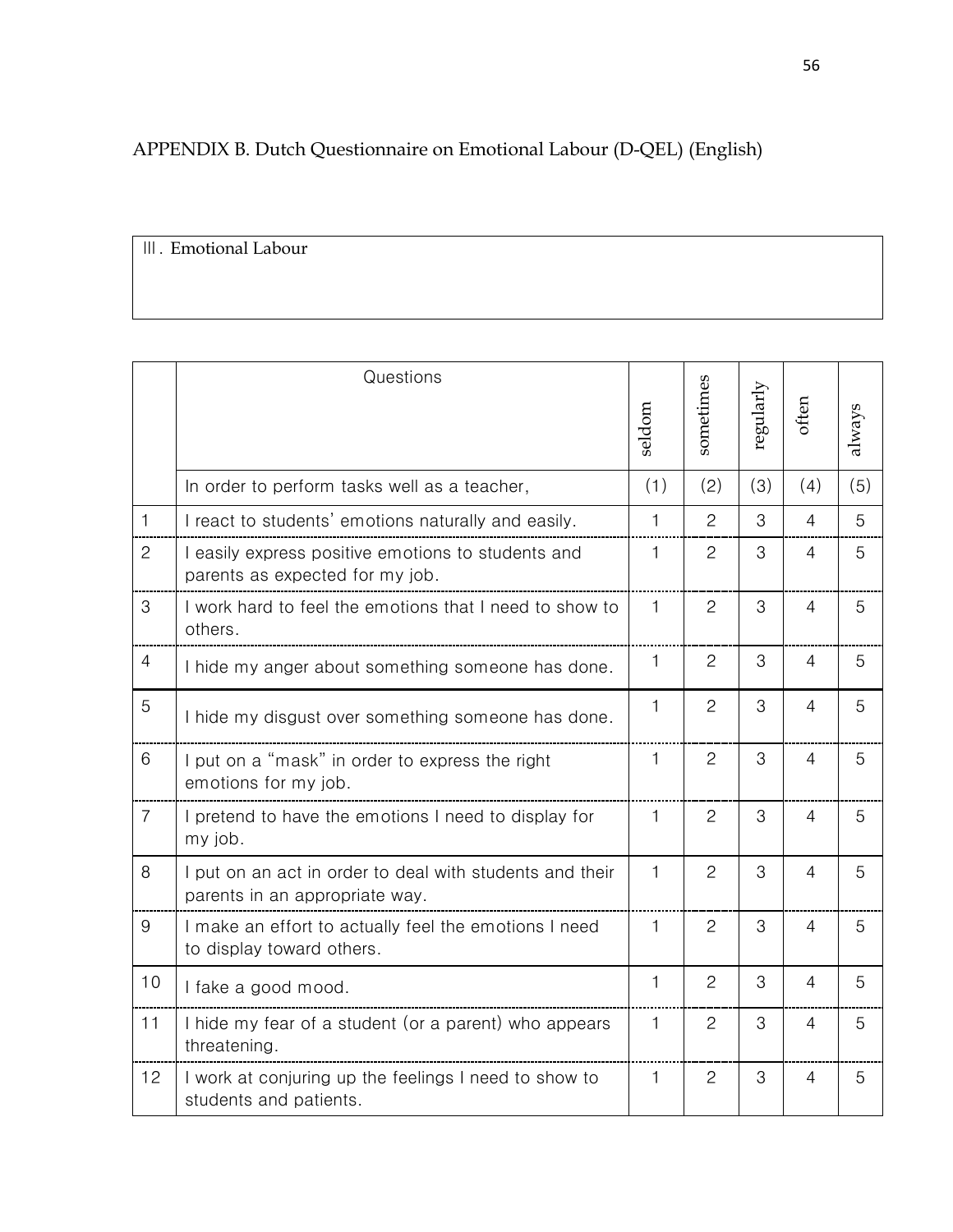| APPENDIX C: The Dutch Educators Survey (mbi-nl-es) (English) |  |  |  |
|--------------------------------------------------------------|--|--|--|
|--------------------------------------------------------------|--|--|--|

. Burnout - The Dutch Educators Survey (mbi-nl-es)

|                  | Questions | Never            | Seldom       | Now and<br>then | Regularly                 | Often          | often<br>Very | Always  |
|------------------|-----------|------------------|--------------|-----------------|---------------------------|----------------|---------------|---------|
|                  |           | (0)              | (1)          | (2)             | (3)                       | (4)            | (5)           | (6)     |
| $\mathbf{1}$     |           | $\boldsymbol{0}$ | $\mathbf{1}$ | $\overline{c}$  | 3                         | $\overline{4}$ | 5             | $\,6$   |
| $\mathbf 2$      |           | $\mbox{O}$       | $\mathbf{1}$ | $\overline{c}$  | $\,3$                     | $\overline{4}$ | 5             | $\,6$   |
| $\mathbf{3}$     |           | $\mathbf 0$      | $\mathbf{1}$ | $\mathbf{2}$    | 3                         | $\overline{4}$ | 5             | $\,6$   |
| 4                |           | $\mathbf 0$      | $\mathbf{1}$ | $\mathbf{c}$    | 3                         | $\overline{4}$ | 5             | $\,6$   |
| $\overline{5}$   |           | $\mbox{O}$       | $\mathbf{1}$ | $\mathbf{2}$    | 3                         | $\overline{4}$ | 5             | $\,6\,$ |
| $\boldsymbol{6}$ |           | $\mathbf 0$      | $\mathbf{1}$ | $\overline{c}$  | 3                         | $\overline{4}$ | 5             | $\,6\,$ |
| $\boldsymbol{7}$ |           | $\mbox{O}$       | $\mathbf{1}$ | $\mathbf{2}$    | $\,3$                     | $\overline{4}$ | 5             | $\,6$   |
| $\bf8$           |           | $\mbox{O}$       | $\mathbf{1}$ | $\mathbf{2}$    | 3                         | $\overline{4}$ | 5             | $6\,$   |
| 9                |           | $\mbox{O}$       | $\mathbf{1}$ | $\mathbf{2}$    | $\,3$                     | $\overline{4}$ | $\mathbf 5$   | $\,6$   |
| $10\,$           |           | $\mbox{O}$       | $\mathbf{1}$ | $\mathbf{2}$    | $\mbox{3}$                | $\overline{4}$ | $\mathbf 5$   | $\,6$   |
| 11               |           | $\mbox{O}$       | $\mathbf{1}$ | $\overline{c}$  | $\,3$                     | $\overline{4}$ | 5             | $\,6$   |
| 12               |           | $\mbox{O}$       | $\mathbf{1}$ | $\mathbf{2}$    | $\ensuremath{\mathsf{3}}$ | $\overline{4}$ | 5             | $\,6$   |
| $13$             |           | $\boldsymbol{0}$ | $\mathbf{1}$ | $\overline{c}$  | 3                         | $\overline{4}$ | 5             | $6\,$   |
| $14$             |           | $\mbox{O}$       | $\mathbf{1}$ | $\mathbf{2}$    | $\,3$                     | $\overline{4}$ | 5             | $\,6$   |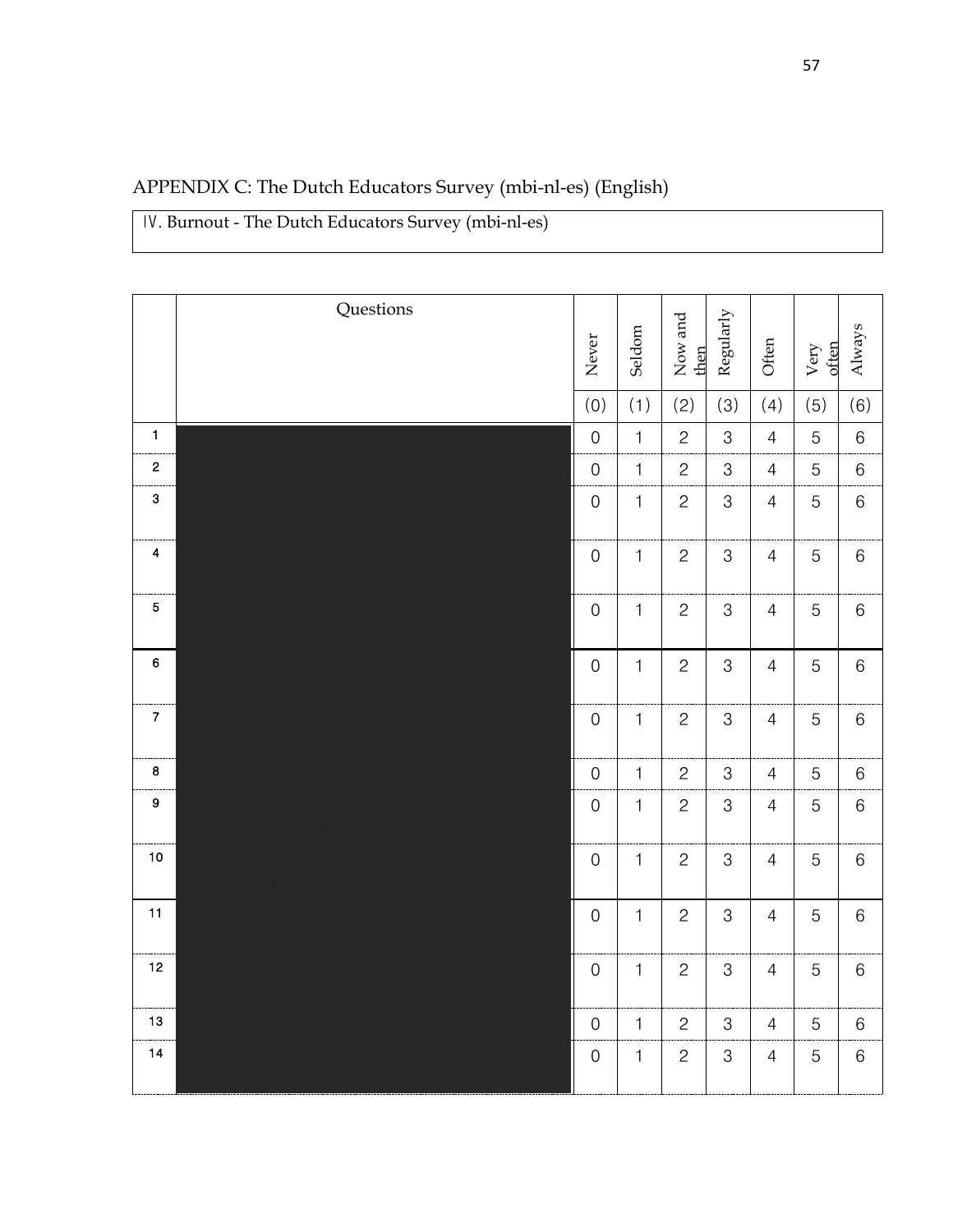| 15 |   | $\boldsymbol{0}$ | 1 | $\mathbf{2}$          | 3              | $\overline{4}$ | 5 | 6     |
|----|---|------------------|---|-----------------------|----------------|----------------|---|-------|
| 16 | Б | $\mathbf 0$      | 1 | $\mathbf{2}$          | $\mathcal{S}$  | $\overline{4}$ | 5 | 6     |
| 17 |   | $\boldsymbol{0}$ | 1 | $\mathbf{2}$          | $\mathfrak{S}$ | $\overline{4}$ | 5 | $6\,$ |
| 18 |   | $\boldsymbol{0}$ | 1 | $\mathbf{2}$          | 3              | $\overline{4}$ | 5 | 6     |
| 19 |   | $\mathbf 0$      | 1 | $\mathbf{2}$          | $\mathfrak{S}$ | $\overline{4}$ | 5 | 6     |
| 20 |   | $\mathbf 0$      | 1 | $\mathbf{2}$          | 3              | $\overline{4}$ | 5 | 6     |
| 21 |   | $\mathbf 0$      | 1 | $\mathbf{2}$          | $\mathfrak{S}$ | $\overline{4}$ | 5 | 6     |
| 22 |   | $\mathbf 0$      | 1 | $\mathbf{2}^{\prime}$ | $\mathfrak{S}$ | 4              | 5 | 6     |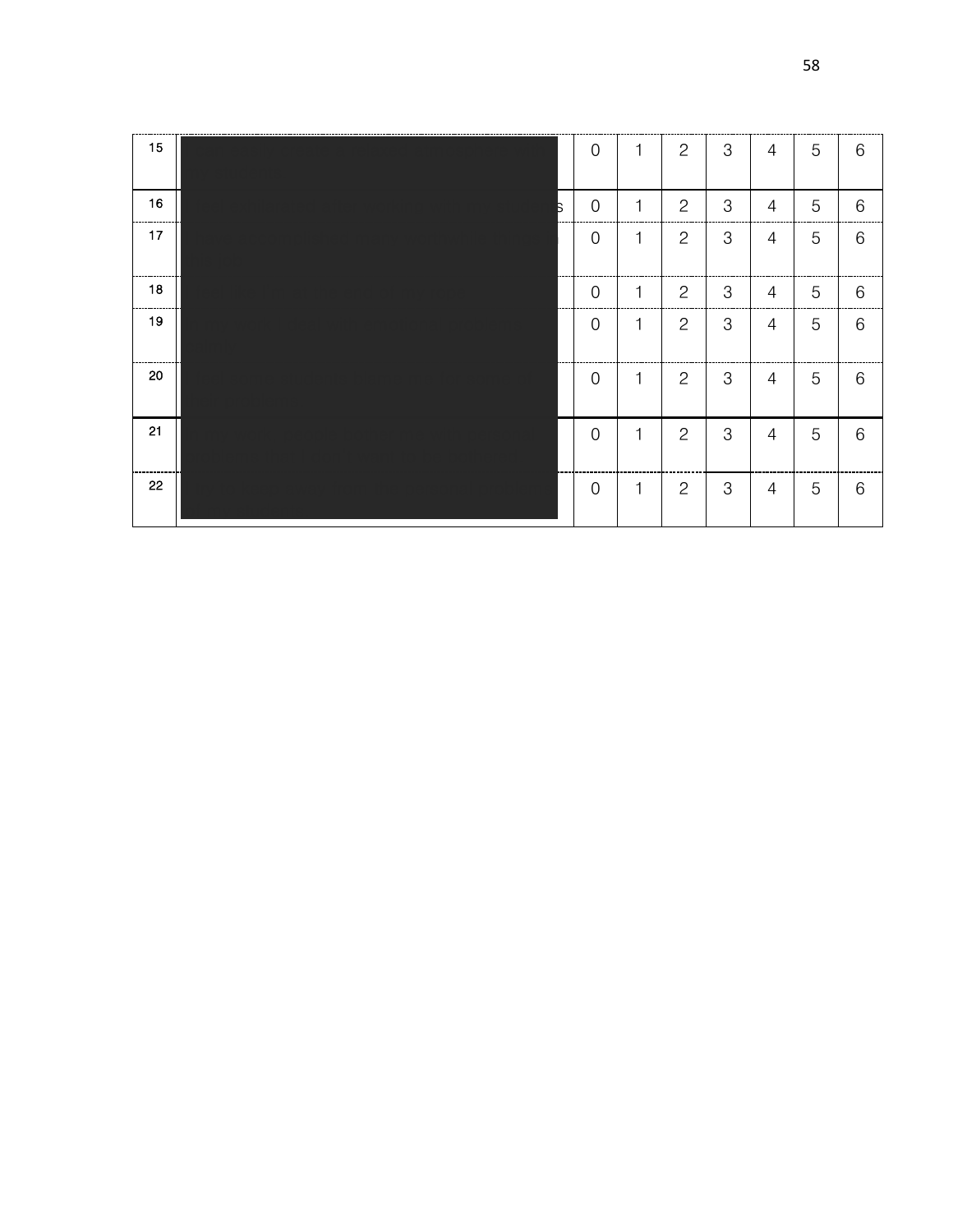APPENDIX D: Script for the Introduction of the Study to the Participants and

Demographic Survey (Korean)

#### 교사의 감정노동과 심리적 소진에 관한 설문

안녕하십니까, 여러 가지 바쁜 업무 가운데 귀중한 시간 내주셔서 감사합니다. 저는 선생님들께서 교육현장에서 겪으시는 감정노동과 심리적 소진이라는 주제로 논문연구를 하고 있습니다. 시대가 변하면서 교사라는 직업의 어려움과 부담은 커지고 정신적, 육체적 고갈을 경험하는 사례가 늘고 있습니다만, 국내에 이에 관한 관심과 연구가 많지 않아, 교사들이 더 나은 환경에서 근무할 수 있는 방법을 찾고자 이 연구를 시작하게 되었습니다.

선생님들의 성의 있고 솔직한 답변은 본 연구의 소중한 자료로 쓰일 것이며, 설문결과내용은 연구의 목적 이외에는 절대로 사용되지 않습니다. 설문에 응하시는 선생님들께 귀한 시간 내주신 점에 감사하는 마음으로 작게나마 핀란드산 자일리톨 껌을 선물로 드립니다. 선생님들의 건강과 행복, 보람 있는 교직생활이 되시기를 기원합니다.

2015 년 6 월

핀란드 위바스뀔라 대학교 교육대학원

교육학전공 석사과정 김영미 드림

([pp0486@hanmail.net/](mailto:pp0486@hanmail.net) 010-3448-6415)

| 인구통계학적 자료 |  |
|-----------|--|
|-----------|--|

다음은 연구의 통계처리를 위한 기초자료입니다.

1. 성별: ① 남( ) ② 여( )

2. 태어난 연도: \_\_\_\_\_\_\_\_\_\_\_

3. 경력: \_\_\_\_\_\_\_년 (휴직기간 포함 교육 총 경력)

4. 담당교과: \_\_\_\_\_\_\_\_\_

5. 담당학년: \_\_\_\_\_\_\_

6. 담임/비담임여부: ① 담임 ② 비담임

7. 학교의총학급규모: \_\_\_\_\_\_\_\_학급

8. 주당수업시간:

9. 주당 학생상담 및 생활지도시간: \_\_\_\_\_\_\_\_\_

10. 주당 학부모 상담시간: \_\_\_\_\_\_\_\_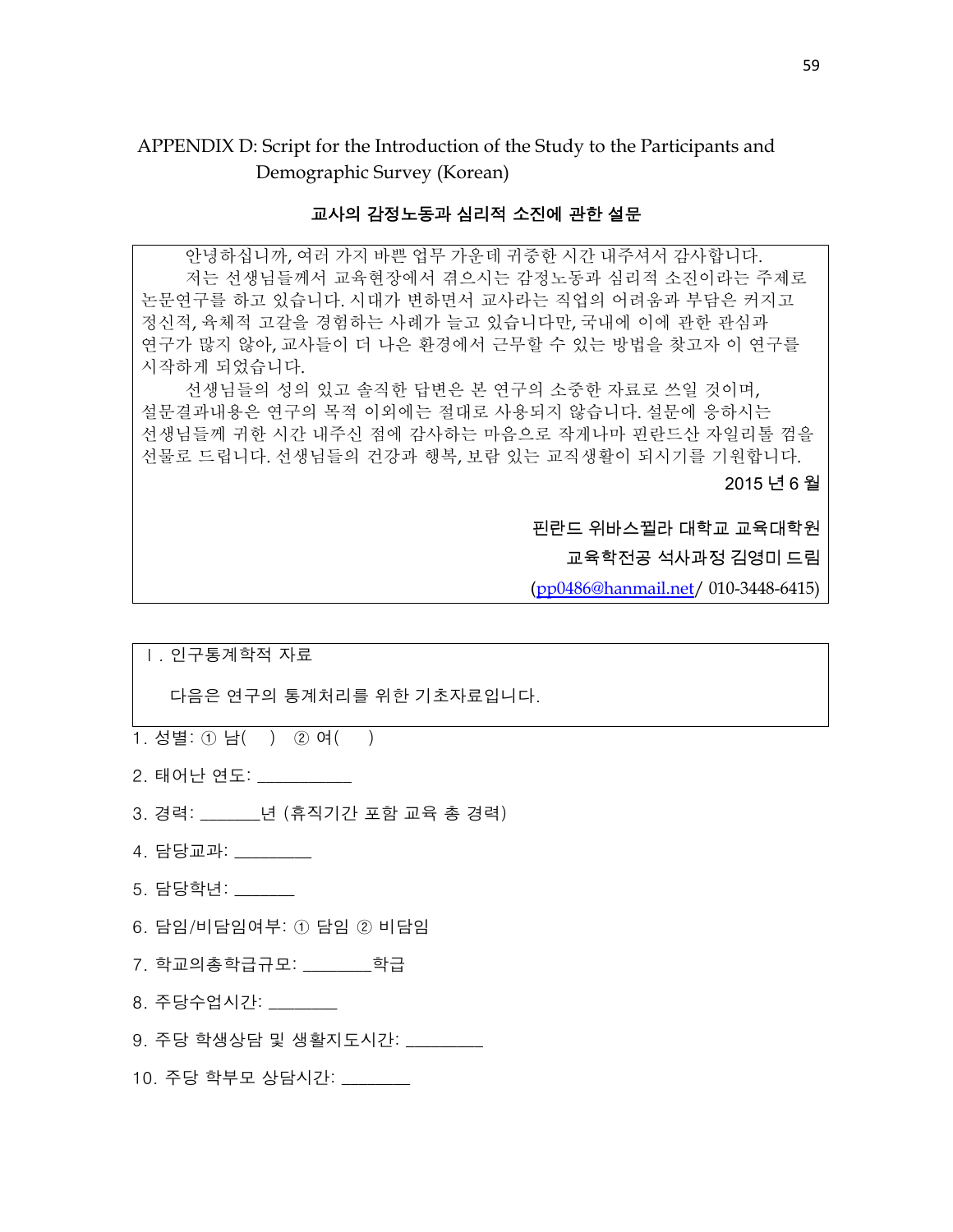| APPENDIX E. Dutch Questionnaire on Emotional Labour (D-QEL) (Korean) |  |  |  |
|----------------------------------------------------------------------|--|--|--|
|----------------------------------------------------------------------|--|--|--|

Ⅲ. 감정노동

다음은 귀하가 학교에서 실제로 수행하는 업무의 특성에 관한 내용들입니다. 각 설명들이 귀하의 현재 업무특성과 비교해 볼 때 어느 정도 인지를 해당 항목에 체크해주십시오.

| 문<br>항         | 질문                                                                          | 전혀<br>그렇지<br>않다 | 대체로<br>그렇지<br>않다      | 보통<br>이다 | 대체로<br>그렇다     | 매우<br>그렇다 |
|----------------|-----------------------------------------------------------------------------|-----------------|-----------------------|----------|----------------|-----------|
|                | 나는 교사로서 업무를 잘 수행하기 위해                                                       | (1)             | (2)                   | (3)      | (4)            | (5)       |
| $\mathbf{1}$   | 학생들과 학부모들이 나타내는 감정에 별다른<br>노력이나 꾸밈없이 쉽고 자연스럽게 반응한다.                         | 1               | $\overline{2}$        | 3        | $\overline{4}$ | 5         |
| $\mathbf{2}$   | 나의 직업상 기대되는 긍정적인 감정을 학생과<br>학부모에게 쉽게 표현할 수 있다.                              | 1               | $\overline{c}$        | 3        | $\overline{4}$ | 5         |
| 3              | 상황에 따라 타인에게 보여줘야 할 정서를<br>느끼기 위해 열심히 노력한다.                                  | 1               | $\overline{c}$        | 3        | $\overline{4}$ | 5         |
| 4              | 나는 누군가 저지른 좋지 않은 일에 대해 화가<br>나지만 화난 감정을 숨긴다.                                | 1               | 2                     | 3        | 4              | 5         |
| 5              | 나는 누군가 저지른 일에 대해 혐오감을<br>느끼지만 싫어하는 감정을 드러내지 않는다.                            | 1               | $\mathbf{2}^{\prime}$ | 3        | 4              | 5         |
| 6              | 학생들에게 표현해야 한다고 생각되는 적절한<br>감정을 보이기 위해 일종의 가면을 쓰고 있다.                        | 1               | $\overline{c}$        | 3        | $\overline{4}$ | 5         |
| $\overline{7}$ | 상황에 따라 보여 줘야 한다고 생각되는 정서나<br>감정 (예: 자상함, 배려, 엄격함, 칭찬, 격려<br>등)을 가진 듯이 행동한다. | $\mathbf{1}$    | 2                     | 3        | $\overline{4}$ | 5         |
| 8              | 학생과 학부모를 적절한 방법으로 대하기 위해<br>연기를 하듯 행동한다.                                    | $\mathbf{1}$    | $\overline{c}$        | 3        | $\overline{4}$ | 5         |
| 9              | 학생과 학부모에게 보여줘야 할 필요가 있는<br>감정들을 표현하기 위해 노력한다.                               | $\mathbf{1}$    | $\overline{c}$        | 3        | $\overline{4}$ | 5         |
| 10             | 내가 느끼는 감정과 관계없이 기분 좋은 듯이<br>행동한다.                                           | 1               | $\overline{c}$        | 3        | 4              | 5         |
| 11             | 나는 위협적으로 행동하는 학생이나 학부모<br>앞에서 두려움을 드러내지 않으려 한다.                             | 1               | 2                     | 3        | 4              | 5         |
| 12             | 상황에 따라 표현해야 한다고 생각되는 적절한<br>감정을 내 안에서 실제로 만들어 내려고 애쓴다.                      | 1               | $\mathbf{2}$          | 3        | 4              | 5         |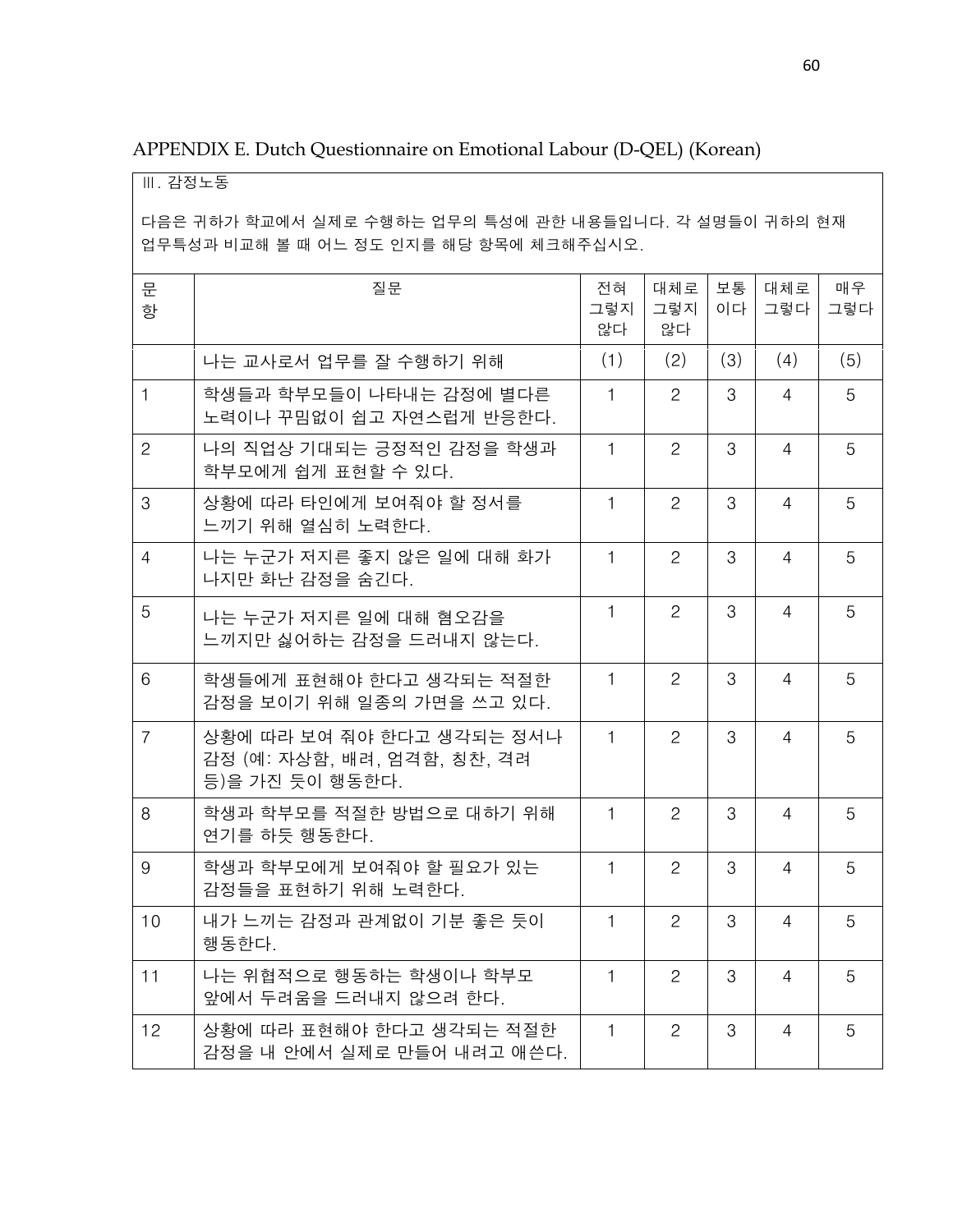APPENDIX F: The Dutch Educators Survey (mbi-nl-es) (Korean)

#### Ⅳ. 심리적 소진

교사들처럼 사람들과의 직접적 상호작용을 오랜 시간 하는 직업 종사자들은 만성적인 스트레스에 대한 반응으로 정서적 고갈이나 탈진에 이를 가능성이 높은데, 이런 증상들을 심리적 소진(burnout)이라고 합니다. 최근이나 지난 수개월 동안 지속적으로 일어났거나 혹은 계속 일어날 것이라고 생각되는 곳에 체크해 주시기 바랍니다.

| 문<br>항          | 질문                                          | 전혀<br>그렇지<br>않다 | 그렇지<br>않다    | 별로<br>그렇지<br>않다 | 보통<br>이다 | 약간<br>그렇다      | 그런<br>편이다 | 매우<br>그렇다 |
|-----------------|---------------------------------------------|-----------------|--------------|-----------------|----------|----------------|-----------|-----------|
|                 | 나는……                                        | (0)             | (1)          | (2)             | (3)      | (4)            | (5)       | (6)       |
| $\mathbf{1}$    | 학교에서의 일 때문에<br>정서적으로 메마른 느낌이다.              | $\overline{0}$  | 1            | $\overline{c}$  | 3        | 4              | 5         | 6         |
| $\overline{2}$  | 하루가 끝날 무렵, 진이 다<br>빠졌다는 느낌이 든다.             | $\Omega$        | $\mathbf{1}$ | $\overline{2}$  | 3        | 4              | 5         | 6         |
| 3               | 아침에 일찍 일어나 일을 해야<br>한다는 생각에 벌써부터<br>피곤하다.   | $\overline{0}$  | $\mathbf{1}$ | $\overline{2}$  | 3        | $\overline{4}$ | 5         | 6         |
| $\overline{4}$  | 학생들이 느끼는 감정을 쉽게<br>이해할 수 있다.                | $\overline{0}$  | $\mathbf{1}$ | $\overline{2}$  | 3        | $\overline{4}$ | 5         | 6         |
| 5               | 내가 일부 학 생들을 마치<br>물건처럼 냉정하게 다루고 있는<br>것 같다. | $\Omega$        | $\mathbf{1}$ | $\overline{2}$  | 3        | $\overline{4}$ | 5         | 6         |
| 6               | 하루 종일 다른 사람들과 일하는<br>것은 스트레스다.              | $\Omega$        | $\mathbf{1}$ | $\overline{c}$  | 3        | 4              | 5         | 6         |
| $\overline{7}$  | 학생들과 관련된 문제를<br>효과적으로 처리한다.                 | $\overline{0}$  | $\mathbf{1}$ | $\overline{c}$  | 3        | 4              | 5         | 6         |
| 8               | 수업과 업무로 인해 기진맥진한<br>상태가 된다.                 | $\Omega$        | $\mathbf{1}$ | $\overline{2}$  | 3        | $\overline{4}$ | 5         | 6         |
| 9               | 교직을 통해 학생들의 삶에<br>긍정적 영향을 미치는 것 같다.         | $\overline{0}$  | $\mathbf{1}$ | $\overline{c}$  | 3        | $\overline{4}$ | 5         | 6         |
| 10 <sup>°</sup> | 교직에 종사한 이후에 전보다<br>다른 사람 일에 대해<br>무감각해졌다.   | $\Omega$        | $\mathbf{1}$ | $\overline{2}$  | 3        | $\overline{4}$ | 5         | 6         |
| 11              | 교직이 나를 감정적으로<br>무뎌지게 하는 것 같아<br>걱정된다.       | $\Omega$        | $\mathbf{1}$ | $\overline{2}$  | 3        | $\overline{4}$ | 5         | 6         |